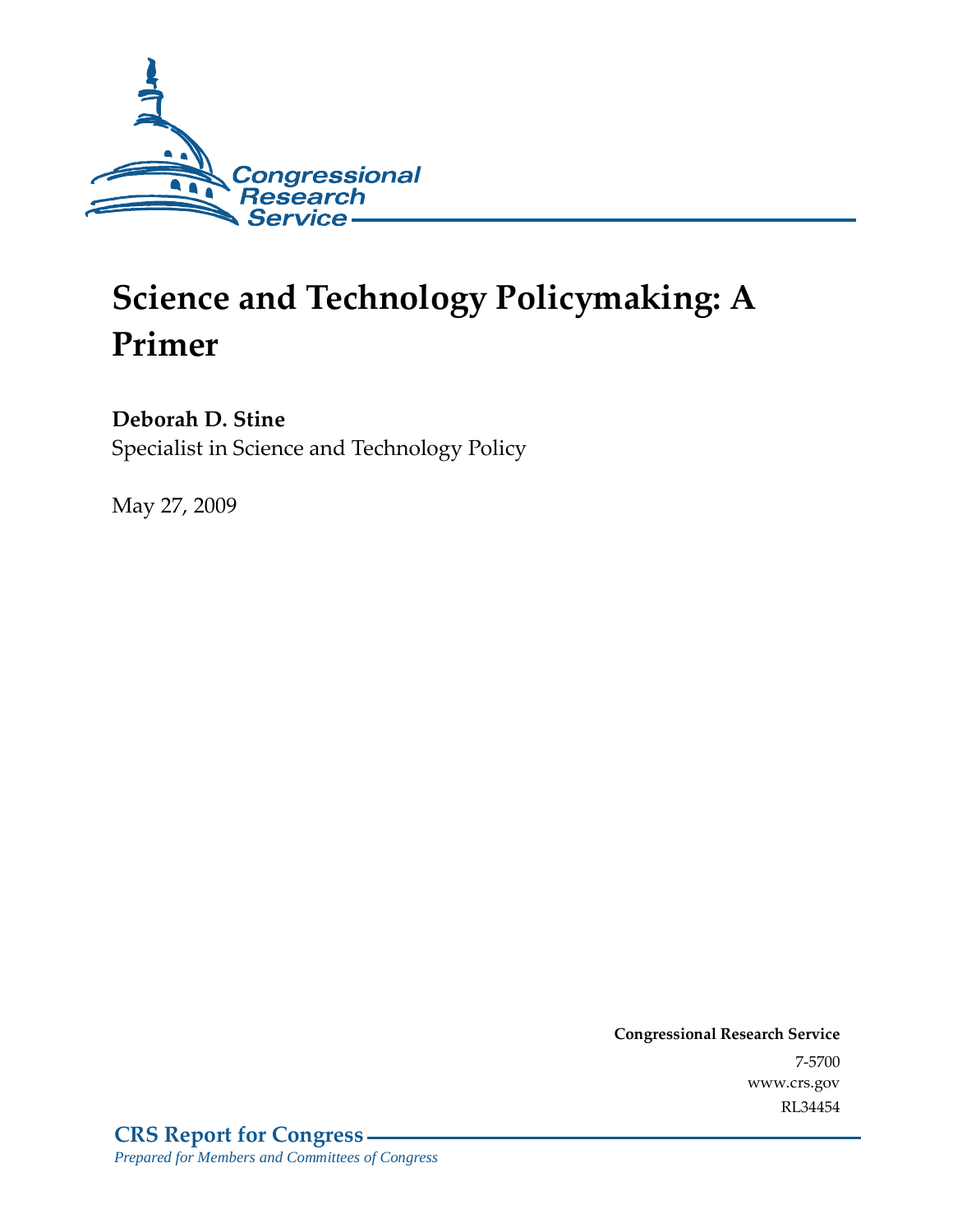# **Summary**

Scientific and technical knowledge and guidance influences not just policy related to science and technology, but also many of today's public policies as policymakers seek knowledge to enhance the quality of their decisions. Science and technology policy is concerned with the allocation of resources for and encouragement of scientific and engineering research and development, the use of scientific and technical knowledge to enhance the nation's response to societal challenges, and the education of Americans in science, technology, engineering, and mathematics.

Science and engineering research and innovations are intricately linked to societal needs and the nation's economy in areas such as transportation, communication, agriculture, education, environment, health, defense, and jobs. As a result, policymakers are interested in almost every aspect of science and technology policy. The three branches of government—executive, congressional, and judiciary—depending on each branch's responsibility, use science and technology knowledge and guidance to frame policy issues, craft legislation, and govern.

The science and engineering community, however, is not represented by one individual or organization. On matters of scientific and technical knowledge and guidance, its opinions are consensus-based with groups of scientists and engineers coming together from different perspectives to debate an issue based on the available empirical evidence. In the end, consensus is achieved if there is widespread agreement on the evidence and its implications, which is conveyed to policymakers. Policymakers then determine, based on this knowledge and other factors, whether or not to take action and what actions to take. If there are major disagreements within large portions of the community, however, consensus is not yet achieved, and taking policy actions in response to a concern can be challenging.

Several organizations, when requested by the federal government or Congress, provide formal science and technology policy advice: federal advisory committees, congressionally chartered honorific organizations, and federally funded research and development corporations. In addition, many other organizations and individuals—international intergovernmental organizations, policy institutes/think tanks, the public, professional organizations, disciplinary societies, universities and colleges, advocacy, special interest, industry, trade associations, and labor—also provide their thoughts. These organizations may agree on the scientific and technical knowledge regarding an issue, but disagree on what actions to take in response, as their values on a proposed policy may differ. Policymakers may be overwhelmed with an abundance of information from these organizations.

Despite these challenges, scientific and technical knowledge and guidance can provide policymakers with an opportunity to make their decisions based on the best information available, along with other factors they might take into account, such as cultural, economic, and other values, so that societal and economic benefits are enhanced and losses are mitigated.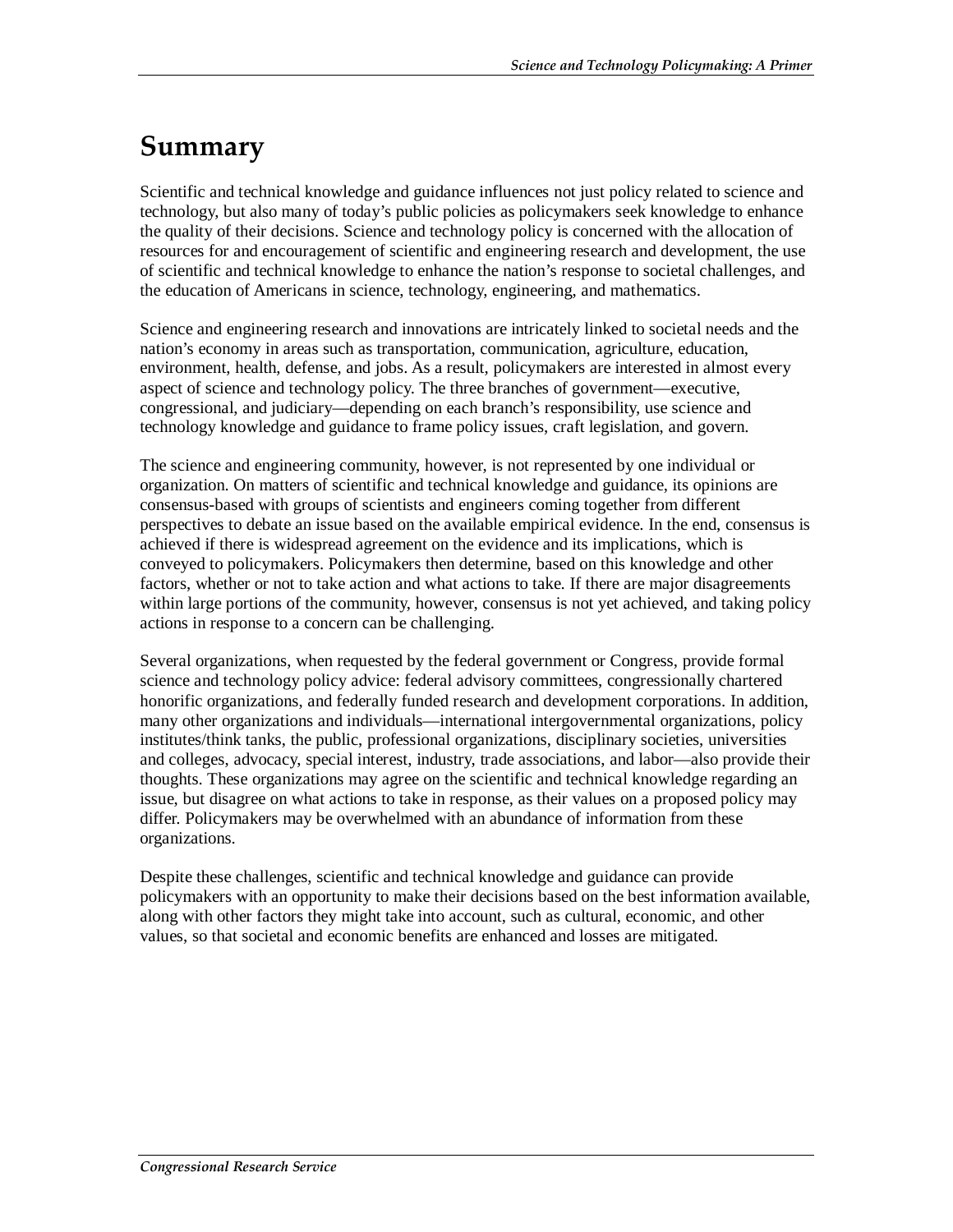# **Contents**

| Who Makes Decisions Regarding Science and Technology Policy in Congress? 14            |  |
|----------------------------------------------------------------------------------------|--|
|                                                                                        |  |
|                                                                                        |  |
| Who Makes Decisions Regarding Science and Technology Policy in the Executive           |  |
|                                                                                        |  |
|                                                                                        |  |
|                                                                                        |  |
|                                                                                        |  |
|                                                                                        |  |
|                                                                                        |  |
|                                                                                        |  |
| Who Makes Decisions in the Judicial Branch Regarding Science and Technology Policy?24  |  |
| What Organizations Provide Science and Technology Advice to Policymakers?  25          |  |
|                                                                                        |  |
|                                                                                        |  |
|                                                                                        |  |
|                                                                                        |  |
|                                                                                        |  |
|                                                                                        |  |
|                                                                                        |  |
|                                                                                        |  |
|                                                                                        |  |
|                                                                                        |  |
|                                                                                        |  |
| What are the Opportunities and Challenges of the Current Science and Technology Policy |  |
|                                                                                        |  |
|                                                                                        |  |

## **Figures**

| Figure 1. Projected Federal Obligations for Research and Development, by Agency and |  |
|-------------------------------------------------------------------------------------|--|
|                                                                                     |  |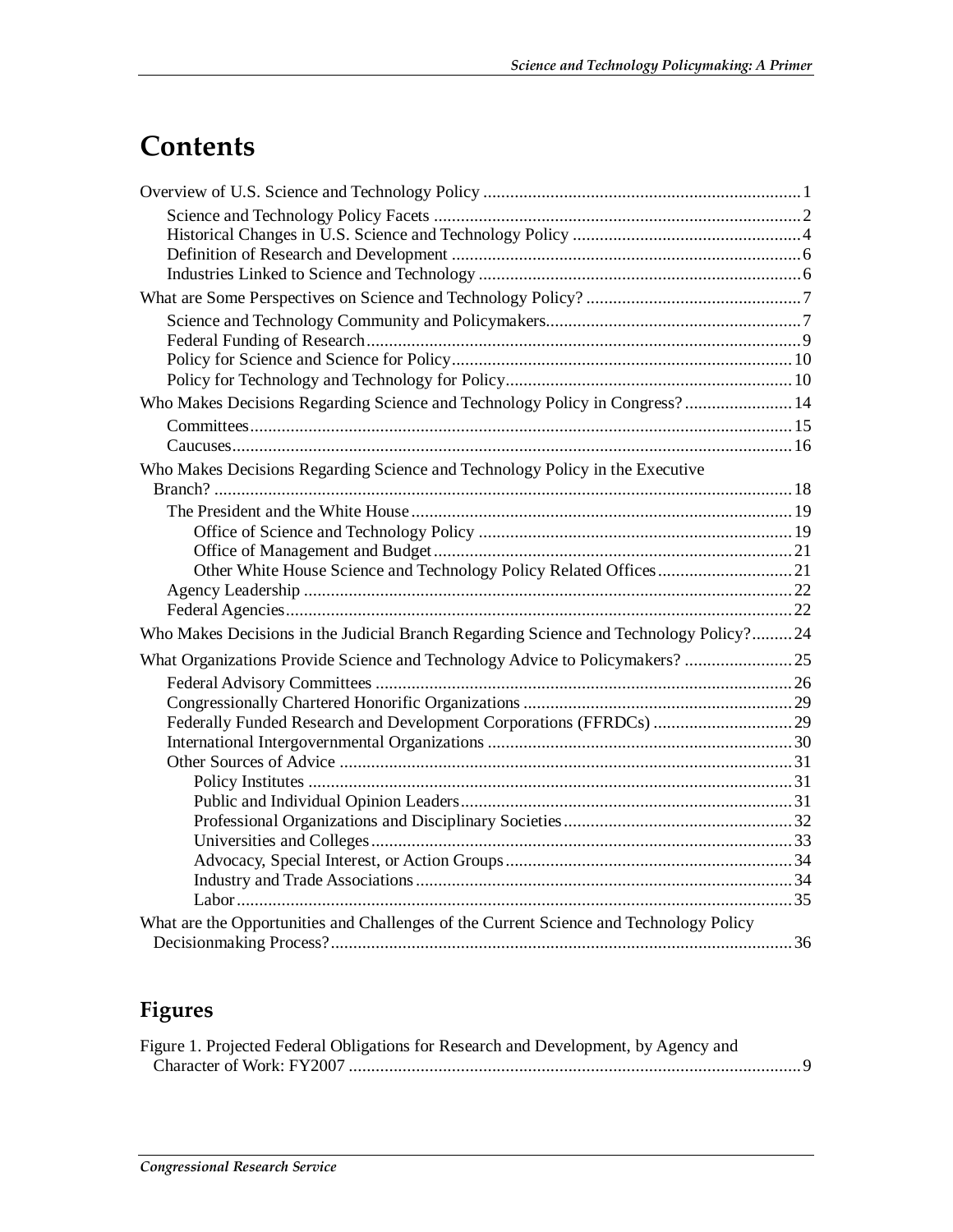| Figure 2. Major Alternative Perspectives in the Scientific and Technology Community on |  |
|----------------------------------------------------------------------------------------|--|
| Figure 3. One Perspective on the Relationship of Federal Investment to Innovation 12   |  |
|                                                                                        |  |
| Figure 5. Organizations and Individuals Who Influence Science and Technology Policy    |  |

## **Tables**

| Table 2. Federal Science and Technology Policy-Related Advisory Committee Categories 27 |  |
|-----------------------------------------------------------------------------------------|--|

#### **Contacts**

|--|--|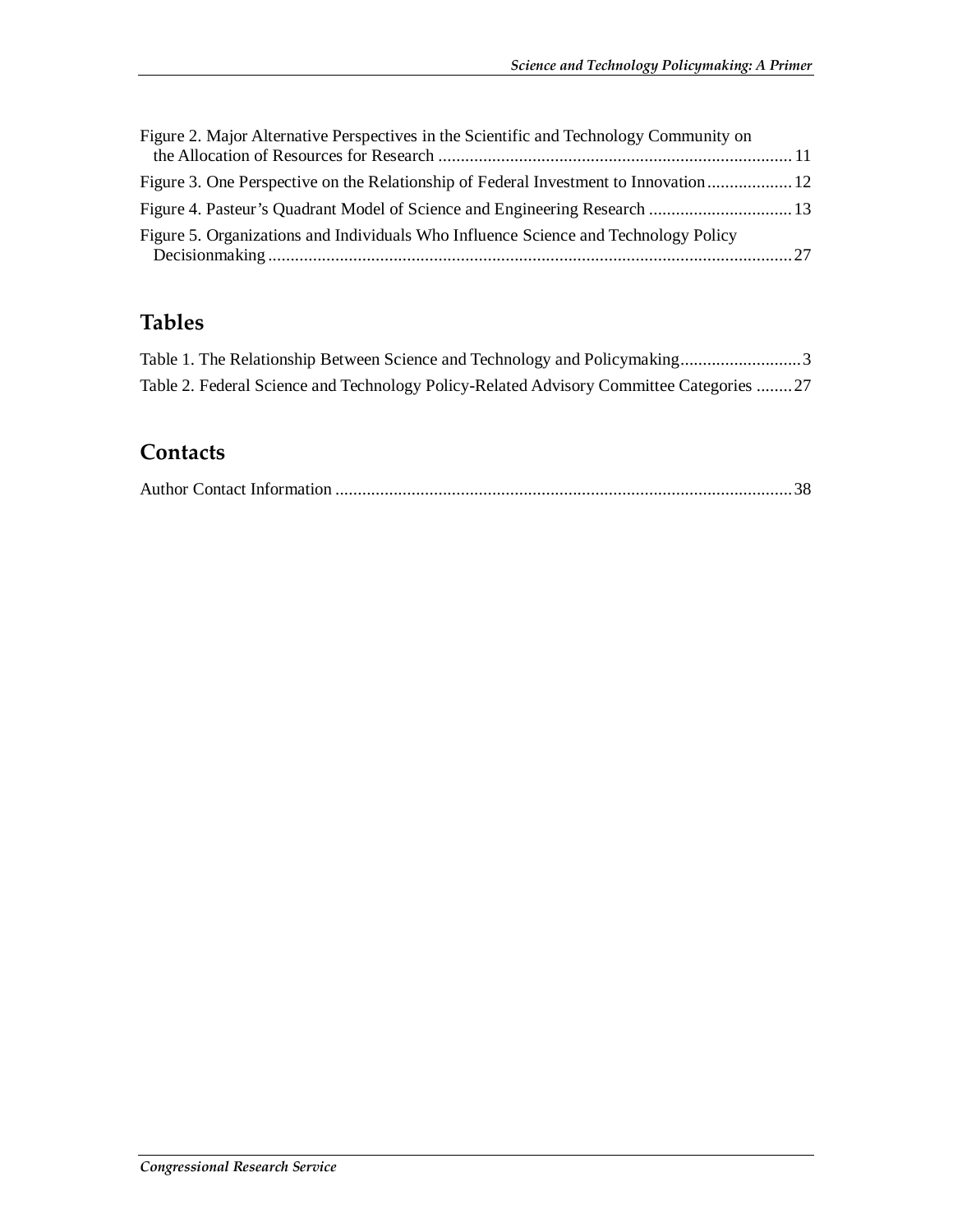cientific and technical knowledge and guidance influences many of today's public policies. The following definition is used by some science and technology policy analysts as a cornerstone of thinking about science and technology (S&T) policy decisionmaking: S

[Science and technology policy] is concerned with the allocation of resources for scientific research and technical development. It includes government encouragement of science and technology as the roots of strategy for industrial development and in economic growth; but it also includes the use of science in connection with problems of the public sector. Because of the close association of basic research with higher education, this aspect of science [and technology] policy is difficult to separate from overall educational policy and from [scientific and] technical [workforce] policy.<sup>1</sup>

Because science and technical knowledge and guidance influences public policy decisionmaking on many other issues, some think that science and technology policy does not need to be a separate field of inquiry.<sup>2</sup> Others, however, view S&T policy as different from other public policy issue areas. These differences include the rapidity of change in science and technology; novelty of many issues in science and technology; scale, complexity, and interdependence among technologies; irreversibility of many scientific and technological effects; public worries about real or imagined threats to human health and safety; and the challenges to deeply held social values.<sup>3</sup>

This report will provide a basic understanding of science and technology policy including the nature of S&T policy, how scientific and technical knowledge is useful for public policy decisionmaking, and an overview of the key stakeholders in science and technology policy. Note that the report places a greater emphasis on the executive branch science and technology policymaking as the federal government supports public policy decisionmaking as well as performing and funding research and development.

## **Overview of U.S. Science and Technology Policy**

The nation's first formal science and technology policy decision may well have been in the U.S. Constitution itself in 1787, when the Congress was given power

To promote the Progress of Science and useful Arts, by securing for limited Times to Authors and Inventors the exclusive Right to their respective Writings and Discoveries.<sup>4</sup>

At the request of President Washington, Congress passed its first science and technology policyrelated act, regarding patents, in 1790.<sup>5</sup> These actions led to today's Patent and Trademark Office (PTO).

<sup>&</sup>lt;sup>1</sup> Organisation for Economic Cooperation and Development *, Science, Growth, and Society: A New Perspective*, Report of the Secretary-General's Ad Hoc Group on New Concepts of Science Policy. (Paris: Organisation for Economic Cooperation and Development (OECD), 1971), pp. 37-38. This report is called the "Brooks report" for the chair of the committee that developed the report, Harvey Brooks, then a well-known S&T policy scholar at Harvard University.

 $<sup>2</sup>$  Ibid.</sup>

<sup>3</sup> Guild K. Nichols, *Technology on Trial: Public Participation in Decisionmaking Related to Science and Technology*, (Paris: Organisation for Economic Cooperation and Development (OECD), 1979). The OECD analysis was based on a survey of developed nations.

<sup>4</sup> U.S. Constitution, Article I, Section 8, Clause 8.

<sup>5</sup> Jeffrey K. Stine, *A History of Science Policy in the United States, 1940-1985* , Report for the House Committee on (continued...)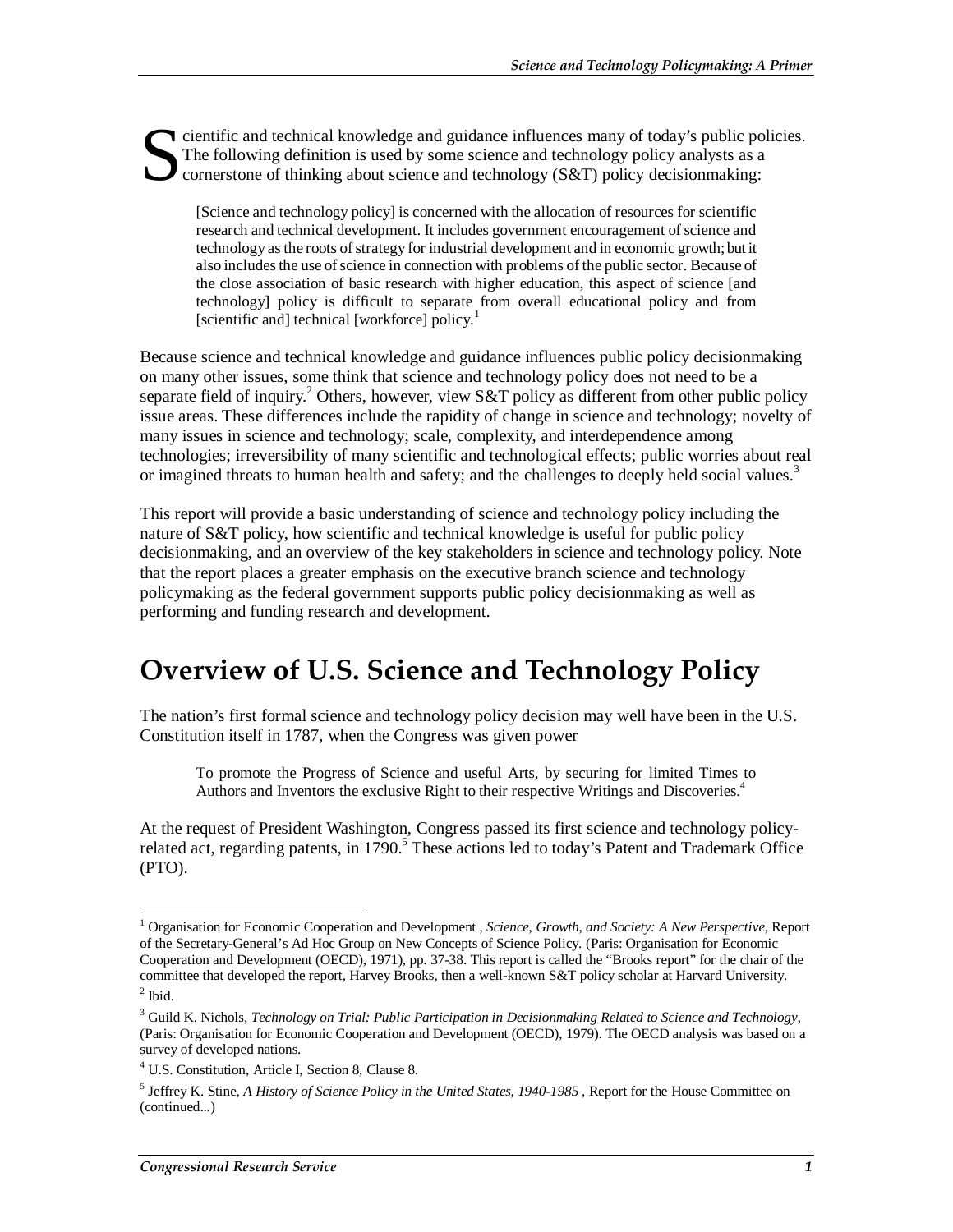The Constitution also identified the utility of scientific and technical policy guidance in the sense of congressional power "To coin Money, regulate the Value thereof, and of foreign Coin, and fix the Standard of Weights and Measures."<sup>6</sup> This is the origin of today's National Institutes of Standards and Technology (NIST). In addition, the Constitution stated that "No Capitation, or other direct, Tax shall be laid, unless in the Proportion to the Census of Enumeration herein before directed to be taken."<sup>7</sup> This is the origin of today's U.S. Census Bureau.

Other constitutional propositions,<sup>8</sup> not enacted, included the power of Congress to establish a university and seminaries for the promotion of the sciences, and encourage "by premiums  $\&$ provisions, the advancement of useful knowledge and discoveries."<sup>9</sup> Advancement of science was also used as part of the justification for freedom of speech.<sup>10</sup>

Prior to the Constitution, Congress requested a geological survey in the Land Ordinance of 1785 to classify lands west of the Allegheny mountains that had become a source of contention in writing the Articles of Confederation—the precursor of today's U.S. Geological Survey (USGS).

### **Science and Technology Policy Facets**

As illustrated in **Table 1,** science and technology policy has four facets: *science for policy, technology for policy, policy for science*, and *policy for technolog*y. 11 These facets cannot be easily separated, but can help provide a framework to better understand the policy decisions that policymakers are addressing in a given situation. This, in turn, can reflect how policymakers consider the policy advice they are given by the scientific and technical community.

<sup>(...</sup>continued)

Science and Technology Task Force on Science Policy,  $99<sup>th</sup>$  Cong.,  $2<sup>nd</sup>$  sess., Committee Print (Washington, DC: GPO, 1986) http://ia341018.us.archive.org/2/items/historyofscience00unit/historyofscience00unit.pdf. The report appendix provides a chronology of federal science policy developments from 1787 to 1985 prepared by Michael E. Davey of CRS.

<sup>6</sup> U.S. Constitution, Article I, Section 8, Clause 5.

<sup>7</sup> U.S. Constitution, Article I, Section 9, Clause 4.

<sup>&</sup>lt;sup>8</sup> For more discussion of science and technology policy in the early days of the United States, see I. Bernard Cohen, *Science and the Founding Fathers: Science in the Political Thought of Jefferson, Franklin, Adams, and Madison* (New York: W. W. Norton & Company, 1995) and A. Hunter Dupree, *Science in the Federal Government: A History of Policies and Activities* (Baltimore: Johns Hopkins University Press 1986).

<sup>9</sup> Max Farrand (ed.), *The Records of the Federal Convention of 1787*, Volume 2, Journal, August 18, 1787, p. 321-322 (New Haven: Yale University Press, 1911) at http://memory.loc.gov/cgi-bin/ampage?collId=llfr&fileName=002/ llfr002.db&recNum=327&itemLink=D?hlaw:30:./temp/~ammem\_IMyH::%230020327&linkText=1.

<sup>&</sup>lt;sup>10</sup> Journals of the Continental Congress, October 26, 1774, p. 108, available at http://memory.loc.gov/cgi-bin/ampage? collId=lljc&fileName=001/lljc001.db&recNum=120&itemLink=D?hlaw:23:./temp/~ammem\_IMyH::%230010121& linkText=1.

<sup>&</sup>lt;sup>11</sup> See Christopher T. Hill, Where Does Science (and Technology) Fit in Public Policy?, AAAS Leadership Seminar in Science and Technology Policy, powerpoint presentation, November 14, 2006 at http://www.aaas.org/programs/ science\_policy/leadership/hill1106.pdf for a presentation on this topic.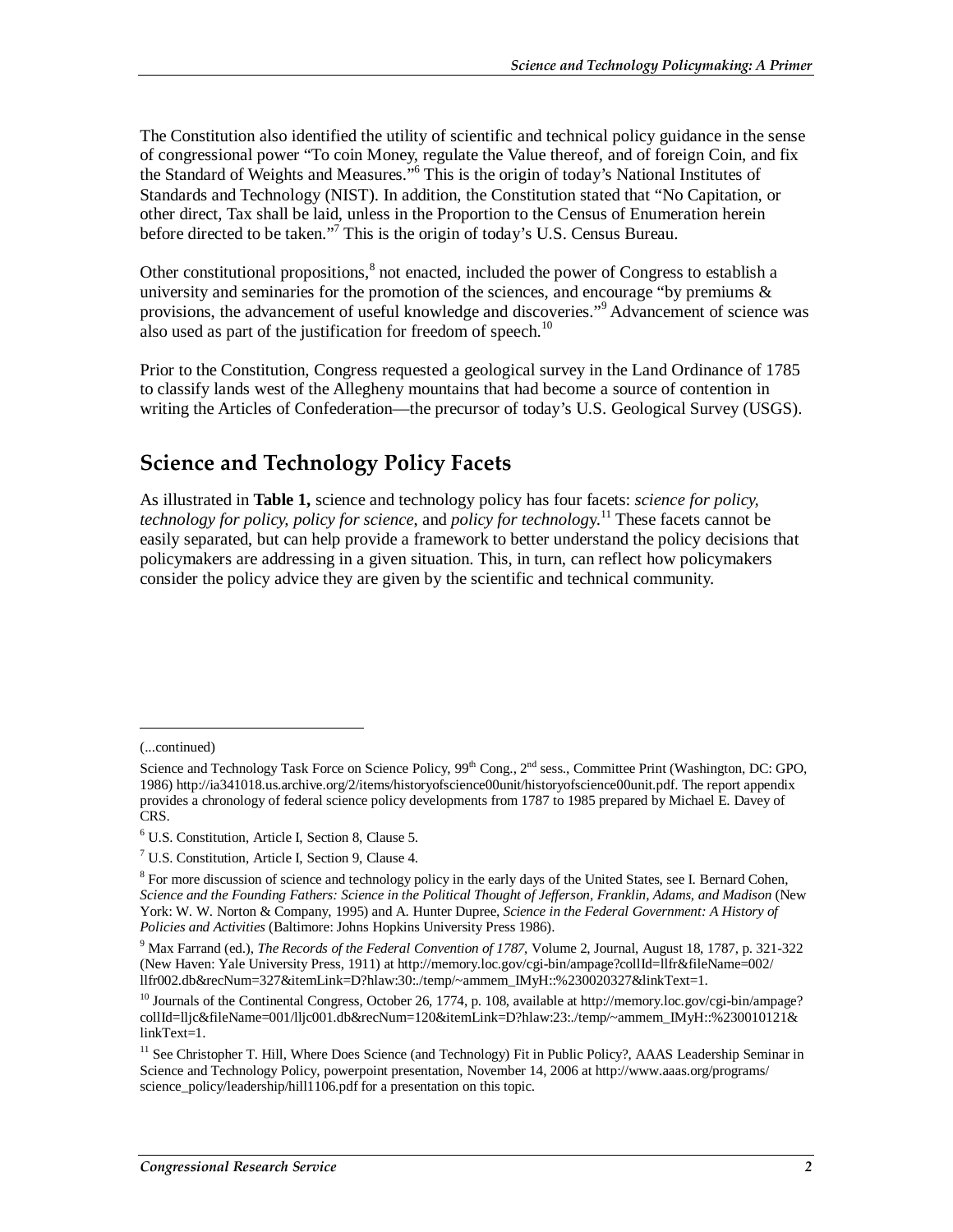|                   | <b>Policy Influencing Science and Technology</b>                                  | <b>Science and Technology Informing Policy</b>                                                                                                                  |
|-------------------|-----------------------------------------------------------------------------------|-----------------------------------------------------------------------------------------------------------------------------------------------------------------|
| <b>Science</b>    | <b>Policy for Science</b>                                                         | <b>Science for Policy</b>                                                                                                                                       |
|                   | e.g., Should the U.S. federal government support<br>embryonic stem cell research? | e.g., Should the United States take action on<br>climate change?                                                                                                |
| <b>Technology</b> | <b>Policy for Technology</b>                                                      | <b>Technology for Policy</b>                                                                                                                                    |
|                   | e.g., Should the emerging field of nanotechnology<br>be supported and regulated?  | e.g., Should policy actions be taken to enhance<br>the implementation of new vehicle technologies<br>that might reduce the nation's fossil fuel<br>consumption? |

#### **Table 1. The Relationship Between Science and Technology and Policymaking**

**Source:** Congressional Research Service.

**Note:** For information on the policy issues in the table, see the following: CRS Report RL33540, *Stem Cell Research: Federal Research Funding and Oversight*, by Judith A. Johnson and Erin D. Williams. CRS Report RL33849, *Climate Change: Science and Policy Implications*, by Jane A. Leggett. CRS Report RL34401, *The National Nanotechnology Initiative: Overview, Reauthorization, and Appropriations Issues*, by John F. Sargent Jr. CRS Report RL30484, *Advanced Vehicle Technologies: Energy, Environment, and Development Issues*, by Brent D. Yacobucci. CRS Report RL33290, *Fuel Ethanol: Background and Public Policy Issues*, by Brent D. Yacobucci.

*Science for policy* and *technology for policy* are when scientists, engineers, and health professionals (see **Box 1**) provide analysis, knowledge, and data to inform policymakers with the goal of enhancing their ability to make wise decisions. This scientific and technical guidance is available for almost any public policy arena. A classic example is global climate change. Policymakers debate questions such as at what point actions, if any, should be taken to mitigate greenhouse gas emissions. If no action is taken, what are the possible impacts of global climate change on the United States and other countries? If policymakers decide to take action, what policy steps could the United States take to mitigate greenhouse gas emissions or to adapt to global climate change? Policymakers are the ones who decide what steps should be taken to manage these risks. They can base their decisions on the guidance provided to them by the science, engineering, and health communities.

In contrast, *policy for science* and *policy for technology* are when policymakers take actions that influence the S&T community or the actions in which they engage such as research<sup>12</sup> or S&Tbusiness related activities (e.g., patent law). In the case of climate change, for example, these same policymakers make decisions such as the degree to which the federal government should invest in climate change related research, whether or not to establish programs and organizations that set priorities for this research, and what technologies federal agencies should investigate further as possible mechanisms to mitigate greenhouse gas emissions.

<sup>12</sup> An example is discussed in CRS Report RL34497, *Advanced Research Projects Agency - Energy (ARPA-E): Background, Status, and Selected Issues for Congress*, by Deborah D. Stine.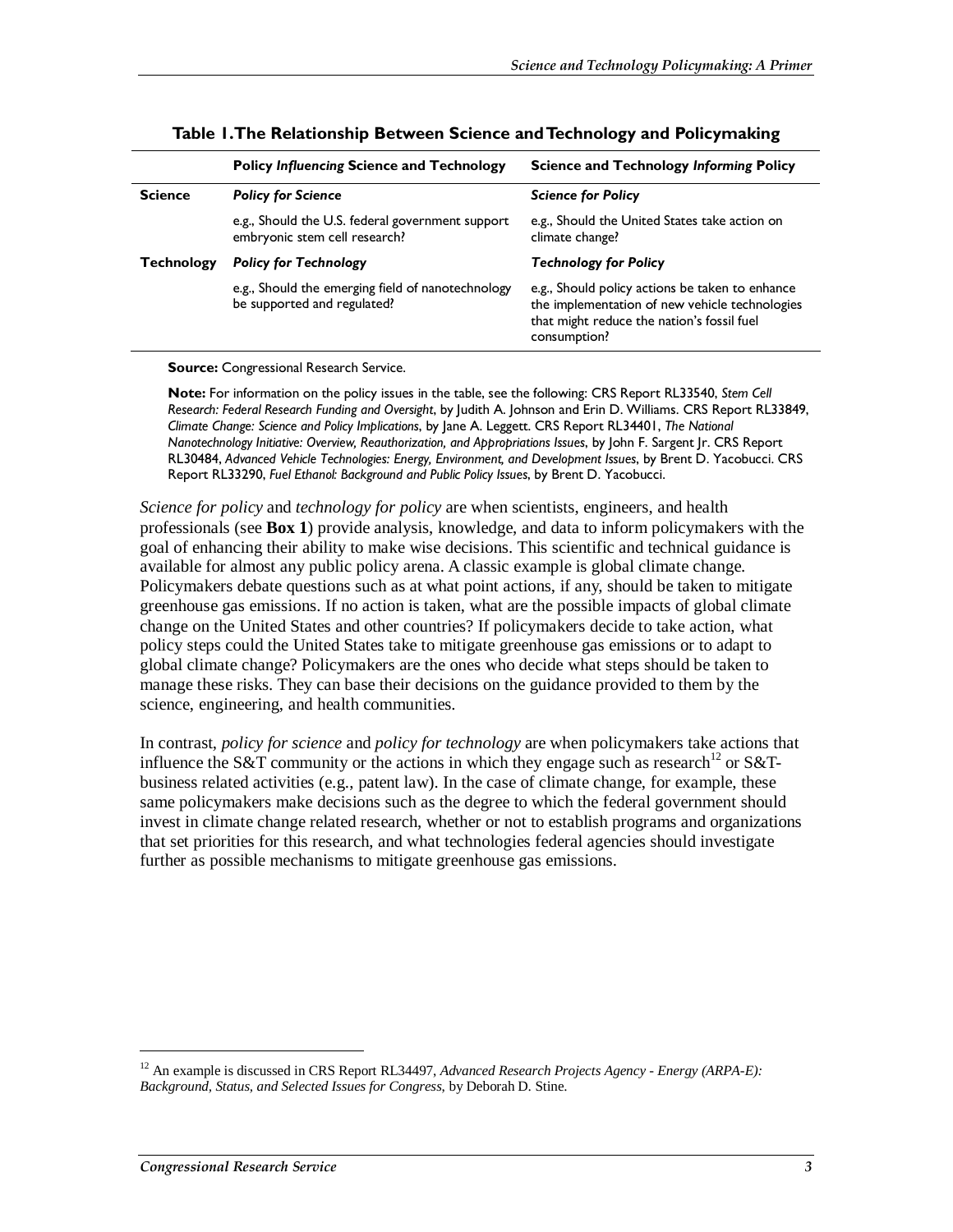#### **Box 1. Scientists, Engineers, and Health Professionals**

Most universities consider the physical sciences, life sciences, social sciences, and economics to be "scientific." Engineering and the health professions, such as medicine, are considered by most universities as fields related to science that focus on the delivery of services.

Three common definitions used to determine who is a scientist, engineer, or health professional: (1) science, engineering, and health occupations; (2) science, engineering, and health degrees; or (3) self-identification of employment in a job that requires science and engineering knowledge. Estimates such as the number of scientists and engineers can vary among federal agencies based on which definition is used. For more discussion on this issue, see CRS Report RL34539, The U.S. Science and Technology Workforce, by Deborah D. Stine and Christine M. Matthews.

A related question is what fields are considered to be "scientific." Survey data indicate that the majority of Americans consider medicine to be the most "scientific" followed by biology, physics, and engineering. Economics and sociology, both social sciences, are not considered to be as scientific as these fields. Although about 50% of Americans consider these social sciences to be either "very scientific" or "pretty scientific," about 40% of Americans consider them "not too scientific" or "not at all scientific." The remainder do not know or have not heard of the fields.

Perceptions of what fields are considered to be "scientific," and who is considered to be a "scientist" can become an issue during discussions related to policy for science. This report uses the broadest definition and includes social scientists as science professionals.

**Source:** National Science Board, *Science and Engineering Indicators 2008* (Arlington, VA: National Science Foundation 2008), Chapters 3 and 7 at http://www.nsf.gov/statistics/seind08/.

#### **Historical Changes in U.S. Science and Technology Policy**

In the early days of the United States, the focus of science and technology policy was on *science for policy* and *technology for policy*. Of particular importance was scientific and technical advice related to public health, agriculture, and geography. President Jefferson, for example, commissioned the Lewis and Clark expedition to explore the Western United States that opened trade in the far Northwest and made significant scientific findings in the life sciences.<sup>13</sup>

As the nation grew, scientific and technical knowledge became important for issues related to the military and issues related to the welfare state such as care for the needy and universal education and literacy. In general, research was supported primarily through the philanthropy of wealthy individuals.<sup>14</sup> During the Civil War, however, research became part of the military's mission, and the federal government more actively engaged in *policy for science*, establishing the land-grant college system focusing on agricultural research (1862) and the Weather Bureau (1870), providing a telescope for the Naval Observatory, and supporting polar explorations and surveys of the Western United States.15 Issues began to arise regarding how science should fit into the federal government's structure. As a result, in 1884, Congress set up a Joint Commission made up of three members each from the House and the Senate, chaired by Senator W. B. Allison. The Allison Commission discussed proposals for a Department of Science and a national university, as well as the need for the government to cooperate, not compete, with universities and concerns

<sup>&</sup>lt;sup>13</sup> A. Hunter Dupree, *Science in the Federal Government: A History of Policies and Activities* (Baltimore: Johns Hopkins University Press 1986).

<sup>&</sup>lt;sup>14</sup> Bruce L.R. Smith, *American Science Policy Since World War II* (Washington, DC: Brookings Institution, 1990).

<sup>15</sup> A. Hunter Dupree, *Science in the Federal Government: A History of Policies and Activities* (Baltimore: Johns Hopkins University Press 1986).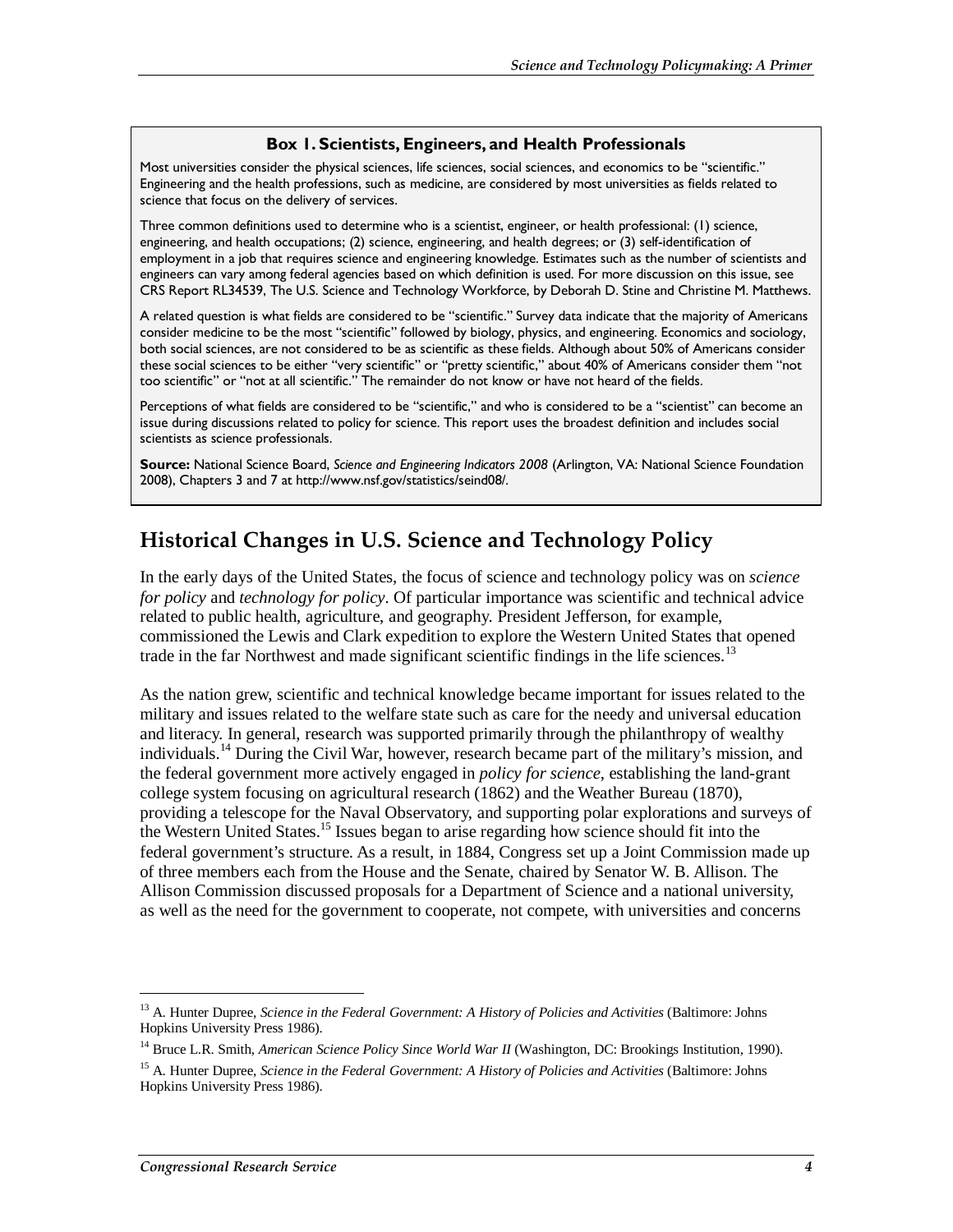about duplication. In the end, the Allison Commission affirmed the utility of federal funding of science, but did not recommend a separate department or any other actions.<sup>16</sup>

At the beginning of the  $20<sup>th</sup>$  century, prior to World War I, additional issues became the focus of the nation's science and technology policy including conservation, medicine, and public health; and a number of additional science organizations were established in the federal government (e.g., Food and Drug Administration). In addition, the first industrial research laboratories and large-scale mechanized industry were started. World War I brought about additional application of science and technology to weapon development.<sup>17</sup>

During the period between World War I the end of World War II, the role of the application of research to provide technology for both military and economic purposes became evident. No longer were philanthropists the primary sources of funding for research and development  $(R&D)$ ; instead it was the federal government. This lead to a fundamental change in the relation between the federal government and the S&T community. This *policy for technology* focused on areas such as weaponry, communications, and medical needs such as surgical innovations. During this period, the capabilities of science and technology were widely recognized due to the use of chemicals, aircraft, mechanized weapons, radar, and other technological applications in World War II. As a result, President Franklin D. Roosevelt established the Office of Scientific Research and Development (1941). The Manhattan project also began its work at this time, managed by the Manhattan Engineer District of the Army Corps of Engineers, and tasked with the goal of building an atomic bomb prior to the Japanese or Germans.<sup>18</sup>

Following World War II, the utility of science and technology to society as exhibited during the War was crystallized in *Science, the Endless Frontier*, a 1945 report by Vannevar Bush, director of the White House Office of Scientific Research and Development, to President Franklin Roosevelt. This report, which proposed a "program for postwar scientific research," set the stage for today's view of the relationship between the federal government and the  $S&T$  community regarding *policy for science*. 19 In his report, Bush indicated that scientific progress was essential for the war against disease, for national security, and for the public welfare. The report also recommended that the federal government should undertake responsibility for renewing the nation's scientific talent. To respond to these needs, Bush proposed a new federal agency that would "accept new responsibilities for promoting the flow of new scientific knowledge and the development of scientific talent of our youth." This recommendation eventually led to the establishment of the National Science Foundation (NSF).

Today, science and engineering research and innovations are intricately linked to societal needs and the nation's economy in areas such as energy, transportation, communication, agriculture, education, environment, health, defense, and jobs. As a result, policymakers are interested in almost every aspect of science and technology policy.

<sup>&</sup>lt;sup>16</sup> Bruce L.R. Smith, *American Science Policy Since World War II* (Washington, DC: Brookings Institution, 1990).

<sup>17</sup> A. Hunter Dupree, *Science in the Federal Government: A History of Policies and Activities* (Baltimore: Johns Hopkins University Press 1986).

<sup>&</sup>lt;sup>18</sup> Bruce L.R. Smith, *American Science Policy Since World War II* (Washington, DC: Brookings Institution, 1990).

<sup>19</sup> Vannevar Bush, *Science: The Endless Frontier* : *A Report to the President by Vannevar Bush, Director of the Office of Scientific Research and Development*, July 1945 (United States Government Printing Office, Washington: 1945) at http://www.nsf.gov/od/lpa/nsf50/vbush1945.htm.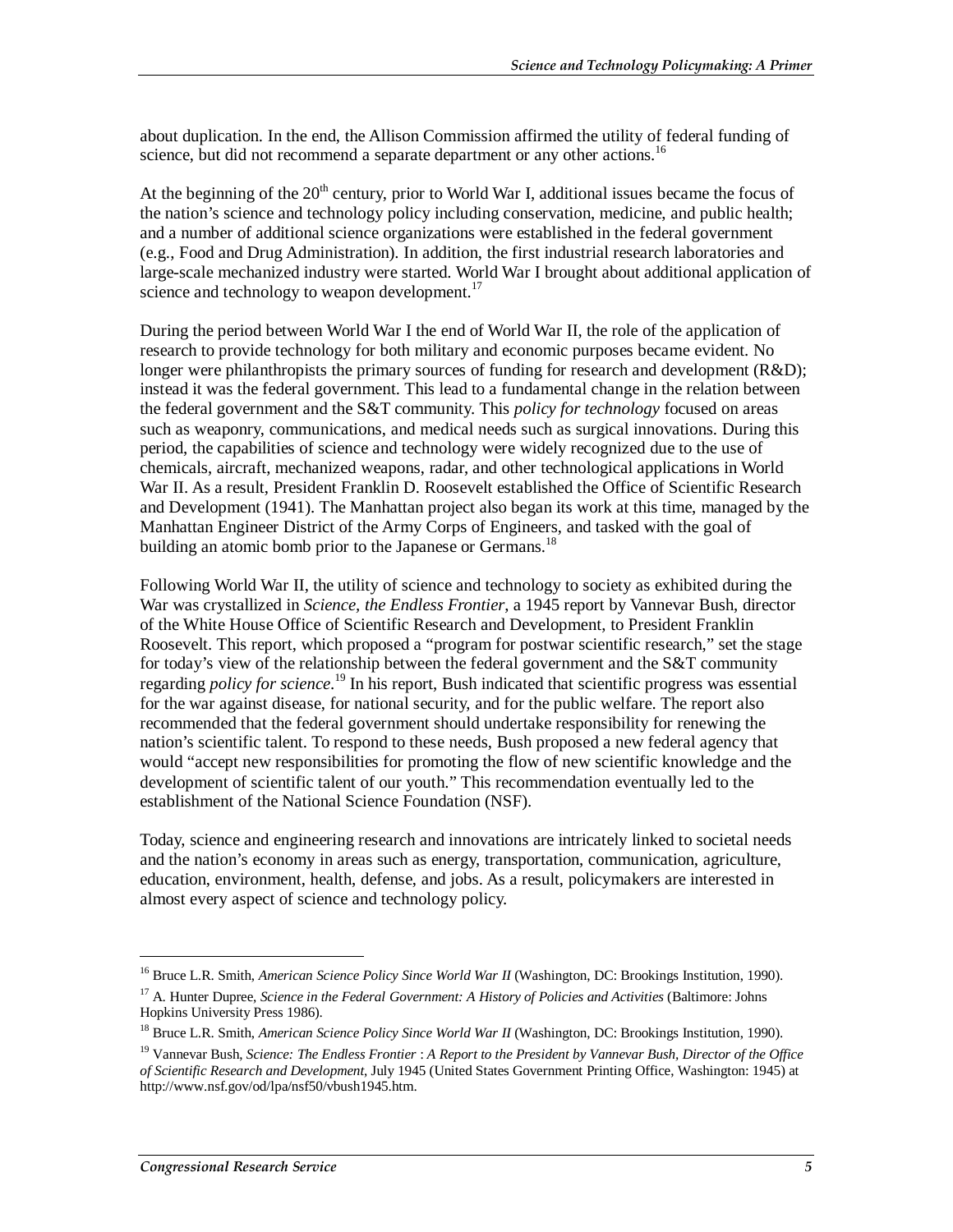### **Definition of Research and Development**

The following definition of R&D, determined by international intergovernmental guidelines developed through the Organisation of Economic Cooperation and Development (OECD), is used by the National Science Board (NSB):

- **Research and Development (R&D):** Creative work undertaken on a systematic basis to increase the stock of knowledge—including knowledge of man, culture and society—and the use of this stock of knowledge to devise new applications.
- **Basic Research:** The objective of basic research is to gain more comprehensive knowledge or understanding of the subject under study without specific applications in mind. Although basic research may not have specific applications as its goal, it can be directed in fields of present or potential interest. This is often the case with basic research performed by industry or mission-driven agencies.
- **Applied Research:** The objective of applied research is to gain knowledge or understanding to meet a specific recognized need. In industry, applied research includes investigations to discover new scientific knowledge that has specific commercial objectives with respect to products, processes, or services.
- **Development:** Development is the systematic use of the knowledge or understanding gained from research directed toward the production of useful materials, devices, systems, or methods, including the design and development of prototypes and processes.<sup>20</sup>

These definitions are based on the traditional linear model of innovation that some believe creates a false distinction between basic and applied research. Innovation, they believe, is instead more nuanced, and there is no need for a distinction between the two. (See later discussion on perspectives on innovation, particularly the section regarding the Pasteur's quadrant model.) These definitions are, however, the most commonly used in congressional and federal agency discussions regarding federal R&D activities.

## **Industries Linked to Science and Technology**

Although most industries use science and technology to some degree, ten industries have been identified by the OECD as having a strong linkage to science and technology. OECD organizes these industries into two categories: knowledge-intensive service industries, which incorporate science, engineering, and technology in services or the delivery of services, and high-technology manufacturing industries, which spend a relatively high proportion of their revenues on R&D.

According to the OECD, knowledge-intensive service industries include

- communications services.
- financial services,

1

• business services (including computer software development),

<sup>20</sup> National Science Board, *Science and Engineering Indicators 2008* (Arlington, VA: National Science Foundation 2008), Chapter 4 at http://www.nsf.gov/statistics/seind08/.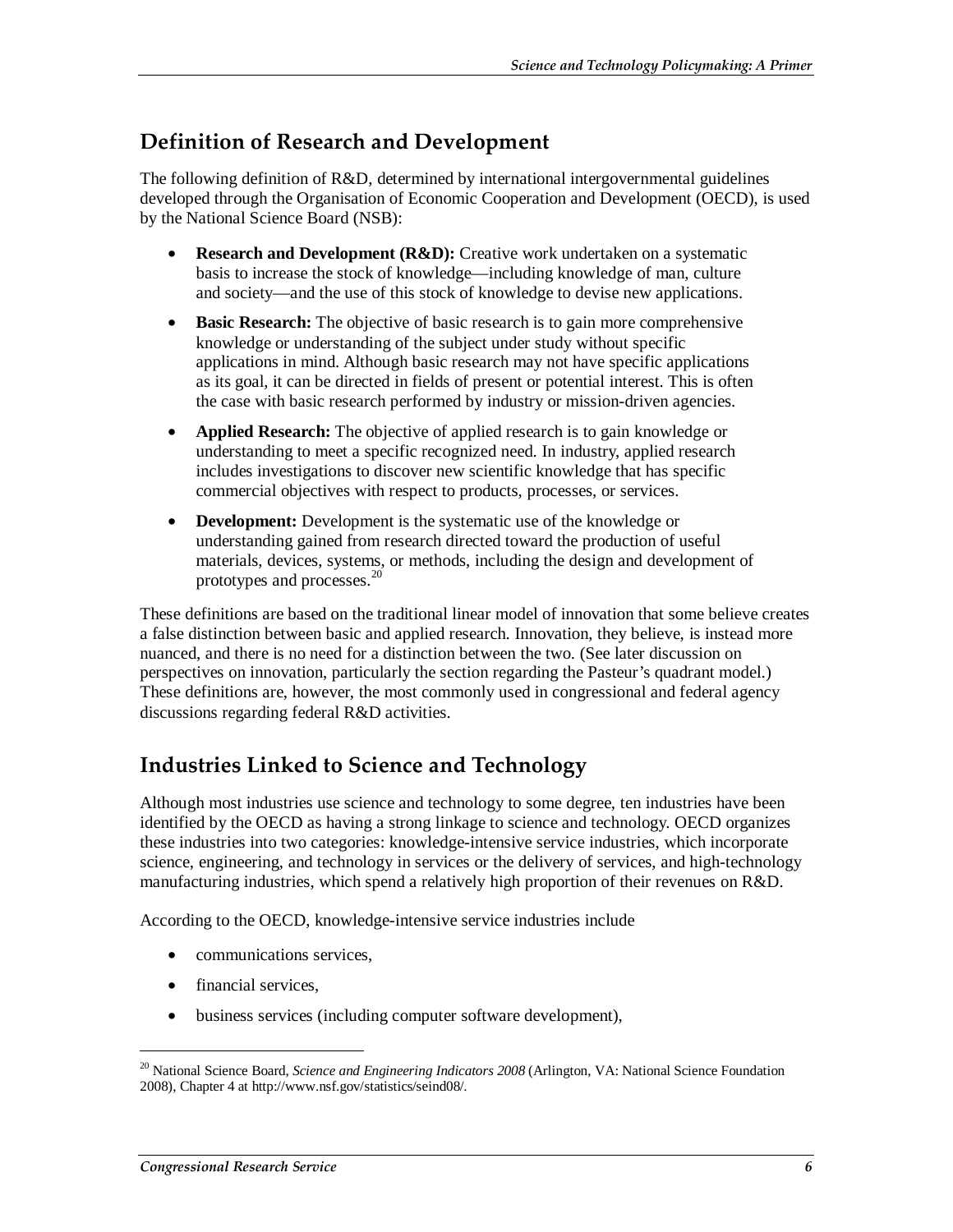- education services, and
- health services.

High-technology manufacturing industries include

- aerospace,
- pharmaceuticals,
- computers and office machinery,
- communications equipment, and
- scientific (medical, precision, and optical) instruments. $^{21}$

# **What are Some Perspectives on Science and Technology Policy?**

The encompassing nature of science and technology policy makes it challenging to provide the full range perspectives on science and technology policy. The purpose of this section is to highlight some of the most common differing perspectives that generate discussion regarding science and technology policy. They include the sometimes different perspectives of the science and technology community and policymakers regarding science and technology policy. This section also discusses different perspectives on federal funding of research; policy for science and science for policy; and policy for technology and technology for policy. The perspectives identified here may arise regardless of the issue being discussed, whether it be energy, transportation, agriculture, or science itself.

## **Science and Technology Community and Policymakers**

A number of criteria may determine the utility of scientific and technical knowledge and advice to policymakers. These include whether or not this advice is relevant, disinterested, and credible.<sup>22</sup> Conflicts can occur if these criteria are not met.

Further, the S&T community and policymakers can, on occasion, view science and technology policymaking quite differently. For example, while the S&T community tends to have a long-time horizon, policymakers must often make decisions very quickly based on the available knowledge (see **Box 2**). Sometimes the reverse occurs. In these situations, the S&T community may believe a decision is needed quickly due to the nature of the risk involved, while the policymaker is concerned about the political and economic implications of taking the action recommended by the S&T community. The S&T community may also believe that the knowledge they communicate should be the primary factor influencing a policymaker's decision, while the policymaker believes they need to take into consideration other factors they believe are equally important.

<sup>21</sup> Organisation for Economic Co-operation and Development (OECD), *Knowledge-Based Industries* (Paris: OECD), 2001.

<sup>&</sup>lt;sup>22</sup> Bruce L.R. Smith and Jeffrey K. Stine, "Technical Advice for Congress: Past Trends and Present Obstacles," in M. Granger Morgan and Jon M. Peha (ed.), *Science and Technology Advice for Congress* (Washington, DC: Resources for the Future, 2003).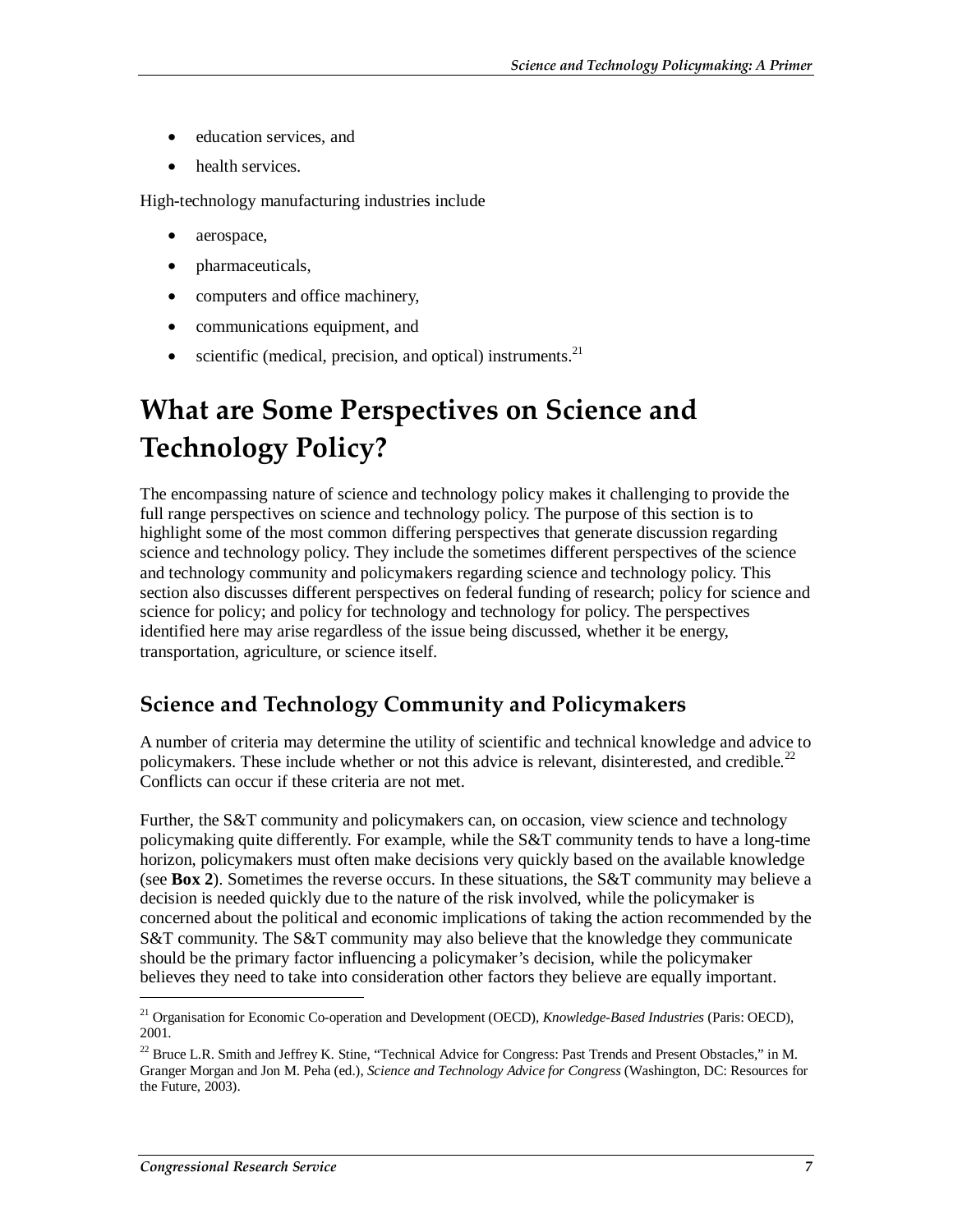One analyst identifies four different degrees of interaction between scientists and policymakers from no interaction to substantial interaction. These include:

- *The Pure Scientist* seeks to focus only on facts and has no interaction with the decision maker.
- *The Science Arbiter* answers specific factual questions posed by the decision maker.
- *The Issue Advocate* seeks to reduce the scope of choice available to the decision maker.
- *The Honest Broker of Policy Options* seeks to expand, or at least clarify, the scope of choice available to the decision maker. $^{23}$

Many would contend, however, that the reality of S&T policymaking is such that there is no clear delineation as outlined here. Rather, the interaction of scientists, engineers, and health professionals with policymakers is a mix of each of these categories.

Scientists, engineers, and health professionals, like any other U.S. citizen, also advocate for action on policies related to the S&T community itself or promote their personal views. For example, members of the S&T community are recipients of federal funding for research, employed by universities or colleges impacted by higher education policy, work for industries influenced by tax policy, and often have a general interest in the quality of science, engineering, technology, and mathematics (STEM) education at the K-12 level relative to future education and workforce needs. Scientists and engineers may also have personal preferences with regard to public policies that may influence their political action on issues such as climate change, stem cell research, or others.

#### **Box 2. Science: The Interaction with Policy**

Scientific knowledge is dynamic, changing as new information becomes available. In this sense, science does not reveal "truth," so much as produce the best available or most likely explanation of natural phenomena, given the information available at the time; in many cases, analysis of data may give an estimate of the degree of confidence in the explanation. Moreover, scientific conclusions naturally depend on the questions that are asked.

The scientific method has, at its heart, two values that are strongly implied but not often stated: (1) a transparent approach in which both new and old data are available to all parties; and (2) a continuing effort to update data, and therefore modify, and even reject, previously accepted hypotheses in light of new information. Together, transparency and updating are the cleansing mechanisms that gradually sweep away scientific misunderstandings and errors—a sine qua non for scientific advancement.

Decision-makers usually seek to affect how the world "ought to" or "should" be. Science provides one source of input for making policy decisions that balance diverse considerations.

**Source:** Excerpted from CRS Report RL32992, *The Endangered Species Act and "Sound Science"*, by Eugene H. Buck, M. Lynne Corn, and Kristina Alexander,

<sup>&</sup>lt;sup>23</sup> Roger Pielke, "The Honest Broker," Bridges, Austrian Office of Science and Technology, April 2007 at http://www.ostina.org/content/view/2027/699/. This article is based on Roger Pielke, *The Honest Broker: Making Sense of Science in Policy and Politics* (Cambridge, U.K.: Cambridge University Press, 2007).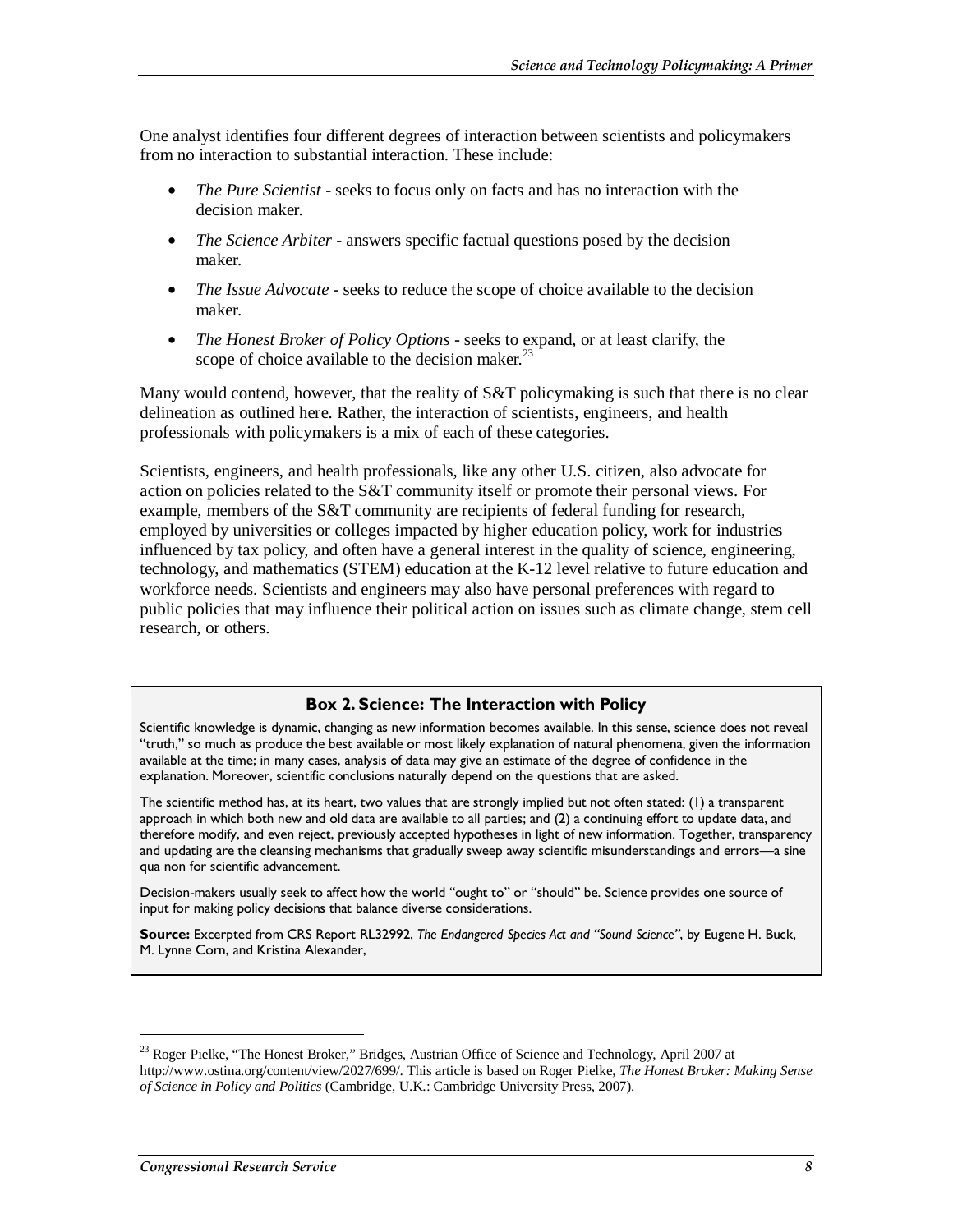## **Federal Funding of Research**

When discussing research and development (R&D), particularly in regard to funding, terminology can be important in understanding the premise of an issue. In discussing the federal funding of research, many analyses focus on R&D. Some, however, believe this provides a false impression of the degree of federal funding going toward research as it does not distinguish between federal funding devoted toward research and that focused on federal funding focused on non-research activities such as testing and evaluation of weapons. **Figure 1** illustrates the magnitude of federal funding in each of the  $R&D$  categories, by agency. As shown here, Department of Defense (DOD) R&D funding, which accounts for approximately half of all federal R&D funding, is focused on major systems development with approximately 11% for basic and applied research. The majority of non-DOD ("civilian") R&D funding, however, focuses on research, particularly basic research.





**Source:** National Science Board, *Science and Engineering Indicators 2008* (Arlington, VA: National Science Foundation, 2008), Figure 4-6 at http://www.nsf.gov/statistics/seind08/.

Another perspective to the R&D budget regarding federal funding of research is provided by the federal science and technology ( $FS&T$ ) budget.<sup>24</sup> The White House Office of Management and Budget (OMB) includes both an R&D and FS&T budget analysis in the President's annual budget request to Congress. According to OMB, the FS&T budget "highlights the creation of new knowledge and technologies more consistently and accurately than the overall R&D data."<sup>25</sup>

<sup>24</sup> National Academy of Sciences, *Allocating Federal Funds for Science and Technology* (Washington, DC: National Academy Press, 2005) at http://www.nap.edu/catalog.php?record\_id=5040#toc.

<sup>25</sup> Office of Management and Budget, "Research and Development," Chapter 5 in *Analytical Perspectives, Budget of the United States Government, Fiscal Year 2009*, available at http://www.whitehouse.gov/omb/budget/fy2009/ apers.html.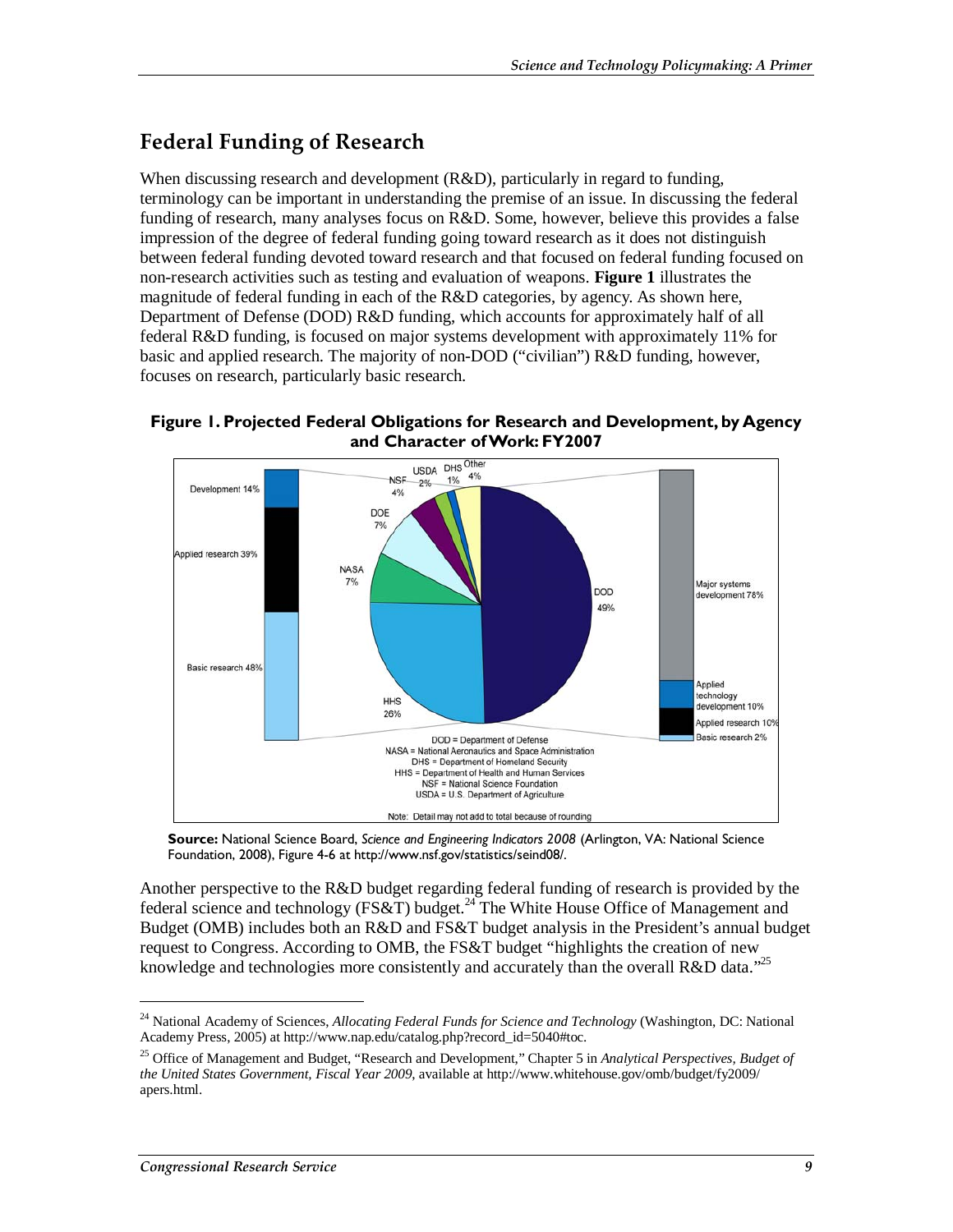While the R&D budget includes funding for defense development, testing, and evaluation, the FS&T budget does not. As a result, the federal FS&T budget is generally less than half that of the federal R&D budget.

### **Policy for Science and Science for Policy**

Two fundamental policy issues in *policy for science* include how much federal funding is sufficient to achieve national goals, and the degree to which the United States benefits primarily from its investment in research as opposed to the world at large.

The S&T community also sometimes has fundamentally different perspectives regarding *policy for science* issues (see **Figure 2**). The alternative perspectives shown in Figure 2 do not represent one side of the S&T community versus another. Rather, they represent views held by various entities in various ways. For example, junior researchers may favor risk-taking when it comes to research funding, while at the same time supporting set-aside programs designated for researchers at the beginning of their career that enhance their ability to obtain funding as opposed to competing with senior researchers who have already had the opportunity to receive federal research funding.

*Science for policy* can be contentious because it informs policy discussions, where there are sometimes disagreements as to what policy actions should be taken, if any, due to the societal and economic implications. The same scientific paper may be viewed in different ways depending on the perspectives of the advocate. Sometimes there are differing views as to the degree of consensus among the S&T community on a particular issue. Alternatively, a minority in the S&T community may have strong beliefs regarding the scientific and technical evidence on an issue that do not agree with the majority. As a result, when science for policy issues are discussed in a political setting, strong views can emerge on both sides of an issue.

## **Policy for Technology and Technology for Policy**

The U.S. Bureau of Economic Analysis has estimated that if R&D were treated as investment, it would have accounted for 5% of real gross domestic product (GDP) growth between 1959 and 2004, and 7% between 1995 and 2004.<sup>26</sup> A Stanford University Hoover Institution study found that if U.S. students performed in science and mathematics education at a level comparable with the world's leaders, U.S. GDP would increase.<sup>27</sup> As a result, policymakers are often interested in the innovation process, both *policy for technology* and *technology for policy*, particularly the relationship between science, engineering, economics, education, and job creation.<sup>28</sup>

<sup>&</sup>lt;sup>26</sup> Bureau of Economic Analysis, "Research and Development Satellite Account 2007 Satellite Account Underscores Importance of R&D," press release, at http://www.bea.gov/newsreleases/general/rd/2007/rdspend07.htm. The press release also states: "To put the contribution of R&D in perspective, the business sector's investment in commercial and other types of structures accounted for just over 2 percent of real GDP growth between 1995 and 2004."

<sup>&</sup>lt;sup>27</sup> Eric Hanushek, Dean T. Jamison, Eliot A. Jamison and Ludger Woessmann, "Education and Economic Growth,"*Education Next*, Spring 2008 at http://www.hoover.org/publications/ednext/16110377.html.

<sup>28</sup> For more information, see CRS Report RL34328, *America COMPETES Act: Programs, Funding, and Selected Issues*, by Deborah D. Stine.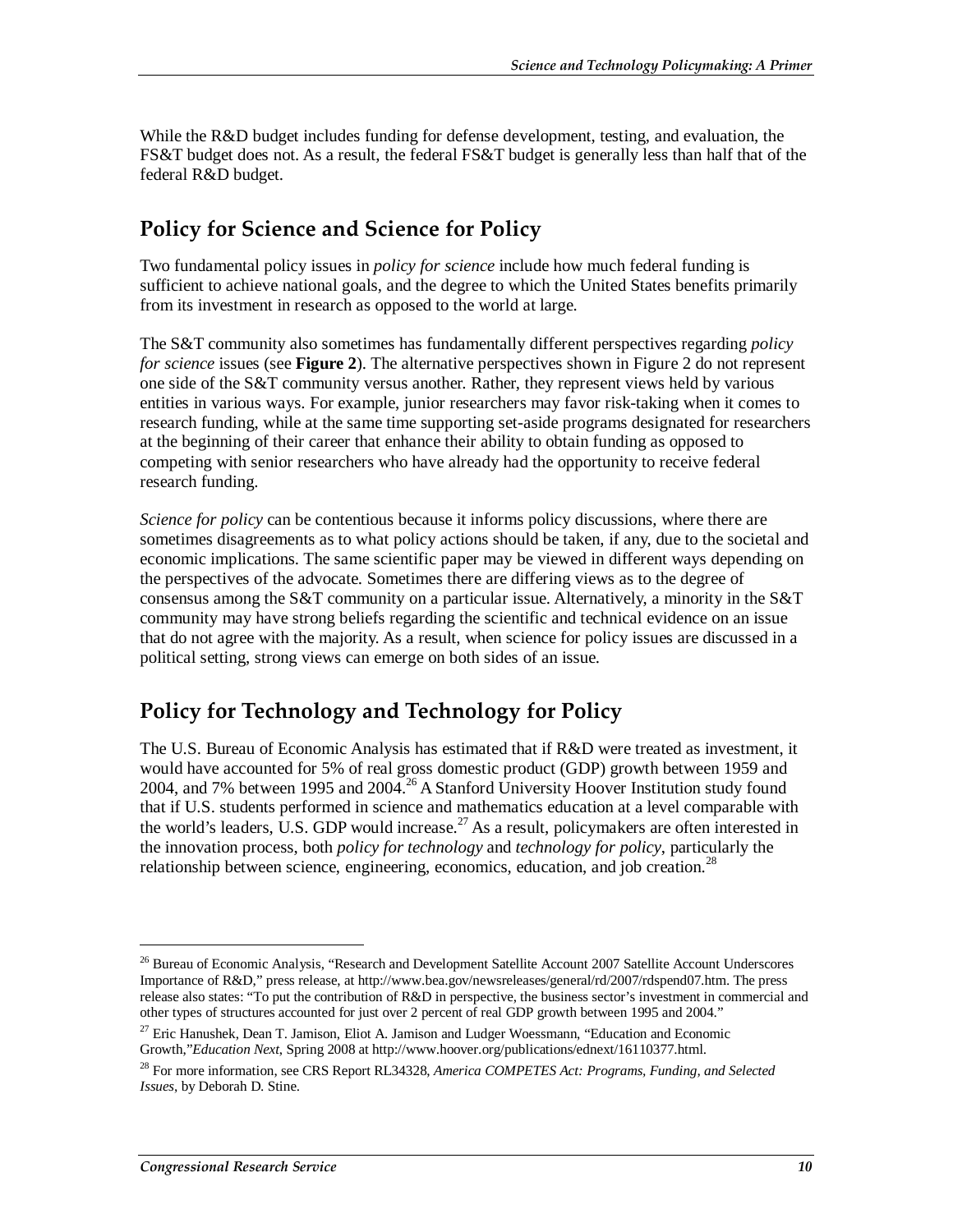| Centralization of Federal research planning                                           | Pluralistic, decentralized agencies                                                                                                        |
|---------------------------------------------------------------------------------------|--------------------------------------------------------------------------------------------------------------------------------------------|
| Concentrated excellence                                                               | Regional and institutional development (to<br>enlarge capacity)                                                                            |
| "Market" forces to determine the shape of the $\longleftrightarrow$<br>system         | Political intervention (targeted by goal, agency,<br>program, institution)                                                                 |
| Continuity in funding of senior investigators $\longleftrightarrow$                   | Provisions for young investigators                                                                                                         |
| Peer review-based allocation<br>$\rightarrow$                                         | Other funding decision mechanisms (agency<br>manager discretion, congressionally-directed<br>funding)                                      |
| Set-aside programs<br>→                                                               | Mainstreaming criteria in addition to scientific<br>merit (e.g., race/ethnicity, gender, principal<br>investigator age, geographic region) |
| Conservatism in funding allocation                                                    | Risk-taking                                                                                                                                |
| Perception of a "total research budget"                                               | Reality of disaggregated funding decisions                                                                                                 |
| Dollars for facilities or training                                                    | Dollars for research projects                                                                                                              |
| Large-scale, multiyear, capital-intensive,<br>high cost, per-investigator initiatives | Individual investigator and small-team, 1-5 year<br>projects                                                                               |
| Training more researchers and creating more $\leftarrow$<br>competition for funds     | Training fewer researchers and easing<br>competition for funds                                                                             |
| Emulating mentors' career paths                                                       | Encouraging a diversity of career paths                                                                                                    |
| Relying on historic methods to build the<br>research workforce                        | Broadening the participation of traditionally<br>underrepresented groups                                                                   |

#### **Figure 2. Major Alternative Perspectives in the Scientific and Technology Community on the Allocation of Resources for Research**

**Source:** U.S. Congress, Office of Technology Assessment, *Federally Funded Research: Decisions for a Decade*, OTA-SET-490 (Washington, DC: U.S. Government Printing Office, May 1991) at http://govinfo.library.unt.edu/ ota/Ota\_2/DATA/1991/9121.PDF.

In the case of *policy for technology*, perspectives on a given policy may differ because of differing views of the innovation model. One perspective of innovation policy, based on the linear model of innovation,<sup>29</sup> leads some policymakers to believe that it is inappropriate to use federal resources to invest in technological development. Rather, private resources should be used to invest in this portion of the innovation process as private entities will receive the returns on investment. An alternative perspective is that research and innovation can be so interrelated that it is not possible to separate the two. Policymakers with this perspective on innovation policy believe that investing federal resources to enhance technological innovation is appropriate and a wise use of federal funds. $30$ 

<sup>29</sup> Benoit Godin, *The Linear Model of Innovation: The Historical Construction of an Analytical Framework*, Canadian Science and Innovations Consortium, Project on the History and Sociology of S&T Statistics, Working Paper No. 30, 2005 at http://www.csiic.ca/PDF/Godin\_30.pdf.

<sup>30</sup> For more information, see CRS Report RL33528, *Industrial Competitiveness and Technological Advancement: Debate Over Government Policy*, by Wendy H. Schacht.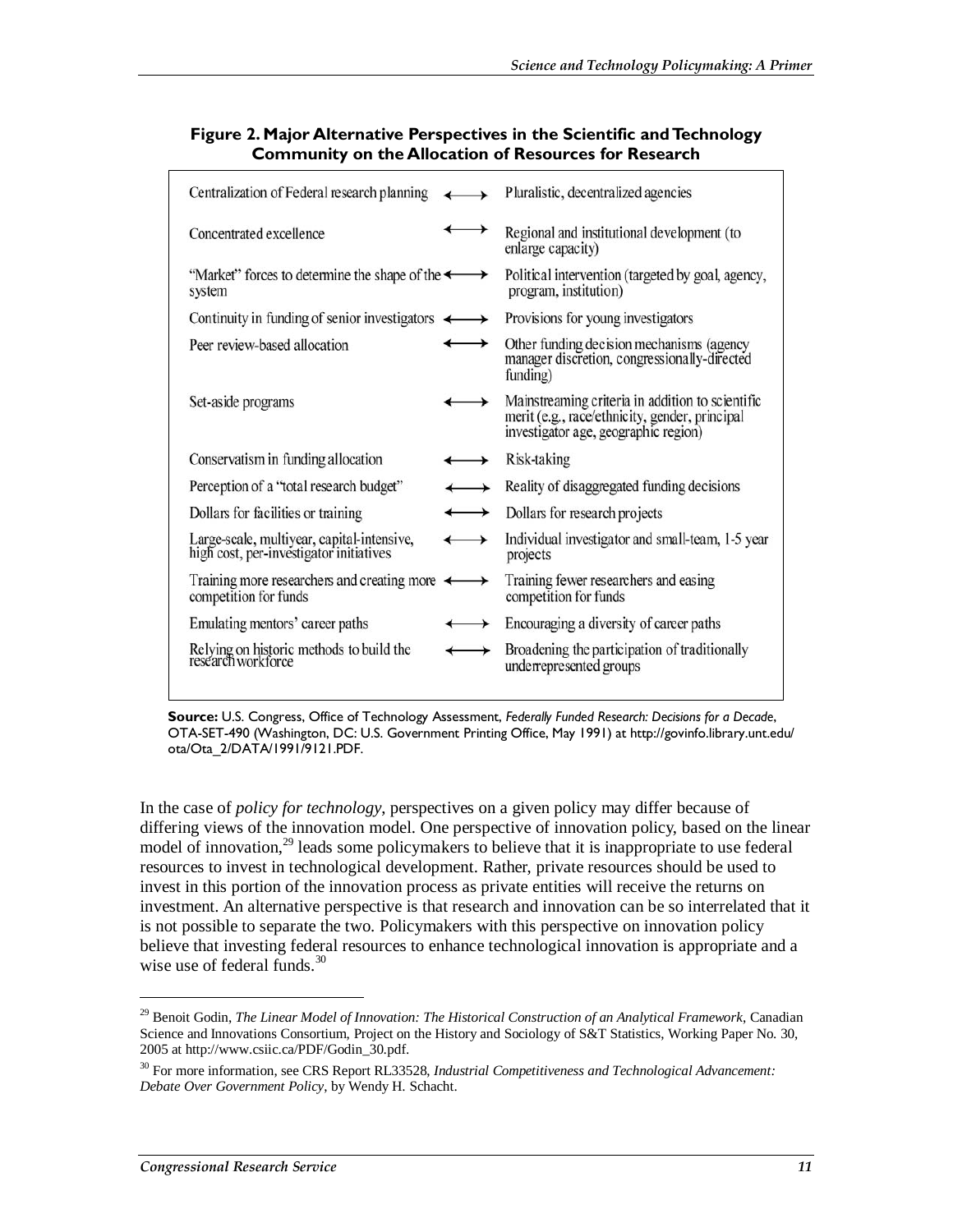**Figure 3** illustrates the linear model of innovation. As shown here, the federal government invests in research and development moving from basic research to applied research to development creating intellectual property. The responsibility then falls to the private sector including inventors, entrepreneurs, venture capitalists, and industry to use that intellectual property to capture that idea and translate it into technology, moving it through several stages: a prototype, then a product, and finally commercialized in such a way that consumers are interested in purchasing the result.





**Source:** Mark Y.D. Wang, Shari Lawrence Pfleeger, David Adamson, Gabrielle Bloom, William Butz, Donna Fossum, Mihal Gross, Aaron Kofner, Helga Rippen, Terrence K. Kelly, Charles T. Kelley, Jr., *Technology Transfer of Federally Funded R&D: Perspectives from a Forum*, prepared for the White House Office of Science and Technology Policy (Santa Monica, CA: Rand Science and Technology Policy Institute, 2003) at http://rand.org/ pubs/conf\_proceedings/2006/CF187.pdf.

The gap between these two stages, however, is sometimes called the "valley of death," because of the challenges of taking the intellectual property and transferring that idea to private entities who may or may not be interested in turning that intellectual property into technology. As a result, some believe that the linear model is insufficient as a basis for S&T policy decisionmaking today—that the linkage between science and technological innovation is far more complex. One visual perspective on this theory of science and innovation, called the "Pasteur's Quadrant" model, describes a closer link between research and its intended outcome (see **Figure 4**).<sup>31</sup>

As described by Stokes, there are four types of research:

- *Pure basic research*, pursued with the goal of fundamental understanding, without any consideration of the use (e.g., Niels Bohr, whose goal was to enhance our understanding of atomic structure);
- *Pure applied research*, pursued with the goal of use, without any consideration of fundamental understanding (e.g., Thomas Edison, whose goal was commercially profitable electric lighting);
- *Use-inspired basic research*, pursued with the dual goals of basic understanding and use (e.g., Louis Pasteur's use of his discovery of the process of disease at the

<sup>31</sup> Donald E. Stokes, *Pasteur's Quadrant: Basic Science and Technological Innovation* (Washington, DC: Brookings Institution Press, 1997).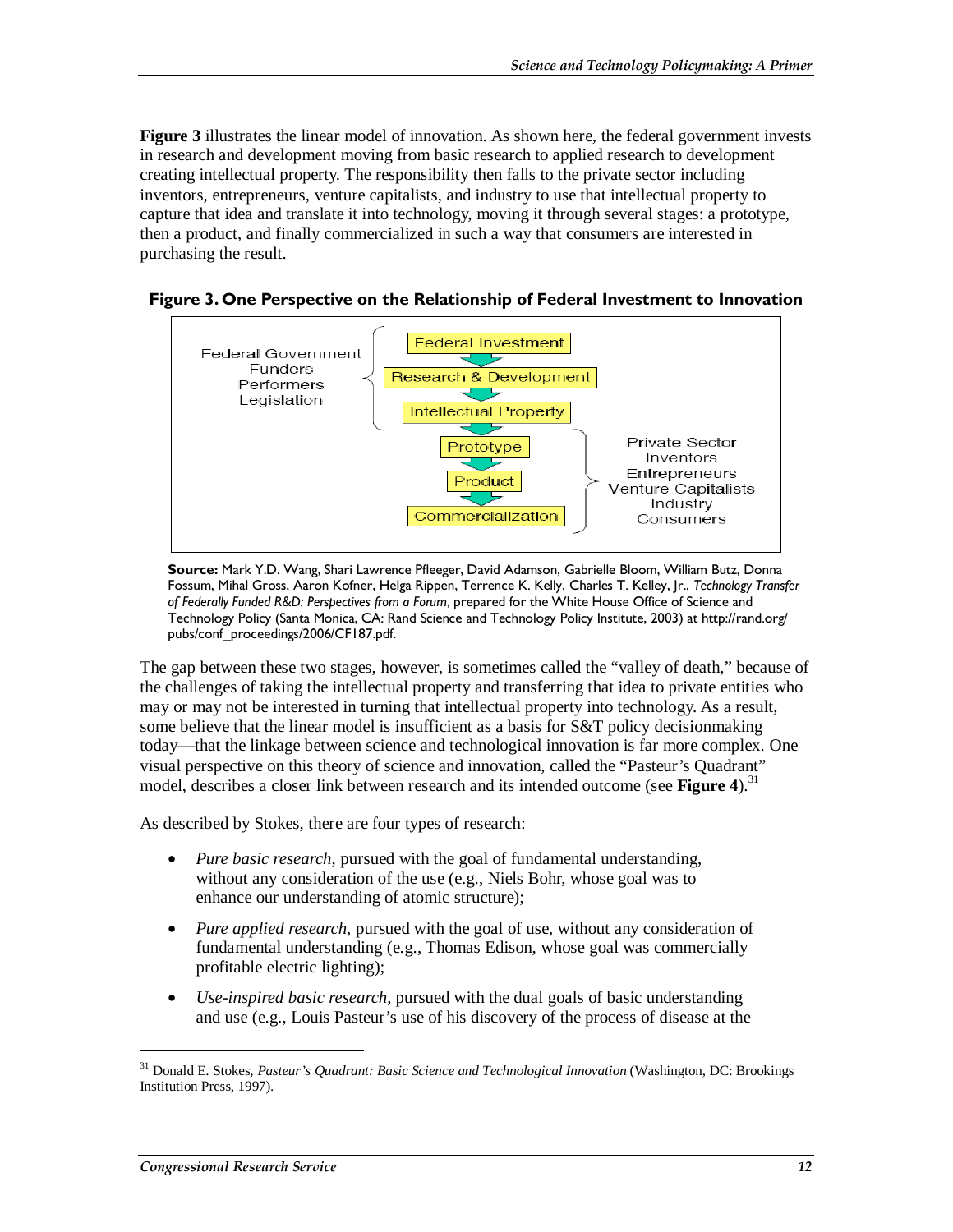microbiological level to develop mechanisms to combat anthrax in sheep and cattle, cholera in chickens, spoilage in milk, wine and vinegar, and rabies in people.)

• *Phenomena exploration*,<sup>32</sup> pursued due to research curiosity regarding particular phenomena, inspired by neither understanding nor use (e.g., the marking and incidence of bird species or why an apple falls from a tree). Such exploration might lead to the type of research represented by Bohr's quadrant or Edison's quadrant.<sup>33</sup>



#### **Figure 4. Pasteur's Quadrant Model of Science and Engineering Research**

**Source:** Donald E. Stokes, *Pasteur's Quadrant: Basic Science and Technological Innovation* (Washington, DC: Brookings Institution Press, 1997).

As with previous models presented in this report, some would contend that the barriers illustrated in the model are not concrete, but porous. Research can easily move from one category to another as illustrated by the Pasteur example mentioned earlier. For example, there is little distinction sometimes between basic research, applied research, development, and commercialization. There may not be much difference, for example, in biotechnology research conducted at a university or at a small company funded by venture capital.

 $32$  This is represented by what appears to be an empty quadrant.

<sup>&</sup>lt;sup>33</sup> Ibid., p. 73-75. Donald Stokes, "Completing the Bush Model: Pasteur's Quadrant," Paper presented at conference "Science the Endless Frontier 1945-1995: Learning from the Past, Designing for the Future," December 9, 1994 at http://www.cspo.org/products/conferences/bush/Stokes.pdf.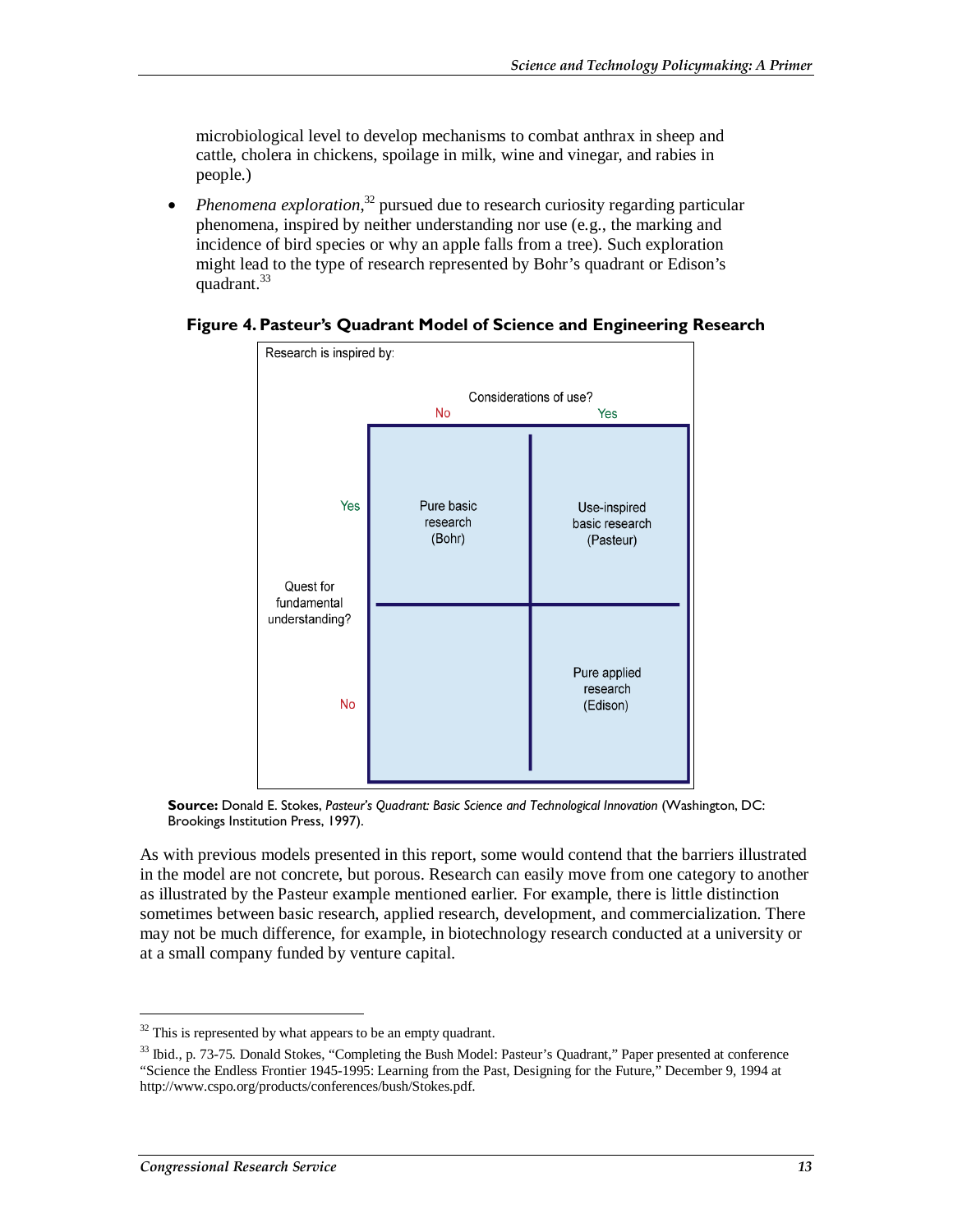As a result, some policymakers believe that in a knowledge-based economy, federal investment in R&D should be inspired not only with the goal of fundamental understanding, but also, on occasion, with the goal of use. In addition, in order for the nation to obtain the return on federal investment in R&D and the related societal and economic goals, some contend that federal investment should not stop at the point just before prototype and product technological development.<sup>34</sup> This, some believe, is particularly important as, in a global economy, foreign firms are as easily able to capture the results of federal investment in research as U.S. firms.<sup>35</sup>

On the other hand, some policymakers express concerns that investing in R&D in a sector closely linked to industry—or, for that matter, at any stage of technology commercialization—may result in the federal government picking "winners and losers." For example, although some believe that federal investment in information technology R&D has resulted in benefits for the country and helps by setting industry standards, others believe that federal investment in information technology R&D is inappropriate because it is the federal government, not industry, who is determining the direction for research and determining technological "winners and losers."<sup>36</sup>

In terms of *technology for policy*, differing views regarding policy issues are not that dissimilar as those for *policy for technology*. Differing perspectives in *technology for policy* focus on the degree to which it is appropriate for the federal government to focus on a particular technology. Some believe it is important to undertake policies to encourage implementation of a technology. Others believe that such policy actions might inappropriately influence the market by supporting one technological option more than another. For example, some may question which is better, a hybrid electric vehicle, a plug-in electric vehicle, a fuel cell vehicle, or enhancing current vehicles?<sup>37</sup> Although there may be a common policy goal of reducing fossil fuel consumption, undertaking policies that may favor one of these technologies versus another creates "winners and losers," which some policymakers believe is inappropriate. Others, however, believe that unless the government does select a technology, there are insufficient incentives for companies to invest in technologies that would potentially reduce fossil fuel consumption.

# **Who Makes Decisions Regarding Science and Technology Policy in Congress?**

Congress makes decisions regarding all four of the S&T policy facets described earlier: *science for policy, technology for policy, policy for science*, and *policy for technolog*y. Science and technology policy guidance can be used to frame policy issues, craft legislation, oversee federal activities, and govern. In addition, the decisions Congress makes influence S&T issues such as the funding of research and technological development, setting priorities for that funding, and supporting science, technology, engineering, and mathematics education. In making its decisions, Congress receives advice from both internal sources such as congressional staff, S&T policy

 $34$  Ibid.

<sup>35</sup> CRS Report RL33528, *Industrial Competitiveness and Technological Advancement: Debate Over Government Policy*, by Wendy H. Schacht.

<sup>36</sup> CRS Report RL33586, *The Federal Networking and Information Technology Research and Development Program: Funding Issues and Activities*, by Patricia Moloney Figliola.

<sup>37</sup> CRS Report RL30484, *Advanced Vehicle Technologies: Energy, Environment, and Development Issues*, by Brent D. Yacobucci.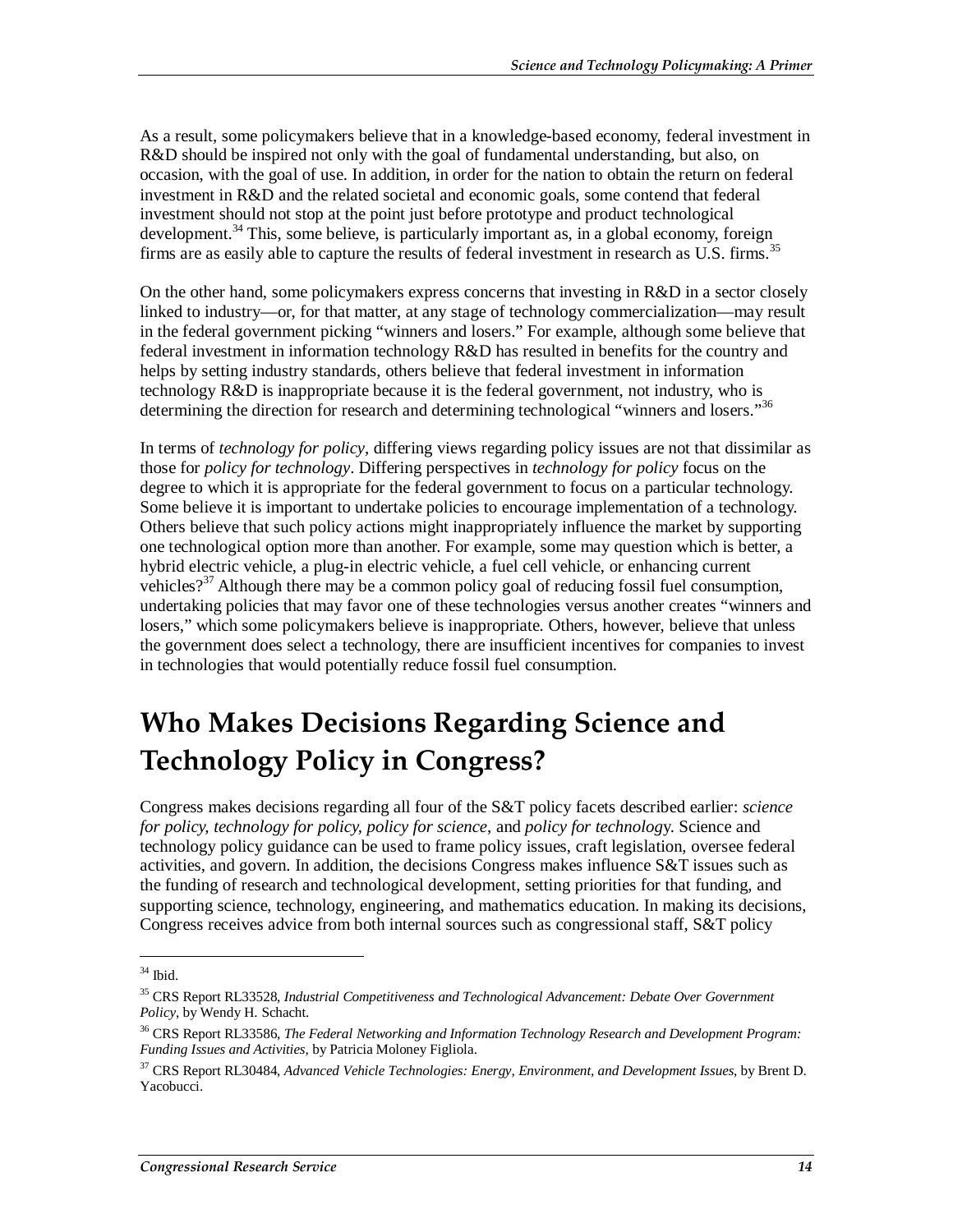fellows, hearings, and congressional support agencies (see **Box 3**) as well as external sources that will be described later in this report.

#### **Committees38**

Almost every congressional committee is in some way involved in S&T policy decisionmaking or uses the scientific and technical knowledge currently available to help them make decisions. Generally these issues fall into the category of *science for policy* and *technology for policy*. Examples include how to improve nutrition and food safety in the nation's schools, implement the Endangered Species Act, determine drinking water standards, respond to a bridge collapse, and create jobs.

The primary committees that focus on *policy for science* and *policy for technology* include the House Committee on Science and Technology and the Senate Committee on Commerce, Science, and Transportation. The House Committee on Science and Technology activities generally includes many policy areas related to S&T policy including energy, astronautical and civil aviation, environmental, and marine research as well as the commercial application of technology, science scholarships, and a general category of scientific research, development, and demonstration. As a result, the House Committee on Science and Technology is the authorizing committee for the non-defense research activities of many federal agencies. In addition, the committee also has special authority to "review and study on a continuing basis laws, programs, and Government activities relating to nonmilitary research and development." The Senate Committee on Commerce, Science, and Transportation generally includes science, engineering, and technology research and development and policy.

These committees activities, however, generally do not directly include biomedical research and development such as that supported by the National Institutes of Health (NIH), which is the federal agency that receives the majority of federal research funding. Biomedical research policy issues are generally discussed by the House Committee on Energy and Commerce and the Senate Committee on Health, Education, Labor, and Pensions.

Defense research likewise is discussed by other committees than those which have science in their name. The House Committee on Armed Services generally includes issues related to scientific research and development in support of the armed services. The Senate Committee on Armed Services generally discusses issues that involve military research and development.

The House and Senate Committees on Appropriations play an important role in S&T policy. Although the authorization of federal funding of research often has wide and bipartisan support, appropriated research funding faces a greater challenge when it competes for the limited amount of discretionary funding with other federal programs. In addition, several Appropriations subcommittees may discuss issues related to science and technology policy. For example, the funding for NSF, NASA, NIST, and the White House Office of Science and Technology Policy (OSTP) is generally discussed by the House and Senate Committees on Appropriations' Subcommittee on Commerce, Justice, Science, and Related Agencies. Funding for energy research activities is generally discussed by the House and Senate Committees on Appropriations'

 $38$  It is important to note that the House and Senate Parliamentarians are the sole definitive authorities on questions relating to the jurisdiction of congressional committees and should be consulted for a formal opinion on any specific jurisdictional question.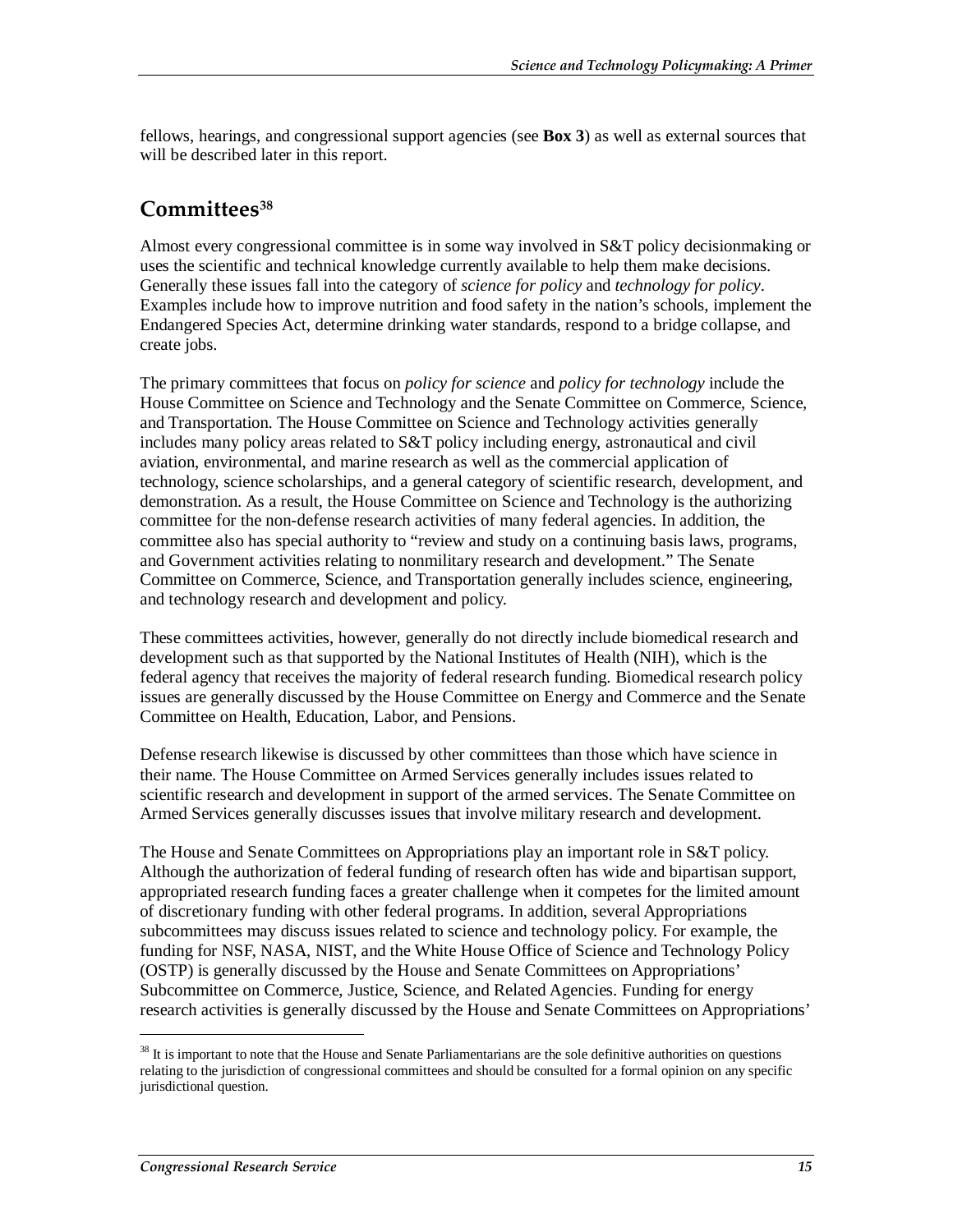Subcommittee on Energy and Water Development. For NIH, it is the House and Senate Committees on Appropriations Subcommittee on Labor, Health and Human Services, Education, and Related Agencies. For DOD, it is the House and Senate Committees on Appropriations Subcommittee on Defense.

All committees may conduct oversight and investigations on issues that fall within their purview. In addition to the committees described above, the House Committee on Oversight and Government Reform and Senate Committee on Homeland Security and Governmental Affairs also play an active role in S&T policy and use scientific and technical knowledge and information.

#### **Caucuses**

Science and technology policy related caucuses frequently organize symposia open to the public on topics of interest to their sponsoring Members. This provides a mechanism for congressional staff to gain a better understanding of a scientific or technical topic and provides a networking opportunity for staff who represent a Member interested in the topic. Because many Congressional committees discuss  $S&T$  policy, caucuses and other informal groups can bring together those Members who are interested in S&T policy issues.

Caucuses, coalitions, ad hoc task forces, or working groups are examples of the titles given to these voluntary alliances of Members of Congress that operate without direct recognition in chamber rules or line item appropriations (unlike formal leadership and party groups).<sup>39</sup> Financial support for the caucus events such as a luncheon symposium may be provided by interested groups. For example, a coalition of scientific and engineering disciplinary societies often sponsor the events of the Senate Science and Technology Caucus.

A list of the registered House caucuses, formally called "congressional Member organizations," can be found on the Committee on House Administration website.<sup>40</sup> Although there is not a similar website for Senate caucuses, some of those listed on the House website are bicameral, sponsored by both Senate and House Members. Some of the caucuses related to S&T policy include the

- Biomedical Research Caucus
- Congressional Competitiveness Caucus
- Congressional Diversity and Innovation Caucus
- Congressional High Technology Caucus
- Congressional Internet Caucus
- Congressional Research and Development Caucus

<sup>39</sup> More information on these groups is available from CRS Report RL30301, *Informal Congressional Groups and Members Organizations: Selected Questions and Responses*, and CRS Report RL30288, *Informal Congressional Groups and Member Organizations, 106th Congress: An Informational Directory*, both by Sula P. Richardson.

<sup>40</sup> See http://cha.house.gov/index.php?option=com\_content&task=view&id=45&Itemid=37 for more information. The U.S. House of Representatives and the U.S. Senate telephone directories also provide a list of caucuses. Another source of information on caucuses including the membership of each caucus is available through the Leadership Library.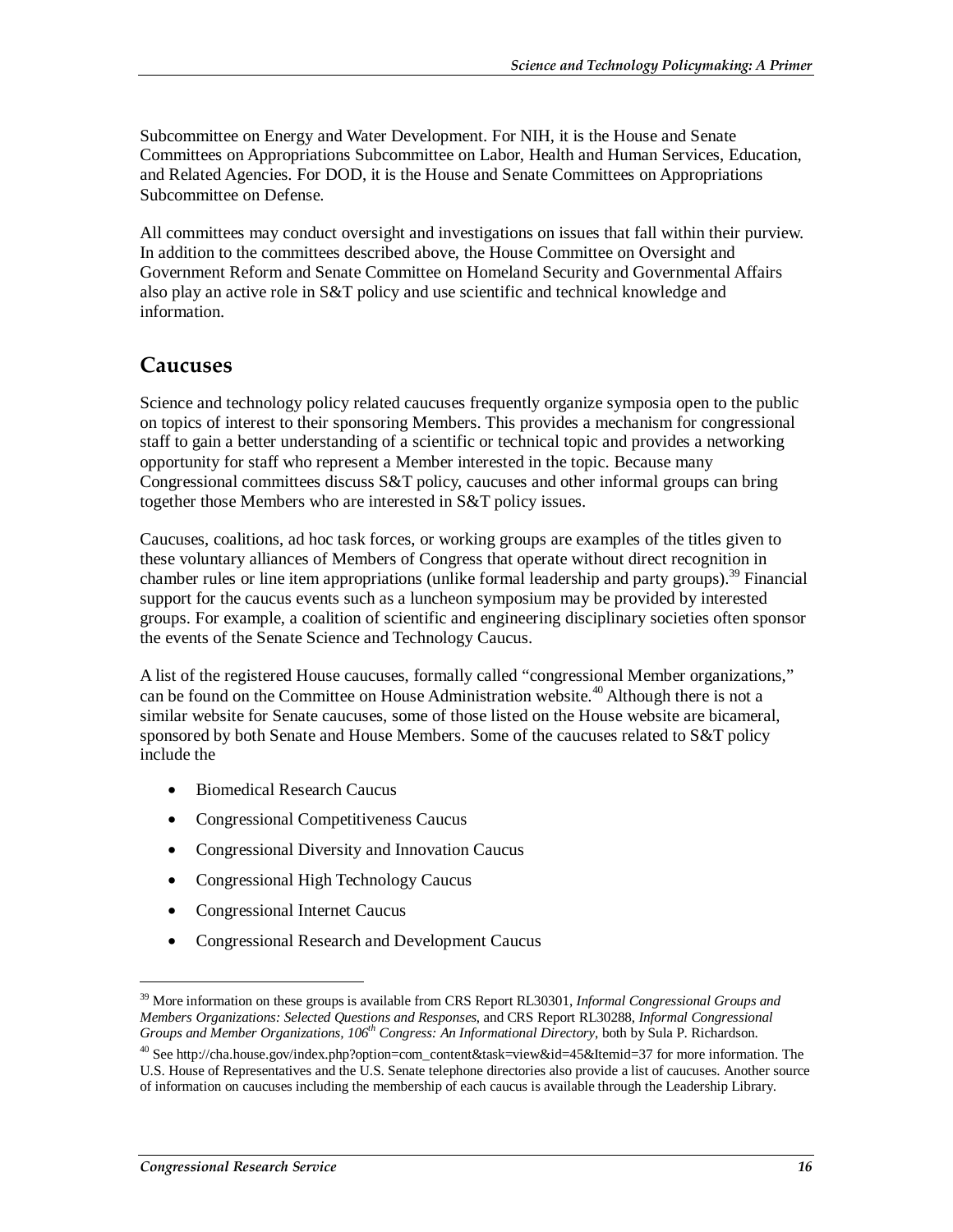- Congressional Robotics Caucus
- Congressional Science Caucus
- House Aerospace Caucus
- House Biotechnology Caucus
- House Diversity and Innovation Caucus
- House Science, Technology, Engineering, and Mathematics Education Caucus
- Senate Science and Technology Caucus
- Senate Science, Technology, Engineering, and Mathematics Education Caucus
- U.S. Senate Renewable Energy and Energy Efficiency Caucus

The list of caucuses changes constantly to reflect Member interest. The Members of Congress who host each of these caucuses is posted on the website.

#### **Box 3. Congressional Support Agencies**

Members of Congress may call upon three congressional support agencies: the Congressional Research Service (CRS), the Government Accountability Office (GAO), and the Congressional Budget Office (CBO) for information and advice. All of these offices include staff with expertise in science and technology policy.

CRS offers research and analysis to Congress on all current and emerging issues of national policy. Its staff of approximately 700 employees includes lawyers, economists, reference librarians, and social, natural, and physical scientists. Of the 450 analytic staff, approximately 70 analysts conduct research and analysis on S&T policy issues, about one-third of whom have Ph.D.s in science, engineering, or health. This estimate does not include economists, who often work on finance and other non-science and technology policy issues. One section is devoted toward *policy for science* and *policy for technology*; however, CRS science and technology policy analysts conduct analysis on all facets of S&T policy including *science for policy* and *technology for policy* on issues such as the environment, natural resources, energy, minerals, agriculture and food, transportation, industry, and health.

GAO—with more than 3,100 staff positions—is the largest of the support agencies and the only one with a nationwide field structure. GAO acts as an independent auditor of government agencies and activities. Sometimes called "Congress's watchdog" and its "investigative arm," GAO now provides a variety of services to Congress that extend beyond its original functions and duties, including oversight, investigation, review, and evaluation of executive programs, operations, and activities.

CBO's mission is to support the House and Senate in the federal budget process by providing budgetary analysis and information in an objective and nonpartisan manner. CBO's staff of 230 economists and public policy analysts prepare annual reports on the economic and budget outlook and on the President's budget proposals, cost estimates of legislation, scorekeeping reports, assessments of unfunded mandates, and products and testimony relating to other budgetary and policy matters.

**Source:** Some text includes excerpts from CRS Report RL33471, *The Congressional Research Service and the American Legislative Process*, by Ida A. Brudnick; CRS Report RL30349, *GAO: Government Accountability Office and General Accounting Office*, by Frederick M. Kaiser; and CRS Report RL31880, *Congressional Budget Office: Appointment and Tenure of the Director and Deputy Director*, by Robert Keith and Mary Frances Bley.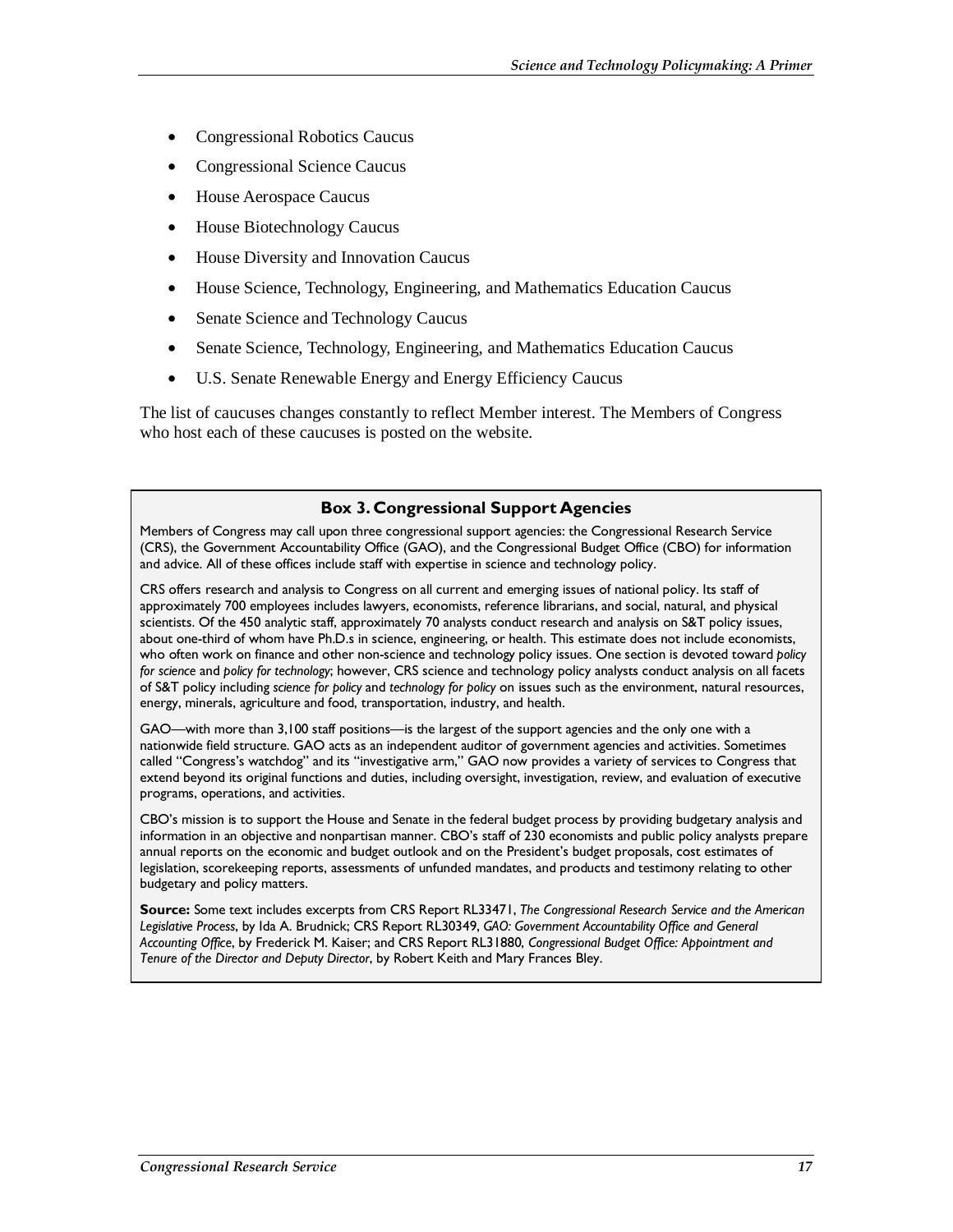# **Who Makes Decisions Regarding Science and Technology Policy in the Executive Branch?**

Science and technology policy issues tend to reach the Presidential level if they involve multiple agencies; have budgetary, economic, national security, or foreign policy dimensions; or are highly visible to the public. In recent years, ethical issues, such as federal funding of stem cell research, have also reached this level of attention.

Throughout U.S. history, Presidents have obtained S&T advice through federal scientists and engineers, or informal personal contacts.<sup>41</sup> Since the early 1930s, Presidents have attempted to expand their sources of science and technology advice through a series of advisory boards and committees. These boards and committees tend to remain for discrete periods of time before being disbanded, often by the next President. When again faced with the need for S&T advice, new advisory boards or committees, sometimes reconstituted from previously disbanded ones, would be formed.

During the period between World War I and through World War II, the role of the application of research to provide technology for both military and economic purposes became evident. As a result, President Franklin D. Roosevelt established the Office of Scientific Research and Development (OSRD) in 1941. The next several Presidents used a variety of mechanisms to obtain S&T advice within the EOP, to enhance interagency coordination, and to receive counsel from outside advisors. Organizations within the EOP included the Office of the Special Assistant to the President for Science and Technology (Eisenhower), and Office of Science and Technology (OST; Kennedy, Johnson). Examples of organizations focused on interagency coordination included the President's Scientific Research Board (Truman), and the Federal Council for Science and Technology (Eisenhower, Kennedy, Johnson). Examples of external advisory committees are the Science Advisory Committee (Truman, Eisenhower), and the President's Science Advisory Committee (PSAC; Eisenhower, Kennedy, Johnson).<sup>42</sup>

During the Nixon Administration, the S&T policy office in the White House, OST, was abolished, and relocated within NSF. In addition, President Nixon decided to not appoint new members to PSAC after its members resigned. President Ford supported the return of a science advisory mechanism to the White House, but he wished to establish it through legislation, not executive order.<sup>43</sup> He signed the National Science and Technology Policy, Organization, and Priorities Act of 1976 (P.L. 94-282) into law on May 11, 1976. This act established the Office of Science and Technology Policy (OSTP) and OSTP Director within the Executive Office of the President (EOP). From the Ford Administration until today, all Presidents have had an OSTP with a stable

<sup>41</sup> For an overview of science and technology policy, see CRS Report RL34454, *Science and Technology Policymaking: A Primer*, by Deborah D. Stine. For a history of OSTP, see Genevieve J. Knezo, "Science and Technology," Chapter 6 in Harold C. Relyea (ed.), *The Executive Office of the President: A Historical, Biographical, and Bibliographical Guide* (Westport, Connecticut: Greenwood Press, 1997).

 $42$  For a historical overview of all the President's Science Advisors, interagency activities, and advisory committees, see the Appendix in CRS Report RL34736, *The President's Office of Science and Technology Policy (OSTP): Issues for Congress*, by Deborah D. Stine.

<sup>&</sup>lt;sup>43</sup> Jeffrey K. Stine, *A History of Science Policy in the United States, 1940-1985*, Report for the House Committee on Science and Technology Task Force on Science Policy, 99<sup>th</sup> Cong., 2<sup>nd</sup> sess., Committee Print (Washington, DC: GPO, 1986), available at http://ia341018.us.archive.org/2/items/historyofscience00unit/historyofscience00unit.pdf.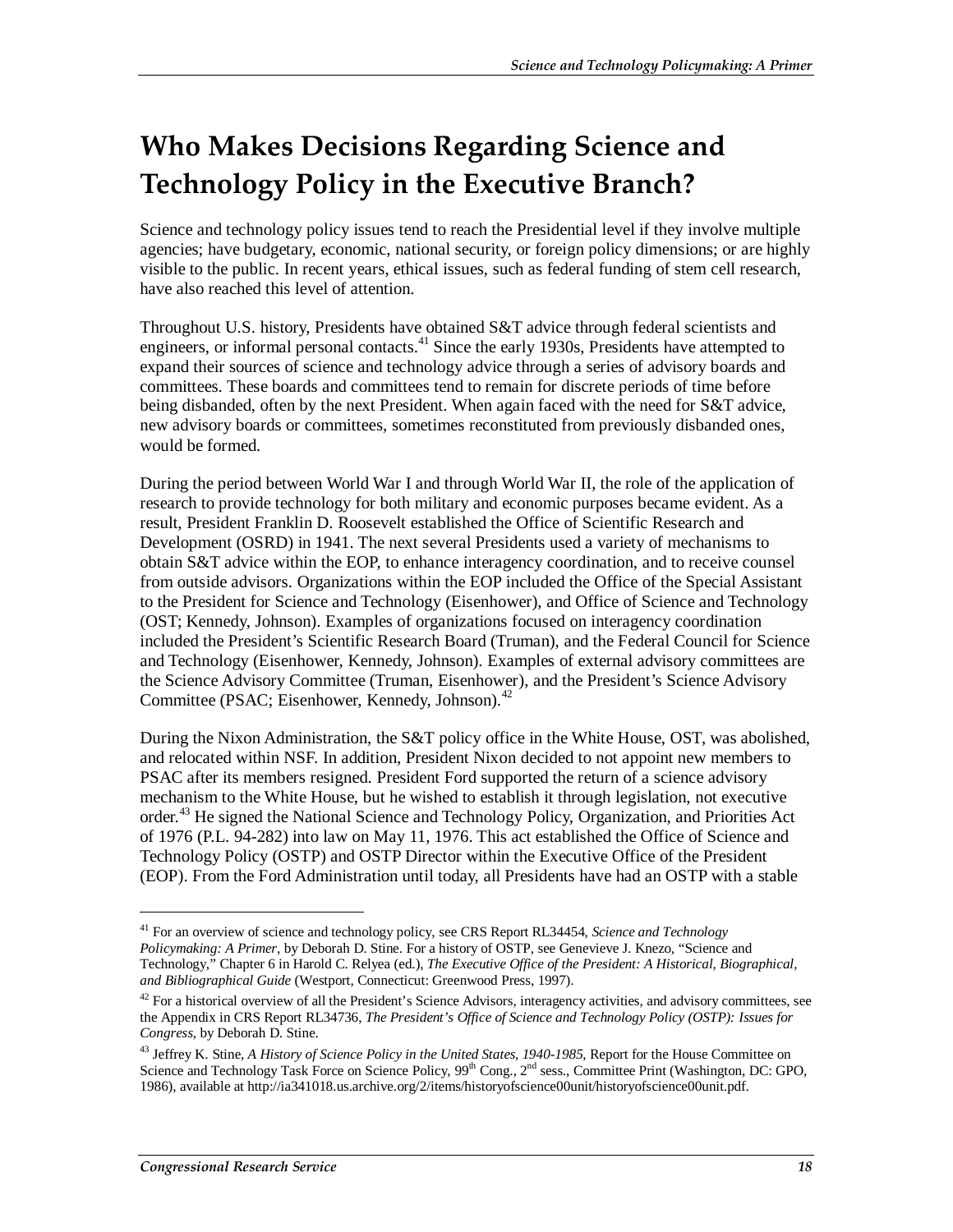organizational structure and a director who also serves as the President's science advisor. The role and influence of this office, however, has varied among Administrations depending both on the President and the individual who undertakes the role of OSTP director.

### **The President and the White House**

Within the EOP, the OSTP, the Office of Management and Budget (OMB), the Council on Environmental Quality (CEQ), and the Council of Economic Advisors (CEA) play a critical role in advising the President, the Vice-President, and other senior Administration officials on issues related to science and technology policy. The President and other White House leaders take their views, along with federal agency leaders and others not involved in S&T policy, into consideration when making a decision.<sup>44</sup> The role each EOP organization plays in S&T policy decisionmaking changes with each President. Particularly for OSTP and CEQ, the influence of these organizations has been variable.

#### **Office of Science and Technology Policy45**

OSTP serves as a "source of scientific and technological analysis and judgment for the President with respect to major policies, plans, and programs of the Federal Government."<sup>46</sup> OSTP defines its major objectives, based on the act, as follows:

- Advise the President and others within the Executive Office of the President on the impacts of science and technology on domestic and international affairs;  $47$
- Lead an interagency effort to develop and implement sound science and technology policies and budgets;
- Work with the private sector to ensure Federal investments in science and technology contribute to economic prosperity, environmental quality, and national security;
- Build strong partnerships among Federal, State, and local governments, other countries, and the scientific community; and
- Evaluate the scale, quality, and effectiveness of the Federal effort in science and technology.<sup>48</sup>

<sup>44</sup> For more information, see, *Science Advice to the President* (New York: Pergamon Press, 1980) and William T. Golden (ed.), Science and Technology Advice to the President, Congress, and Judiciary (New York: Pergamon Press, 1988).

<sup>45</sup> For more information on OSTP, see CRS Report RL34736, *The President's Office of Science and Technology Policy (OSTP): Issues for Congress*, by Deborah D. Stine. On November 12, 2008, CRS hosted a seminar entitled "The Role of the President's Office of Science and Technology Policy," with outside experts providing different perspectives on OSTP. A video of this seminar is available at CRS Report MM70117, *The Role of the President's Office of Science and* 

<sup>&</sup>lt;sup>46</sup> OSTP webpage at http://www.ostp.gov/html/\_whatwedo.html.

<sup>47</sup> For more information on this topic, see CRS Report RL34503, *Science, Technology, and American Diplomacy: Background and Issues for Congress*, by Deborah D. Stine.

<sup>48</sup> This is the OSTP mission as described on its webpage at http://www.ostp.gov/html/\_whatwedo.html.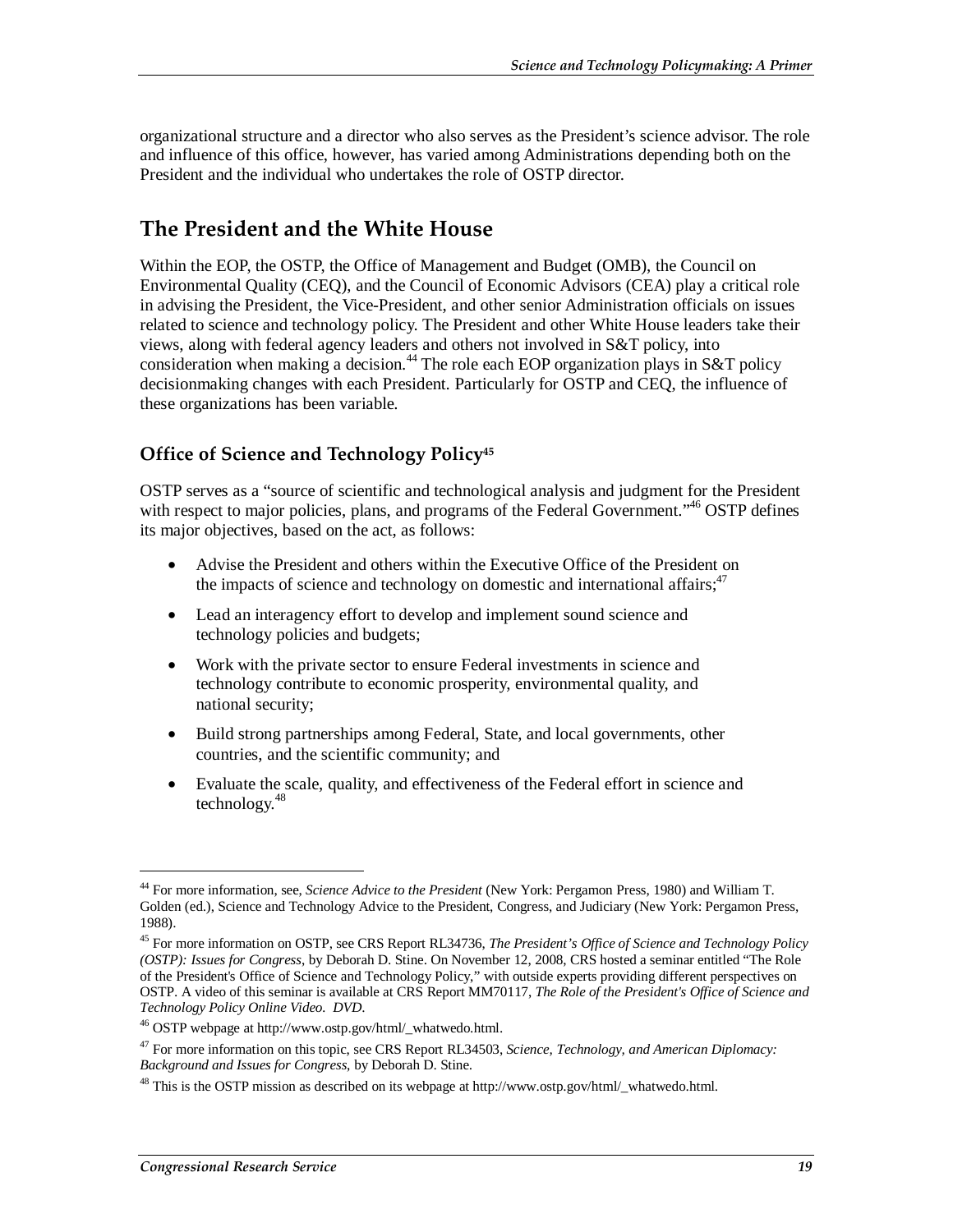The Director of OSTP is appointed by the President and confirmed by the Senate along with up to four Associate Directors.<sup>49</sup> Because Congress, rather than a President, established OSTP, it reports to both Congress and the White House. If an individual serves only as an assistant to the President for science and technology (APST), then no Senate confirmation is required. Congress does, however, confirm the director of OSTP and that individual can be required to testify before Congress, unlike someone who is only appointed APST, whom Congress may not require to testify due to executive privilege.

The OSTP Director co-chairs the President's Council of Advisors on Science and Technology (PCAST) and supports the President's National Science and Technology Council (NSTC). Both are established by executive order, and each President makes a decision whether or not to retain these organizations and the degree to which their advice will be used. PCAST is a federal advisory committee and will be discussed in the section on Federal advisory committees later in this report. NSTC, a cabinet-level council within the executive branch, was established by Executive Order 12881 on November 23, 1993, to coordinate S&T policy across the federal government. OSTP staff manage NSTC activities in conjunction with federal agency staff. The NSTC establishes national goals for federal science and technology investments and prepares coordinated research and development strategies.<sup>50</sup>

The question of the appropriate status and role of OSTP and a science advisor to the President has been discussed at great length by the S&T community.<sup>51</sup> Perhaps a more important distinction is whom the science advisor represents.<sup>52</sup> Is it the role of the science advisor to serve as an advocate and voice of the President? Or is the science advisor's role instead to make the President aware of the views of the S&T community in regards to national policy? Or is the science advisor to provide their personal views on an S&T policy issue to the President? Or is it a combination of the three? Past science advisors have undertaken all of these roles. For example, George Keyworth, who served during the Reagan Administration, is generally viewed as an advocate of

<sup>&</sup>lt;sup>49</sup> The number of associate directors has varied. For example, the G.W. Bush administration had two; the Carter administration three; and the Clinton Administration four.

<sup>50</sup> National Science and Technology Council, website at http://www.ostp.gov/cs/nstc.

<sup>&</sup>lt;sup>51</sup> See for example, National Academies, Committee on Science, Engineering, and Public Policy, Science and Technology in the National Interest: Ensuring the Best Presidential and Federal Advisory Committee Science and Technology Appointments (Washington, DC: National Academy Press, 2005); Henry Kelly, Ivan Oelrich, Steven Aftergood, and Benn H. Tannenbaum, Flying Blind: The Rise, Fall and Possible Resurrection of Science Policy Advice in the United States (Washington, DC: Federation of American Scientists, 2004) at http://www.fas.org/pubs/\_docs/ flying\_blind.pdf; Jennifer Sue Bond, Mark Schaefer, David Rejeski, Rodney W. Nichols, OSTP 2.0: Critical Upgrade: Enhancing Capacity for White House Science and Technology Policymaking: Recommendations for the Next President (Washington, DC: Woodrow Wilson International Center for Scholars, June 2008) at http://wilsoncenter.org/news/ docs/OSTP%20Paper1.pdf.

 $52$  A historical perspective is provided by H. Guyford Stever Presidential Science Advisor to Presidents Nixon and Ford and the first director of OSTP, in his book *In War and Peace: My Life in Science and Technology* (Washington, DC: Joseph Henry Press, 2002). The reflections of Allan Bromley, the first individual to hold the title of APST, are available in D. Allan Bromley, *The President's Scientists—Reminiscences of a White House Science Advisor* (Yale University Press: New Haven,1994). Other perspectives are offered by Frank Press, APST in the Carter Administration in "Science and Technology in the White House, 1977 to 1980: Part 1," *Science*, January 9, 1981 211:139-145 at http://www.sciencemag.org/cgi/reprint/211/4478/139.pdf, and by the two APSTs during the Clinton Administration, John H. Gibbons, "Reflections of a Science Advisor: General Considerations, the Superconducting Supercollider (SSC), and the Space Station" and Neal Lane, "Personal observations on advice to the President," in the *Forum on Physics & Society of The American Physical Society*, October 2006, 35:4 at http://units.aps.org/units/fps/newsletters/ 2006/october/articles-lane.cfm.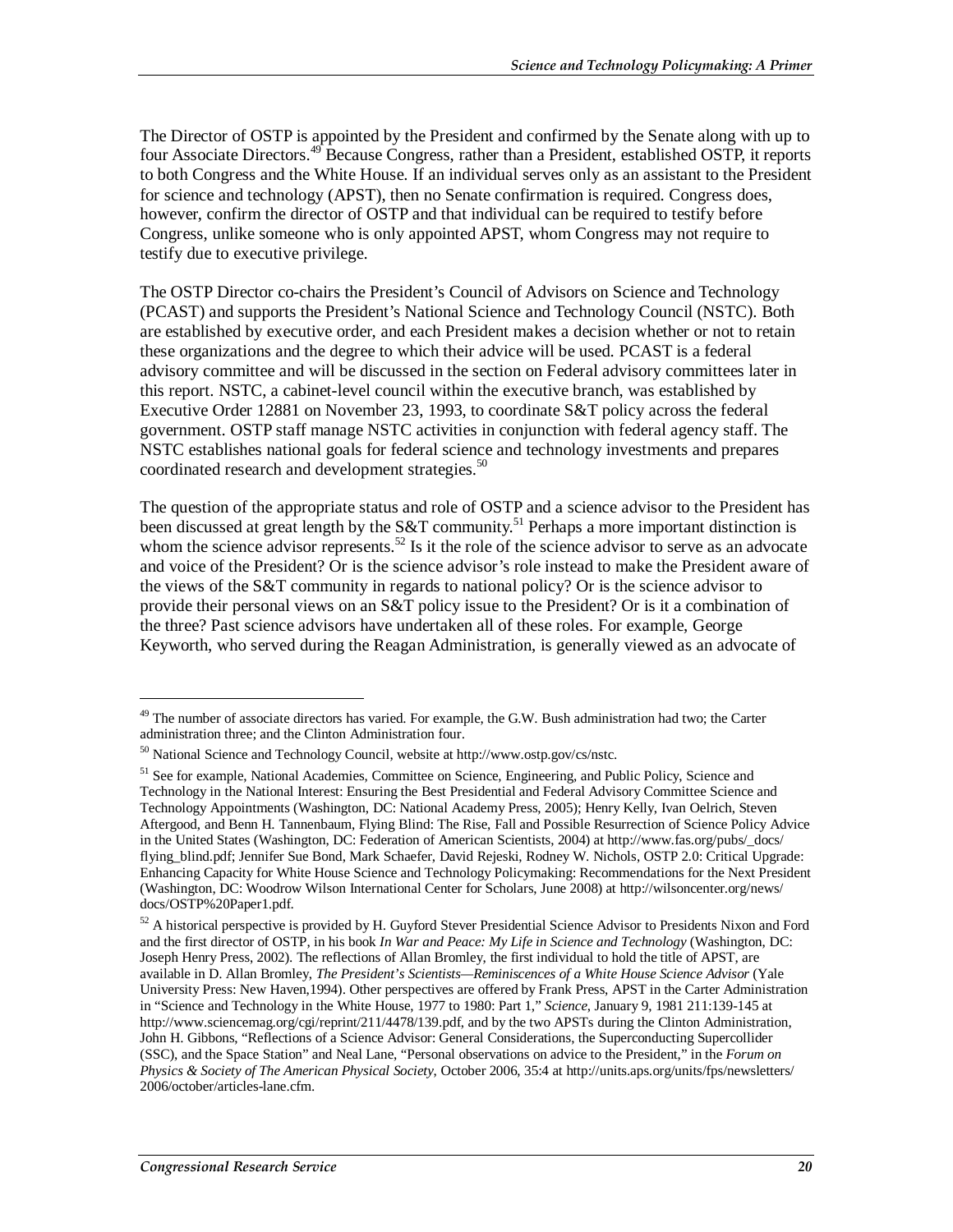that Administration's policies. On the other hand, Frank Press, who served during the Carter Administration, is generally viewed as representing the voice of the  $S\&T$  community.<sup>53</sup>

Other issues discussed by the S&T community are the appropriate size, budget, organization, and staffing for OSTP. This includes the appropriate role and status of the existing advisory mechanisms managed by OSTP—the NSTC and PCAST—and the OSTP presidential appointees under the director, the associate directors, as well as the assistant directors.<sup>54</sup> Some organizations have proposed that OSTP manage additional advisory mechanisms that focus on issues such as science, technology, engineering and mathematics education, and federal-state science and technology policy.<sup>55</sup> In addition, some believe OSTP should have a long-term, permanent staff, similar to OMB.

#### **Office of Management and Budget**

The Office of Management and Budget (OMB) assists the President in overseeing the preparation of the federal budget and supervises its administration in Executive Branch agencies.<sup>56</sup> Specific actions include formulating the President's spending plans, evaluating the effectiveness of agency programs, policies, and procedures, assessing competing funding demands among agencies, setting funding priorities, and ensuring that agency reports, rules, testimony, and proposed legislation are consistent with the President's Budget and with Administration policies.<sup>57</sup>

Each year, the directors of OSTP and OMB issue a joint memorandum outlining the President's priorities and the Research and Development Investment Criteria.<sup>58</sup> The OMB staff are often a key component in implementing the President's budgetary priorities including which federal science and technology programs are proposed for elimination as well as funding decreases or increases.

#### **Other White House Science and Technology Policy Related Offices**

Several other White House organizations play a role in science and technology policy. Three that fall into the "science for policy" facet are the National Security Council (NSC), the Council of Economic Advisors (CEA), and the Council on Environmental Quality (CEQ). The NSC provides

 $53$  An overview of the roles each science advisor played in the Administrations in which they served, from a personal perspective, is available in American Physical Society, *Science Advisors Past and Present Gather at APS Centennial* at http://www.aps.org/publications/apsnews/199907/advisors.cfm.

<sup>54</sup> See, for example, National Science Board, *International Science and Engineering Partnerships: A Priority for U.S. Foreign Policy and Our Nation's Innovation Enterprise, NSB 08-4* (Arlington, VA: National Science Foundation, 2008), at http://www.nsf.gov/nsb/publications/2008/nsb084.pdf.

<sup>55</sup> See, for example, National Science Board, *National Action Plan for Addressing the Critical Needs of the U.S. Science, Technology, and Mathematics Education System* (Ballston, VA: National Science Foundation, 2007) at http://www.nsf.gov/nsb/documents/2007/stem\_action.pdf; Jennifer Sue Bond, Mark Schaefer, David Rejeski, Rodney W. Nichols, *OSTP 2.0: Critical Upgrade: Enhancing Capacity for White House Science and Technology Policymaking: Recommendations for the Next President* (Washington, DC: Woodrow Wilson International Center for Scholars, June 2008) at http://wilsoncenter.org/news/docs/OSTP%20Paper1.pdf.

<sup>56</sup> For more details, see CRS Report RS20167, *The Role of the Office of Management and Budget in Budget Development*, by Bill Heniff Jr.

<sup>&</sup>lt;sup>57</sup> Office of Management and Budget, webpage, at http://www.whitehouse.gov/omb/organization/role.html.

<sup>58</sup> The evaluation criteria are indicated each year in a joint OSTP/OMB Memorandum. See http://www.ostp.gov/html/ FY2009FINALOMB-OSTPRDPriorityMemo.pdf.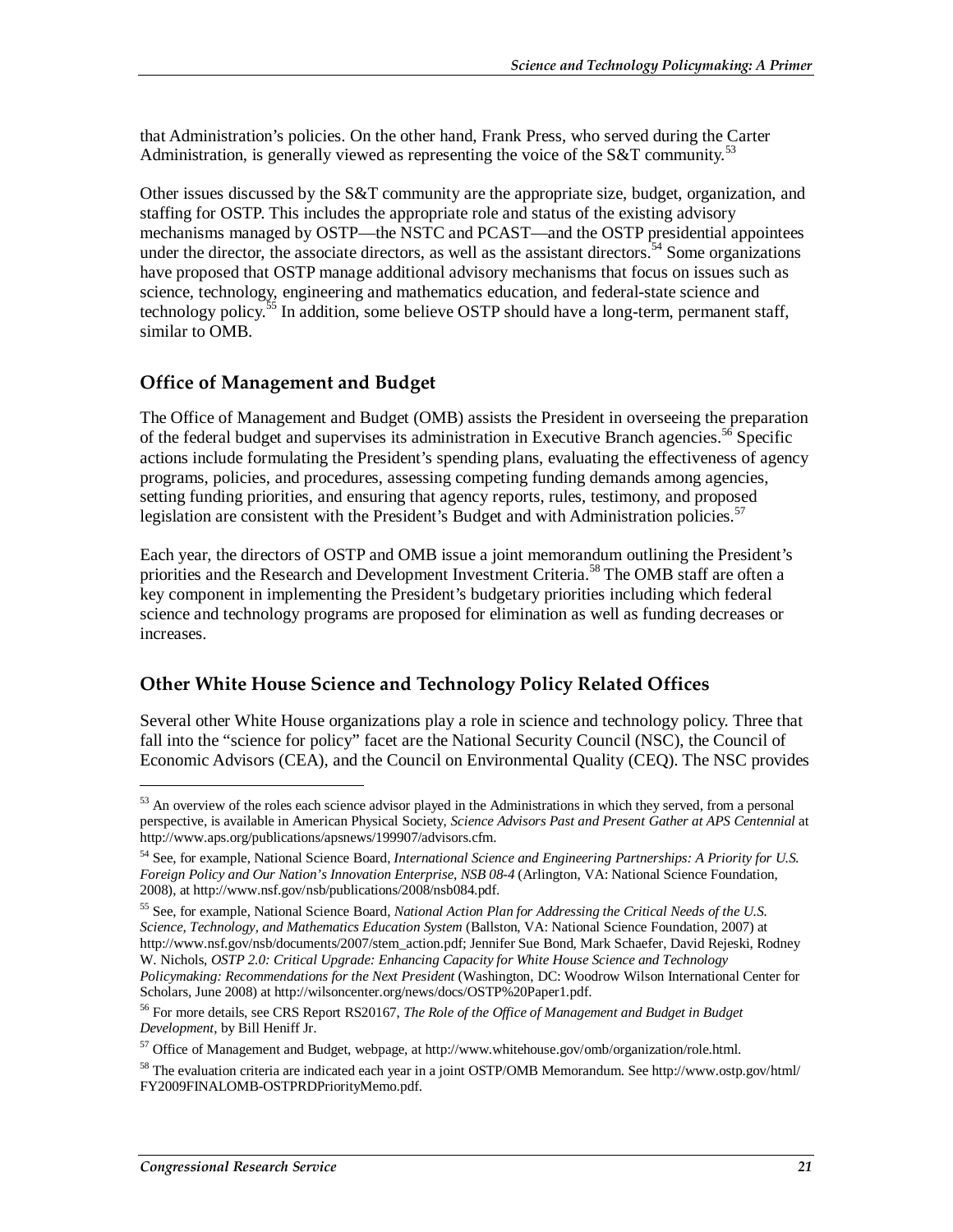the President with a forum for considering national security and foreign policy matters with his senior national security advisors and cabinet officials, advises and assists the President on national security and foreign policies, and coordinates these policies among various government agencies.<sup>59</sup> The CEA provides the President with "objective economic analysis and advice on the development and implementation of a wide range of domestic and international economic policy issues.<sup> $560$ </sup> CEO "coordinates federal environmental efforts and works closely with agencies and other White House offices in the development of environmental policies and initiatives."<sup>61</sup> The President may also obtain advice from the President's cabinet (who may provide their advice based on federal scientists and engineers), White House staff, and Presidential appointees such as the director of the National Science Foundation, the National Institutes of Health, and the National Aeronautics and Space Administration (see next section).

### **Agency Leadership**

Fewer than 100 Presidential appointees and others hold leadership positions in science and technology-related agencies that support scientific, engineering, and industrial research and development; manage large-scale defense, space, energy, health research, and environment programs; and regulate activities that have large technology components.<sup>62</sup> These leaders play an important role in the S&T policy decisionmaking process. Many, though not all, of these individuals must undergo Senate confirmation before they can take office.<sup>63</sup> Some appointments, such as the director of the National Science Foundation, are "term appointments" so that an individual may serve across Administrations.

Executive branch positions are frequently retitled, eliminated, or added during each Administration. Just prior to each Presidential election, a list of all the presidentially-appointed positions with a list of the individuals holding the position is published, alternately, by the Senate Committee on Homeland Security and Governmental Affairs and the House Committee on Oversight and Government Reform in a document known as the "Plum Book," officially titled *United States Government Policy and Supporting Positions*. 64

## **Federal Agencies**

Federal agencies are generally broken up into two categories: agencies that conduct or sponsor research, and agencies whose mission is related to science and technology. Federal agencies whose major focus is conducting or funding research include the

• National Science Foundation (NSF),

<sup>59</sup> National Security Council, webpage at http://www.whitehouse.gov/nsc/.

<sup>&</sup>lt;sup>60</sup> Council of Economic Advisors, webpage at http://www.whitehouse.gov/cea/.<br><sup>61</sup> Council on Environmental Quality, webpage at http://www.whitehouse.gov/ceq/aboutceq.html.

<sup>62</sup> National Academies, Committee on Science, Engineering, and Public Policy, *Science and Technology in the National Interest: Ensuring the Best Presidential and Federal Advisory Committee Science and Technology Appointments* (Washington, DC: National Academy Press, 2005) at http://www.nap.edu/catalog.php?record\_id=11152.

<sup>63</sup> For more details on which Senate committees confirm which appointments, see CRS Report RL30959, *Presidential Appointee Positions Requiring Senate Confirmation and Committees Handling Nominations*, by Henry B. Hogue, Maureen Bearden, and Terrence L. Lisbeth.

<sup>64</sup> The following website provides access to both current and past Plum Books: http://www.gpoaccess.gov/plumbook/ index.html.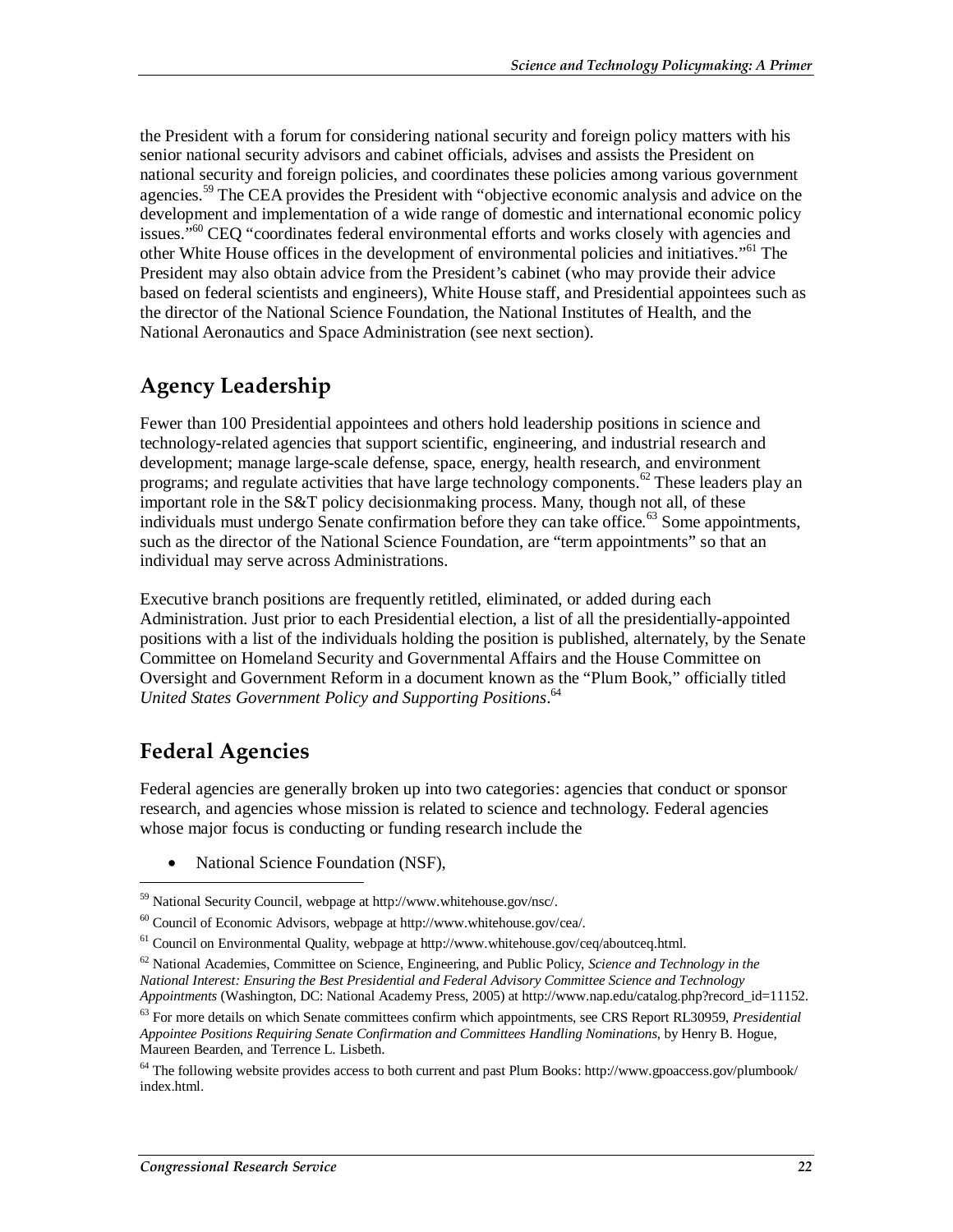- National Institutes of Health (NIH),
- National Aeronautics and Space Administration (NASA),
- National Institute of Standards and Technology (NIST),
- National Oceanic and Atmospheric Administration (NOAA), and
- U.S. Geological Survey (USGS).

In addition, many important federal research agencies and major research activities are located within more general departments including

- Department of Defense (DOD),
- Department of Energy (DOE),
- Department of Health and Human Services (HHS),
- U.S. Department of Agriculture (USDA),
- Department of Homeland Security (DHS),
- Department of Transportation (DOT),
- Department of Veterans Affairs (VA),
- Department of Education (ED),
- Department of Justice (DOJ),
- Department of Interior (DOI), and
- Department of Labor (DOL).

For example, NIH, Food and Drug Administration (FDA), Centers for Disease Control and Prevention (CDC), Agency for Toxic Substances and Disease Registry (ATSDR), and Agency for Healthcare Research and Quality (AHRQ) are all part of the Department of Health and Human Services (HHS). Additional independent federal organizations that support research and development include

- Environmental Protection Agency (EPA),
- Social Security Administration (SSA),
- U.S. Agency for International Development (USAID),
- Consumer Product and Safety Commission (CPSC), and
- Smithsonian Institution.

In some cases, many federal agencies work together on an issue where a variety of scientific and technical expertise is needed. Examples include nanotechnology and climate change. $65$ Science.gov is a search engine for government science information and research results.

<sup>65</sup> For more information, see CRS Report RL34401, *The National Nanotechnology Initiative: Overview, Reauthorization, and Appropriations Issues*, by John F. Sargent Jr. and CRS Report RL32997, *Climate Change: Federal Expenditures for Science and Technology*, by Michael M. Simpson and John R. Justus.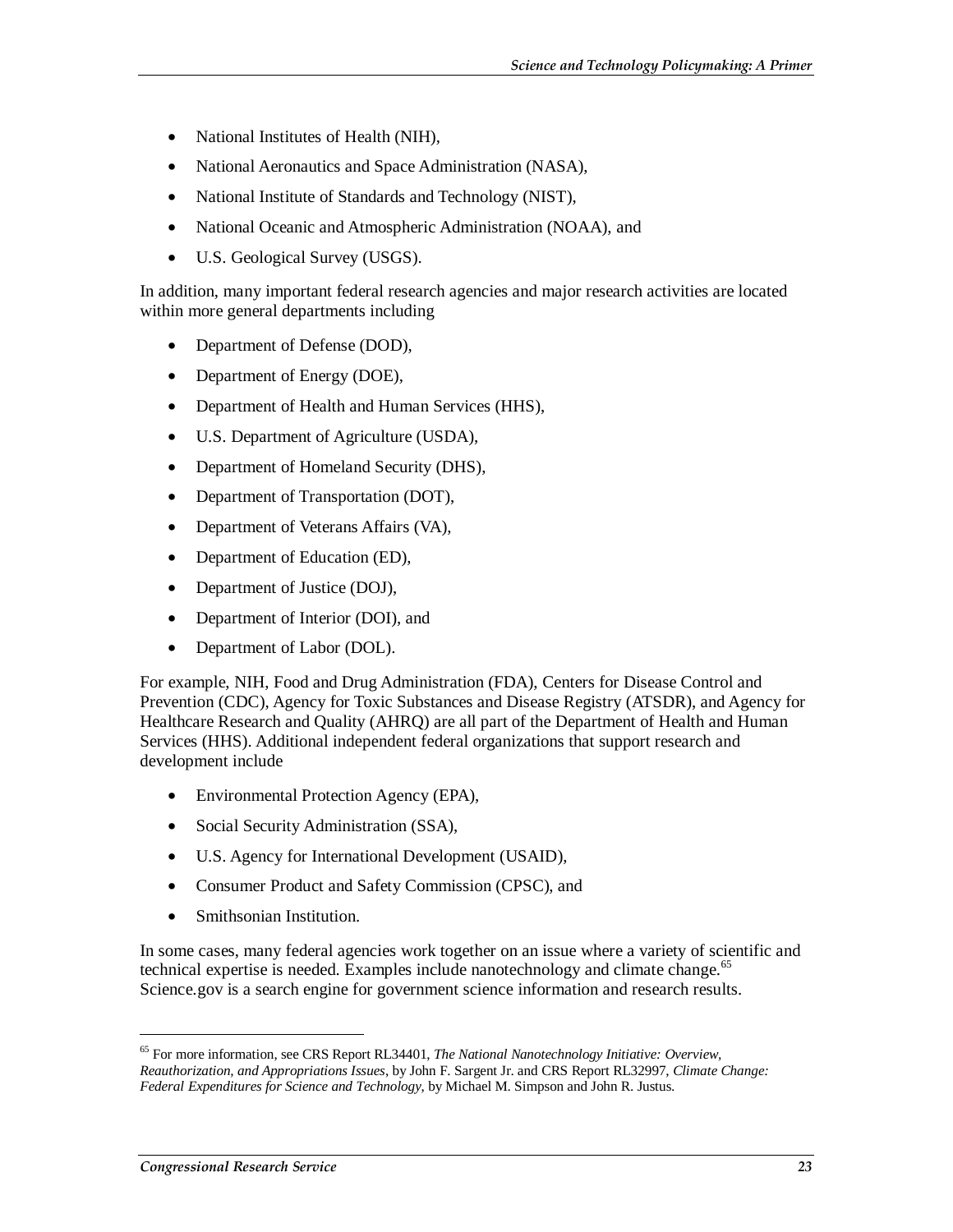Federal agencies can fund external, non-federal employee researchers who are generally, though not exclusively, at universities ("extramural"), and researchers within the agency or at national laboratories ("intramural"). The major federal laboratories are operated by DOE, DOD, NIH, NASA, and USDA. $^{66}$  (See later section on FFRDCs for more details on some of these laboratories.)

# **Who Makes Decisions in the Judicial Branch Regarding Science and Technology Policy?**

The judicial branch uses scientific and technical knowledge in making its decisions. The S&T community provides this knowledge to the judiciary through its writings and expert testimony. Examples of cases where scientific and technical knowledge can be useful include product liability, medical malpractice, and environmental litigation, as well as public policy debates such as differences of opinion between political parties regarding elections and voting that involve statistical analysis. While the science and engineering research community is constantly refining its theories through empirical testing, the judiciary must make decisions based on the scientific "facts" at a particular point in time. The judiciary also makes decisions that influence that same science and engineering community.<sup>67</sup> As Supreme Court Justice Stephen Breyer states:

The practice of science depends on sound law—law that at a minimum supports science by offering the scientist breathing space, within which he or she may search freely for the truth on which all knowledge depends. It is equally true that the law itself increasingly requires access to sound science. This need arises because society is becoming more dependent for its well-being on scientifically complex technology, so, to an increasing degree, this technology underlies legal issues of importance to all of us. We see this conclusion illustrated throughout the legal system.<sup>68</sup>

The U.S. Supreme Court has determined when judges should assess the reliability of the scientific methodology and reasoning that supports expert testimony.<sup>69</sup> At a 2006 workshop, some experts expressed concerns regarding the judiciary's use of scientific evidence and expertise including whether courts

- sufficiently recognize minority views in science;
- appreciate differences among the sciences in collecting, validating, and synthesizing evidence;

<sup>&</sup>lt;sup>66</sup> Federally funded research can also be conducted through a federally funded research and development corporation (FFRDC), a mix of the two approaches. FFRDCs are discussed later in this report.

<sup>67</sup> Carnegie Commission on Science, Technology, and Government, *Science and Technology in Judicial Decision Making: Creating Opportunities and Meeting Challenges* (New York: Carnegie Commission on Science, Technology, and Government, March 1993) at http://www.carnegie.org/sub/pubs/science\_tech/judicial.txt.

<sup>68</sup> Stephen Breyer, "The Interdependence of Science and Law," *Science,* 280(5363): 537-538, April 24, 1998 at http://www.sciencemag.org/cgi/content/full/280/5363/537.

<sup>69</sup> For more information, see National Research Council, *Discussions of the Committee on Daubert Standards: Summary of Meetings* (Washington, DC: National Academy Press, 2006).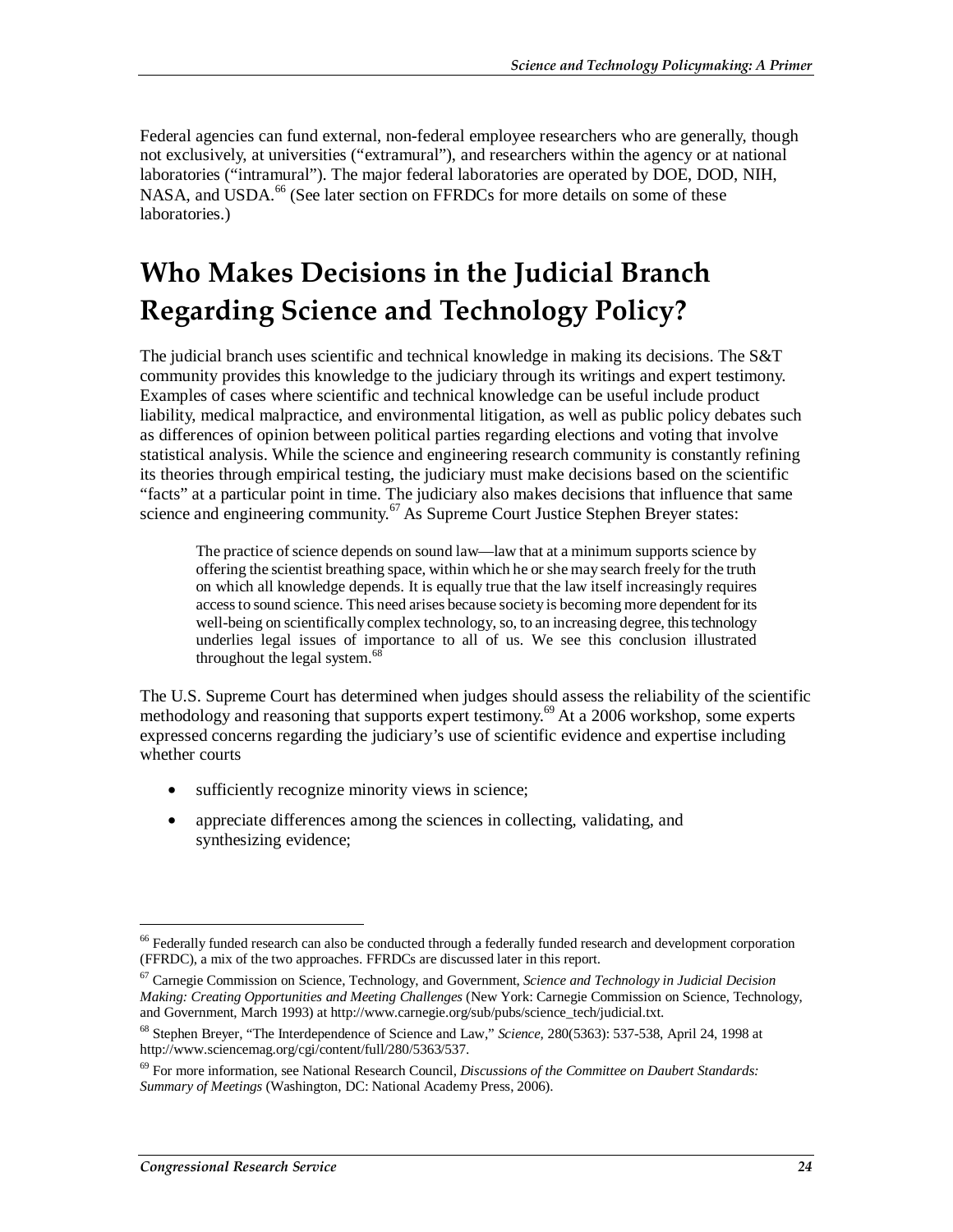- understand that much of the available research relates to populations rather than to individuals and that complex questions may arise in extrapolating data to a particular person;
- define validity in a way that corresponds with the scientific community's understanding of the term;
- provide an appropriate level of scrutiny to forensic evidence in criminal cases.<sup>70</sup>

The Federal Judicial Center provides a reference manual, training, and videos for judges on scientific topics such as management of expert evidence, statistics, economic estimation, DNA evidence, and engineering practices to help guide judges in managing cases centered around science and technology issues.<sup>71</sup> The American Association for the Advancement of Science (AAAS) provides a Court Appointed Scientific Experts (CASE) service to assist federal and state judges, administrative law judges and arbitrators in identifying highly qualified scientists, engineers, and healthcare professionals to serve as scientific experts.<sup>72</sup>

The judiciary system can also influence science and technology. In science, the courts are involved with two types of cases: those involving charges of scientific misconduct, such as research with human subjects; and those related to religious or moral opposition to particular kinds of scientific research or the teaching of science, such as biotechnology research or the teaching of evolution in schools.<sup>73</sup> Judiciary activities related to technology focus on issues such as patent policy, particularly for emerging technologies when a research discovery moves from the realm of basic research to something that can be patented. An example in this area is a Supreme Court decision to allow patenting of a genetically engineered microorganism.<sup>74</sup>

# **What Organizations Provide Science and Technology Advice to Policymakers?**

The amount of scientific and technical knowledge and data produced by the S&T community can be sometimes be overwhelming given the nature of the scientific and engineering research enterprise which relies on a system of peer review and replication. Organizations that provide scientific and technical advice to policymakers can help provide an overview and synthesis of scientific and technical knowledge and data, and provide their view of a consensus of the S&T community.

The science and engineering community, however, is not represented by one individual or organization. On matters of scientific and technical knowledge and guidance, its opinions are consensus-based with groups of scientists and engineers coming together from different perspectives to debate an issue based on the available empirical evidence. In the end, consensus is

 $70$  Ibid.

 $71$  For more information, see http://www.fjc.gov/public/home.nsf.

 $72$  For more information, see http://www.aaas.org/spp/case/case.htm.

<sup>73</sup> Sheila Jasanoff, *Science at the Bar: Law, Science, and Technology in America* (Cambridge, MA: Harvard University Press, 1995).

<sup>74</sup> Mark Frankel and Brent Garland, "Law and Technology," in *Science, Technology, and Society: An Encyclopedia*, edited by Sal Restivo (New York: Oxford University Press, 2005).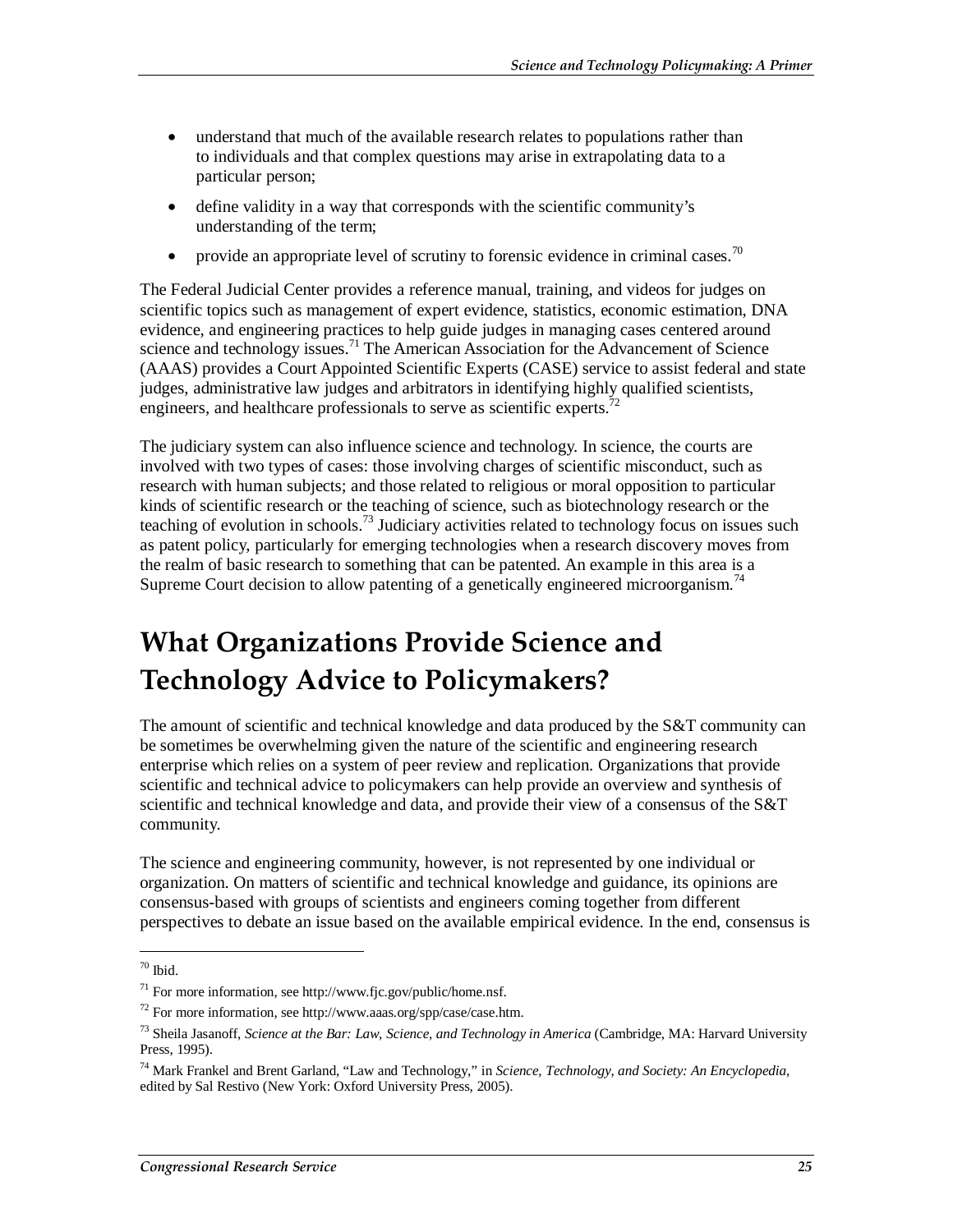achieved if there is widespread agreement on the evidence and its implications. If this occurs, the knowledge is conveyed to policymakers so they can determine, among other factors, whether or not to take policy actions in response. If there are major disagreements within large portions of the community, however, the lack of consensus adds to the uncertainty facing policymakers responding to a concern.

Several organizations, when requested by the federal government or Congress, provide formal science and technology policy advice: federal advisory committees, congressionally chartered honorific organizations, and federally funded research and development corporations. These organizations are constantly changing (see **Box 4**). Federal advisory committees and the congressionally chartered honorific organizations described in this report are under the Federal Advisory Committee Act (P.L. 92-463).<sup>75</sup> FFRDCs are funded by the federal government. Federal government officials and members of the S&T community also participate in the activities of international organizations, which also provide a source of knowledge and advice to policymakers. Federal government officials and members of the S&T community also participate in the activities of international intergovernmental organizations, another source of knowledge and advice.

In addition, many other organizations and individuals—policy institutes, the public, professional organizations and disciplinary societies, universities and colleges, advocacy, special interest, industry, trade associations, and labor—also provide their thoughts (see **Figure 5**). These organizations may agree on the scientific and technical knowledge, but disagree on what actions to take in response on an S&T policy, as their values on a proposed policy may differ. For example, there may be agreement that action needs to be taken in response to concerns about climate change, but proposed policy responses may range from calls for additional research to emission reductions to a gasoline tax. If the groups agree on a general policy response, such as emission reduction, they may still disagree on the best way to achieve that goal. These organizations, described below, use a variety of mechanisms including papers, reports, and events to convey information to policymakers.

## **Federal Advisory Committees**

Federal advisory committees, established by Congress, the President, a cabinet secretary, an independent agency administrator, or an agency executive, provide independent advice and recommendations to the nation. Many of these committees provide S&T policy related guidance. According to a National Academies report, S&T policy related advisory committees fall into five categories (see **Table 2**).

<sup>75</sup> For more information, see CRS Report R40520, *Federal Advisory Committees: An Overview*, by Wendy R. Ginsberg.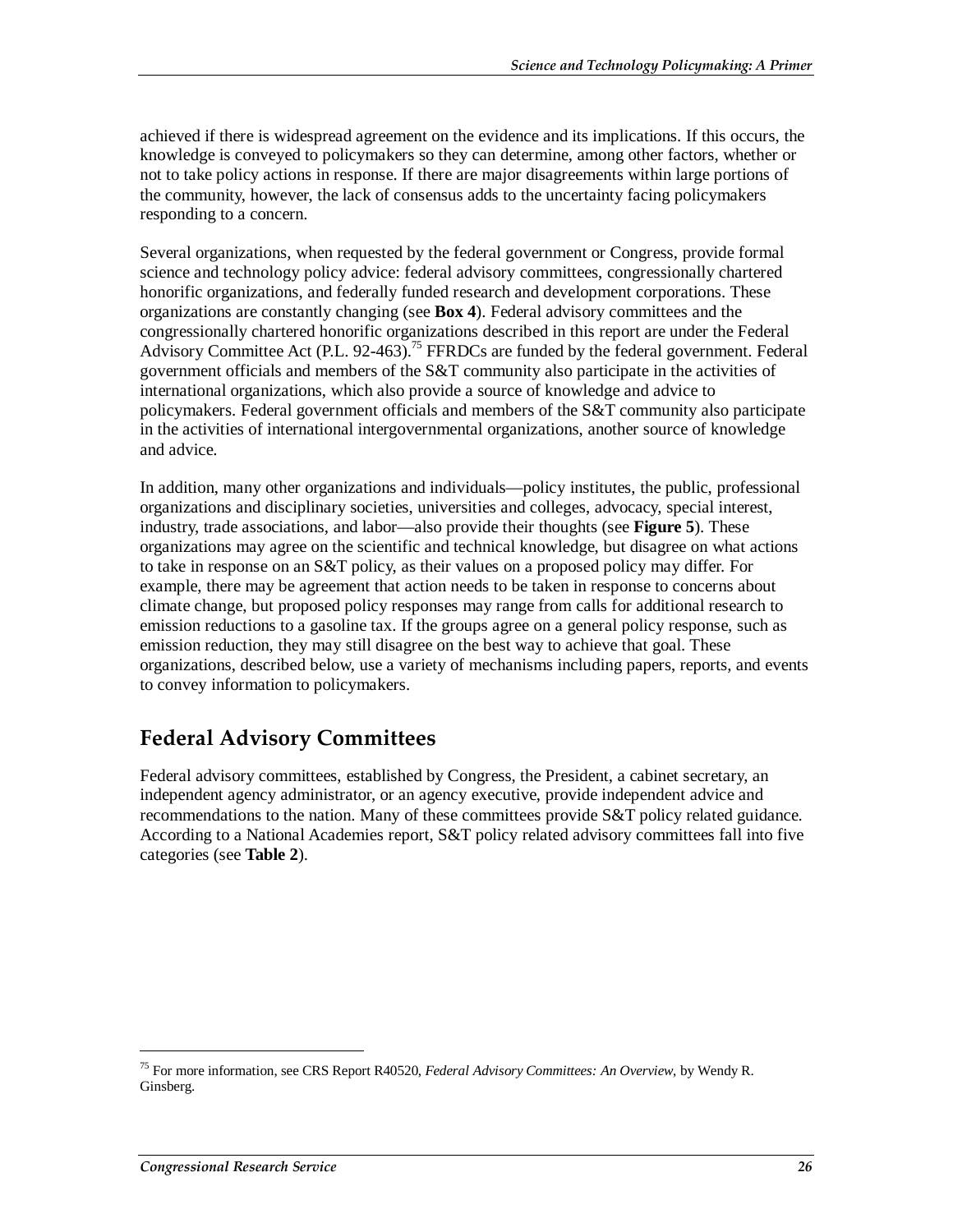

**Figure 5. Organizations and Individuals Who Influence Science and Technology Policy Decisionmaking** 

**Source:** Congressional Research Service

#### **Table 2. Federal Science and Technology Policy-Related Advisory Committee Categories**

| Category                                   | <b>Example of Advisory Committee Created by Congress</b>                           |
|--------------------------------------------|------------------------------------------------------------------------------------|
| Science for Policy                         | <b>EPA Clean Air Act Advisory Committee</b>                                        |
| Policy for Science                         | DHS Science and Technical Advisory Committee                                       |
| Program Evaluation and<br><b>Direction</b> | NRC Advisory Committee on Reactor Safeguards                                       |
| <b>Proposal Review</b>                     | USDA Collaborative Forest Restoration Program Advisory Panel                       |
| Event Driven                               | National Commission on Terrorist Attacks Upon the United States-9/11<br>Commission |

**Source:** National Academies, Science and Technology in the National Interest: Ensuring the Best Presidential and Federal Advisory Committee Science and Technology Appointments (Washington, DC: National Academy Press, 2005) at http://www.nap.edu/html/national-interest/index.html.

As previously noted, the two major overarching federal advisory committees are the President's Council of Advisors on Science and Technology (PCAST) and the National Science Board (NSB). The President appoints members of both PCAST and NSB. Both PCAST and NSB draw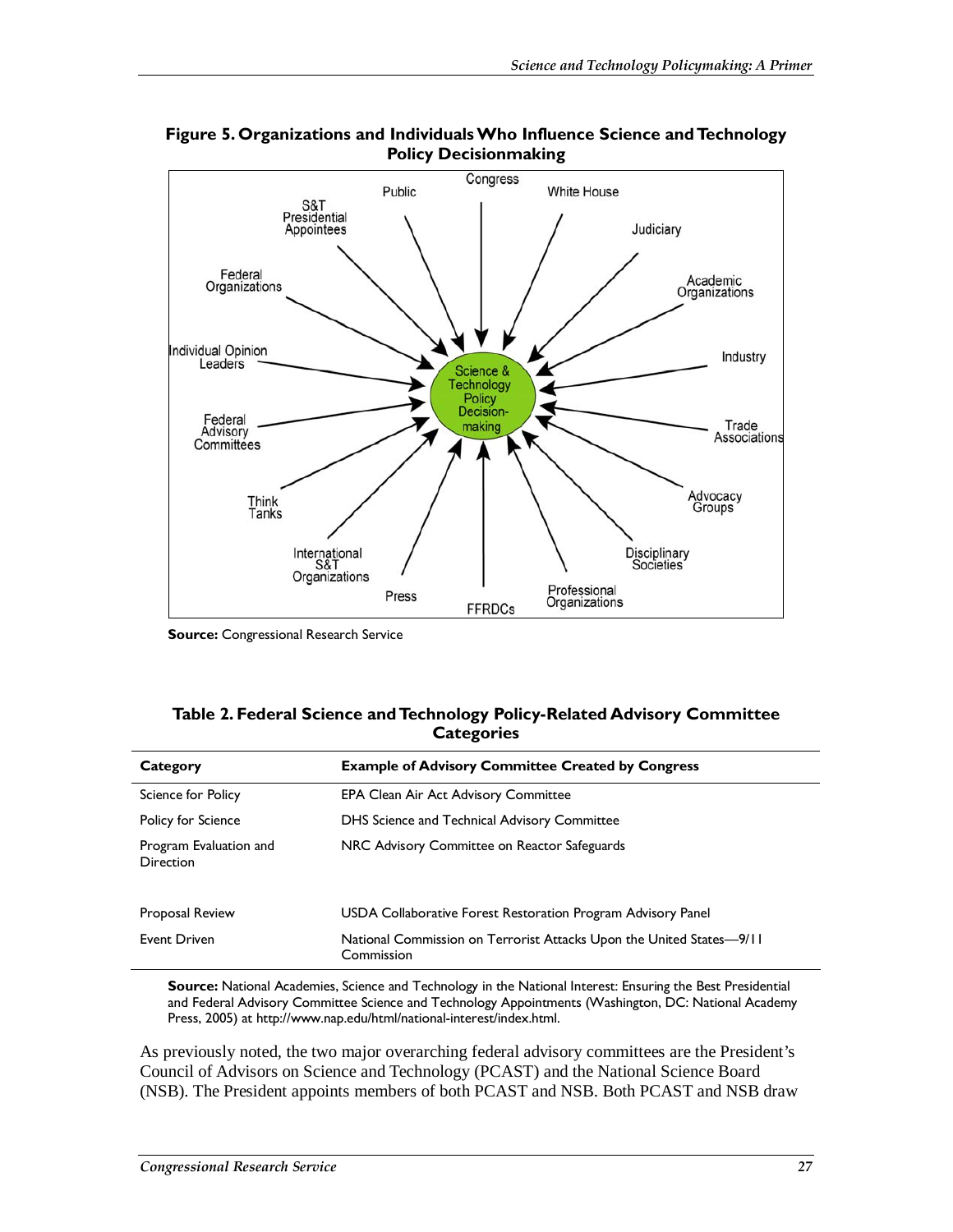their members from industry, education, research institutions, and other nongovernmental organizations and issue reports on S&T policy.

Each President determines whether to have a science advisory council or committee, which generally focuses on policy for science issues. Beginning in the  $20<sup>th</sup>$  century, many Presidents, but not all, have decided to do so. For example, President Theodore Roosevelt created a Committee on Organization of Scientific Work in 1903.<sup>76</sup> PCAST was originally established by President George H. W. Bush, and has been reestablished in subsequent Presidential Administrations, each time by an executive order. The current executive order indicates that PCAST is "to receive advice from the private sector and academic community on technology, scientific research priorities, and math and science education."<sup>77</sup>

Congress created NSB in the National Science Foundation Act of 1950 at the same time that it established NSF. According to the act, NSB's mission is to "recommend and encourage the pursuit of national policies for the promotion of research and education in science and engineering." NSB also provides oversight and establishes NSF policies within the framework established by the President and Congress and serves as an independent body of advisors to each on broad national policy issues related to science and engineering research and education.<sup>78</sup> Every two years, the NSB collects information and data from across the federal government to develop its *Science and Engineering Indicators*. This report serves as one of the primary resource guides for S&T policy.<sup>79</sup>

Many other federal departments and agencies also have overarching advisory committees that provide them with scientific and technical advice. Some examples include the NIH's Advisory Committee to the Director (ACD),  $80$  EPA's Science Advisory Board (SAB), and DOD's Defense Science Board (DSB).<sup>81</sup> Not all government executives, however, decide to have such advisory committees. For example, although the Secretary of Energy had a science advisory board for many years, it was disbanded in 2006.<sup>82</sup>

The General Services Administration (GSA) Committee Management Secretariat conducts an ongoing review to evaluate whether advisory committees are fulfilling the purpose for which they were established. The number of committees and committee members varies from year to year, but ranges from 900-1,100 committees with over 50,000 committee members that provide advice to over 50 departments and agencies. In almost all cases, committee members do not receive any Federal compensation for their advice other than their travel and per diem expenses.

<sup>&</sup>lt;sup>76</sup> Jeffrey K. Stine, *A History of Science Policy in the United States, 1940-1985*, Report for the House Committee on Science and Technology Task Force on Science Policy, 99<sup>th</sup> Cong., 2<sup>nd</sup> sess., Committee Print (Washington, DC: GPO, 1986) http://ia341018.us.archive.org/2/items/historyofscience00unit/historyofscience00unit.pdf.

 $^{77}$  For more information on PCAST, see http://www.ostp.gov/PCAST/pcast.html.

<sup>78</sup> For more information about the NSB, see http://www.nsf.gov/nsb/about/index.jsp.

<sup>79</sup> See the most recent edition at National Science Board, *Science and Engineering Indicators 2008* (Arlington, VA: National Science Foundation 2008) at http://www.nsf.gov/statistics/seind08/.

<sup>80</sup> For more information about ACD, see http://www.nih.gov/about/director/acd/index.htm.

<sup>81</sup> For more information about DSB, see http://www.acq.osd.mil/dsb/.

 $82$  For more information about SEAB, see http://www.seab.energy.gov/.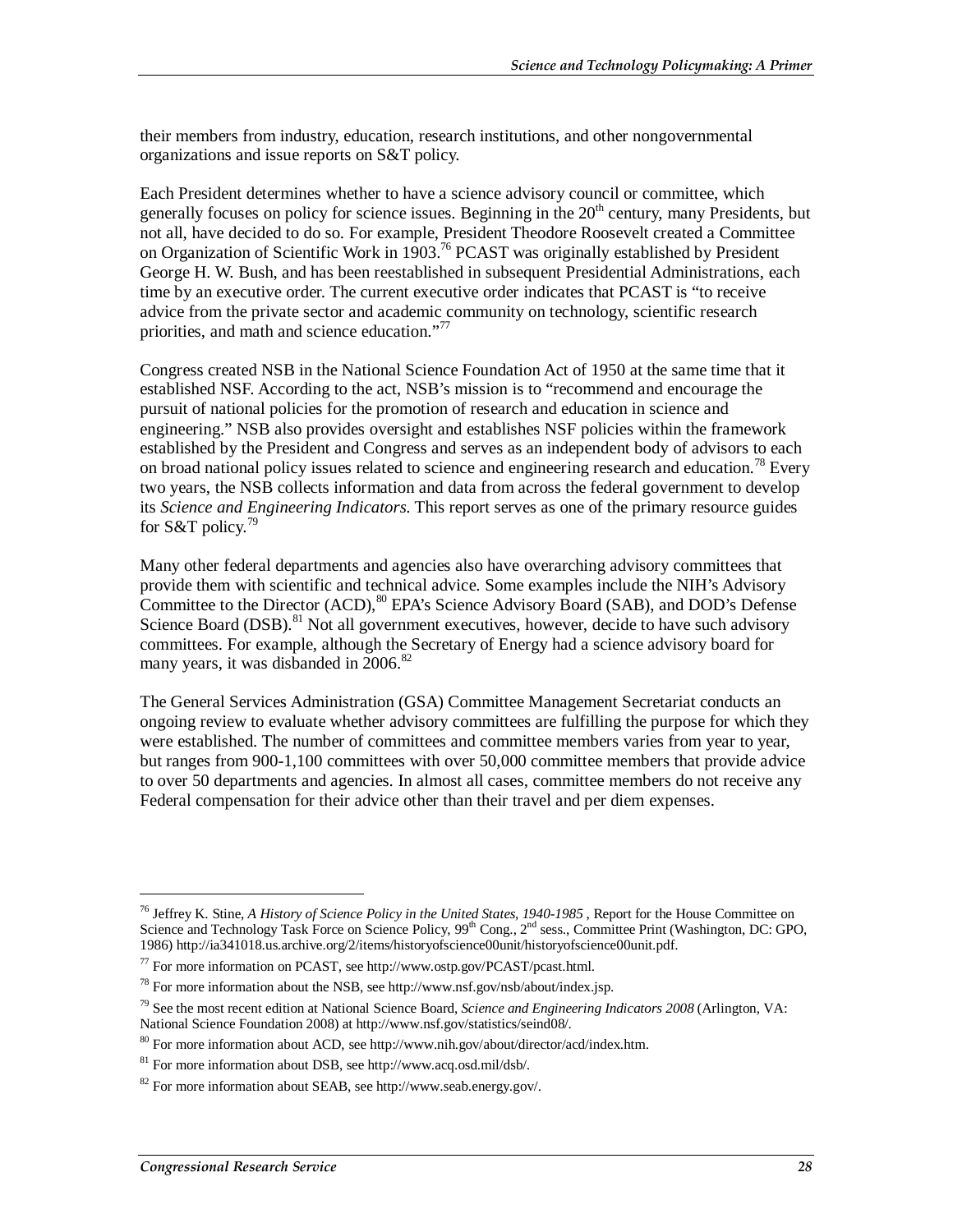### **Congressionally Chartered Honorific Organizations**

Another source of S&T policy advice are honorific nonprofit organizations chartered by Congress.<sup>83</sup> The chief of these is the National Academy of Sciences (NAS), established by a congressional charter approved by Abraham Lincoln in 1863, to provide independent advice on science and technology matters.<sup>84</sup> The NAS is a private, nonprofit organization, whose new members are elected by current members based on their research accomplishments. The NAS, along with its partner organizations, the National Academy of Engineering (NAE) and the Institute of Medicine, known collectively as "The National Academies," issue approximately 200 reports a year on a wide range of science and technology topics. Some of these reports are issued in response to congressional requests either in law, via letter, or through informal discussions through its operating arm, the National Research Council. The National Academies develop reports through a committee process that includes an extensive review process. All committee members serve on committees pro bono, but the Academy needs funding for staff and support before a congressionally-requested study can proceed. Reports requested by Congress are generally funded through a federal agency, but there is no requirement for them to do so unless funding is appropriated for this purpose.<sup>85</sup>

Another honorific organization that sometimes issues reports related to S&T policy is the National Academy of Public Administration (NAPA). NAPA is an independent, nonprofit organization established by congressional charter in 1984 (P.L. 98-257). Fellows are elected by their peers and include policy makers, public administrators, scholars of public policy and public administration, business executives, labor leaders, current and former cabinet officers, Members of Congress, governors, mayors, state legislators, and diplomats. NAPA's mission focuses on issues related to improving the effectiveness and administration of government, often in response to congressional request. For example, NAPA has examined the administration and performance of NASA in response to a congressional committee. The process and funding of congressionally requested studies is similar to that of the National Academies.<sup>86</sup>

## **Federally Funded Research and Development Corporations (FFRDCs)**

FFRDCs are not-for-profit organizations, financed on a sole-source basis, exclusively or substantially by an agency of the federal government. Each Center is administered, through a contract with the sponsoring federal agency, by either an industrial firm, a university, or a nonprofit institution.<sup>87</sup> As of May 2007, there were 38 FFRDCs.<sup>88</sup> DOE sponsors the majority,

<sup>83</sup> For more information on such organizations, see CRS Report RL30340, *Congressionally Chartered Nonprofit Organizations ("Title 36 Corporations"): What They Are and How Congress Treats Them*, by Kevin R. Kosar.

<sup>&</sup>lt;sup>84</sup> See this charter at http://www.nasonline.org/site/PageServer?pagename=ABOUT\_incorporation and its amendments at http://www.nasonline.org/site/PageServer?pagename=ABOUT\_incorporation\_amendment.

<sup>&</sup>lt;sup>85</sup> For more information on the National Academies, see http://www.nationalacademies.org/. Those interested in developing a congressional request for a National Academies study might wish to discuss it first with the National Academies congressional affairs office at http://www7.nationalacademies.org/ocga/. National Academies reports are also available at no cost to congressional staff through this office.

<sup>86</sup> For more information on NAPA, see http://www.napawash.org/index.html.

<sup>87</sup> For more information on FFRDCs, see CRS Report RS21542, *Department of Homeland Security: Issues Concerning the Establishment of Federally Funded Research and Development Centers (FFRDCs)*, by Michael E. Davey.

<sup>88</sup> National Science Foundation, "Master Government List of Federally Funded R&D Centers," Special report NSF 06- (continued...)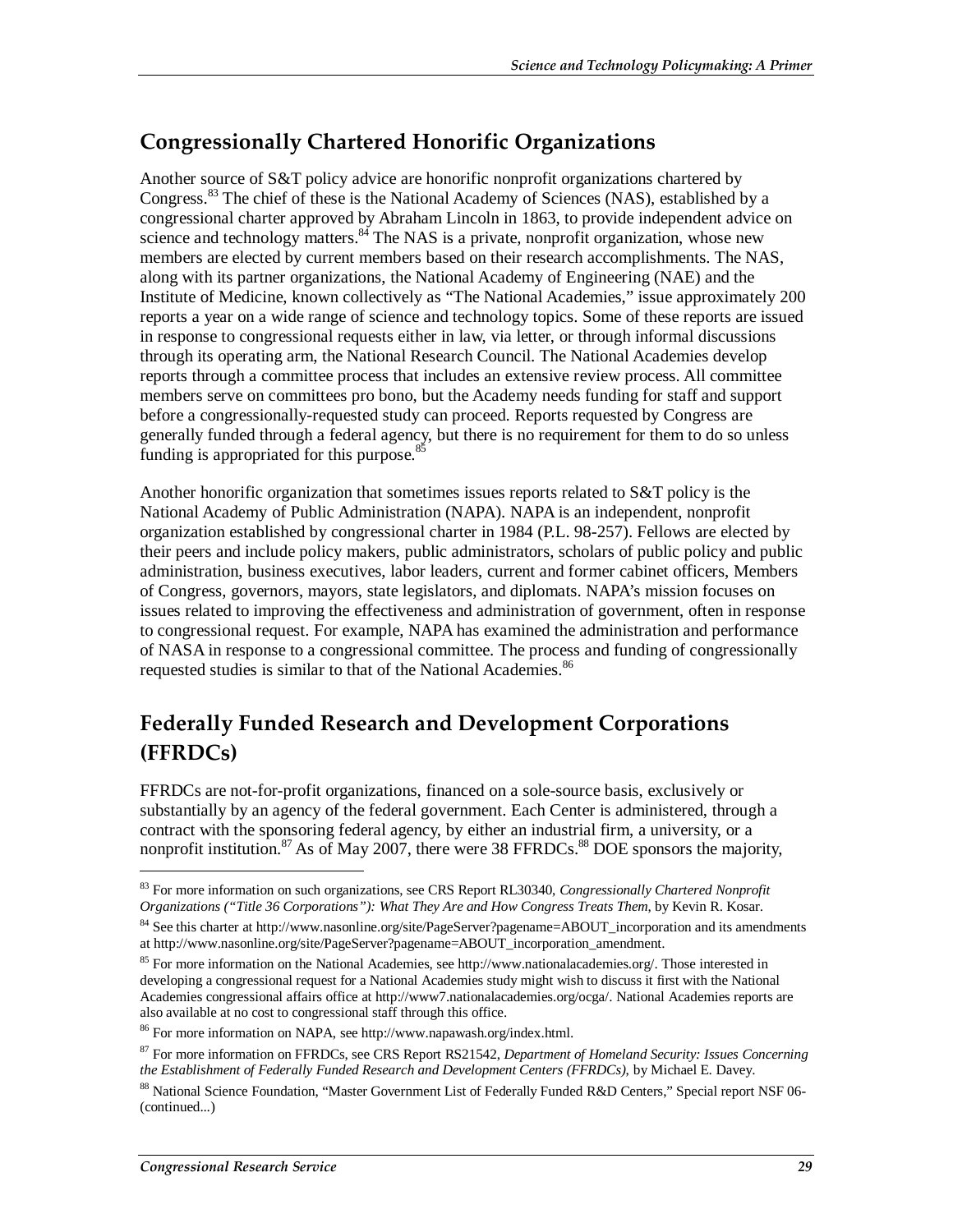followed by DOD. The other federal agencies sponsoring FFRDCS include HHS, DHS, NASA, NSF, Nuclear Regulatory Commission (NRC), Department of Transportation (DOT), and the Department of the Treasury. Examples of FFRDCs include Los Alamos National Laboratory (DOE), Lincoln Laboratory (DOD), Homeland Security Institute (DHS), Jet Propulsion Laboratory (NASA), and the National Center for Atmospheric Research (NSF).

Battelle, Mitre, the Aerospace Corporation, and the Institute for Defense Analysis (IDA) are examples of nonprofit independent research organizations who manage FFRDCs, including providing advice and analysis for the federal government. Much of Battelle's S&T policy analysis focuses on energy and national security issues. Mitre's focus is on defense, information technology, and aviation issues. The Aerospace Corporation focuses on space and launch systems. IDA manages an FFRDC called the Science and Technology Policy Institute (STPI). STPI provides advice and analysis for the White House Office of Science and Technology Policy and other government users. Congress created STPI, originally called the Critical Technologies Institute, in 1991. Rand managed STPI from 1993 until 2003 when IDA took over STPI.

## **International Intergovernmental Organizations**

International intergovernmental organizations also provide S&T policy advice. The Organisation for Economic Cooperation and Development (OECD), established in 1961, "brings together the governments of countries committed to democracy and the market economy from around the world to support sustainable economic growth, boost employment, raise living standards, maintain financial stability, assist other countries' economic development, and contribute to growth in world trade."<sup>89</sup> Thirty countries, including the United States, are members of the OECD. OECD provides comparative data and policy analysis for its member countries.

Founded in 1945, the United Nations Educational, Scientific and Cultural Organization (UNESCO) "promotes international co-operation among its 193 Member States and six Associate Members in the fields of education, science, culture and communication."<sup>90</sup> UNESCO's S&T policy activities have two strategic objectives: "improving human security by better management of the environment and social change and, enhancing scientific, technical and human capacities to participate in the emerging knowledge societies."<sup>91</sup>

Another U.N. office involved in S&T policy is the United Nations Office for Outer Space Affairs (UNOOSA). This office provides a forum for intergovernmental discussions on space policy, primarily through the Committee on the Peaceful Uses of Outer Space (COPUOS), and manages discussions through its Secretariat of international treaties related to outer space. UNOOSA also assists developing countries interested in using space technology for development.<sup>92</sup>

<sup>(...</sup>continued)

<sup>316,</sup> May 2007 at http://www.nsf.gov/statistics/nsf06316/.

<sup>89</sup> OECD, "About the OECD," webpage at http://www.oecd.org/pages/  $0,3417,$ en\_36734052\_36734103\_1\_1\_1\_1\_1,00.html.

<sup>&</sup>lt;sup>90</sup> For more information, see http://portal.unesco.org/en/ev.php-URL\_ID=3328&URL\_DO=DO\_TOPIC& URL\_SECTION=201.html.

<sup>91</sup> UNESCO, webpage at http://portal.unesco.org/science/en/ev.php-URL\_ID=5572&URL\_DO=DO\_TOPIC& URL\_SECTION=201.html.

 $92$  For more information on UNOOSA, see http://www.unoosa.org/oosa/en/OOSA/index.html.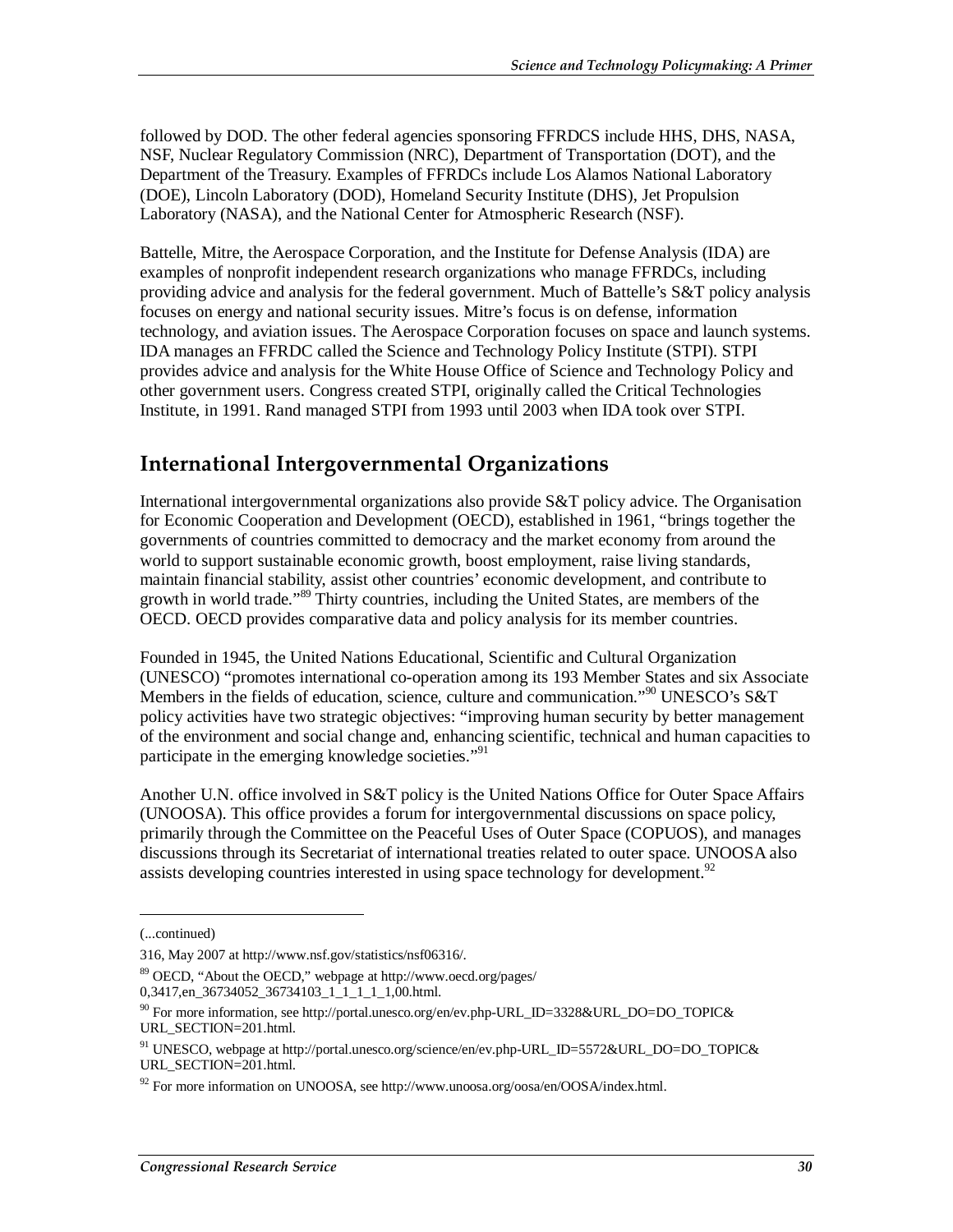An organization active on a current issue with high science and technology salience is the Intergovernmental Panel on Climate Change (IPCC), which received a Nobel Prize in 2007 "for their efforts to build up and disseminate greater knowledge about man-made climate change, and to lay the foundations for the measures that are needed to counteract such change."<sup>93</sup> The World Meteorological Organization (WMO) and the United Nations Environment Programme (UNEP) established the IPCC as a scientific intergovernmental body to provide an assessment of the causes of climate change, its potential environmental and socio-economic consequences, and the adaptation and mitigation options to respond to it.

### **Other Sources of Advice**

#### **Policy Institutes**

A policy institute, sometimes referred to as a "think tank," is an organization that provides policy analysis and advice. Think tank reports may be authored by individual scholars, teams of scholars, or committees. Many think tanks are nonprofit organizations and some are funded by interest groups. Some are disciplinary focused; some promote a particular point of view on policies, while and others profess to be neutral. Some have a large staff and are well-funded, others consist of just a few staff members and have limited funding. Referring to a report from a particular think tank will often create an image in people's mind as to the policy perspective that may influence the analysis represented in that report.

Some think tanks that work to maintain a sustained expertise in S&T policy include Resources for the Future, the Center for Strategic and International Studies, Public Citizen, the World Resources Institute, Woodrow Wilson International Center for Scholars, Urban Institute, and the Council on Competitiveness. Examples of think tanks who comment on many policy areas and sometimes on S&T policy include the American Enterprise Institute, Center for American Progress, the Heritage Foundation, the Brookings Institution, Council on Foreign Relations, and the Cato Institute.

#### **Public and Individual Opinion Leaders**

Public opinion about science and technology influences S&T policy decisionmaking. The degree to which the public is willing to invest federal funds in research whose outcome is uncertain, but which has the potential of enhancing society or solving or ameliorating problems, reflects their trust in scientists, engineers, and health professionals. The public also influences whether or not research is conducted in certain fields of research, such as embryonic stem cell research; research methods, such as the use of animals in laboratory research; and STEM education. Public attitudes can also influence public policies related to the application of a technology, such as the use of genetically-modified organisms as agricultural crops or irradiated foods.<sup>9</sup>

Based on NSF surveys, the majority of Americans believe

• the benefits of scientific research outweigh harmful results,

<sup>93</sup> Norwegian Nobel Prize Institute, webpage at http://nobelpeaceprize.org/eng\_lau\_list.html.

<sup>94</sup> National Science Board, *Science and Engineering Indicators 2008,* (Rosslyn, VA: National Science Foundation), Chapter 7 at http://www.nsf.gov/statistics/seind08/.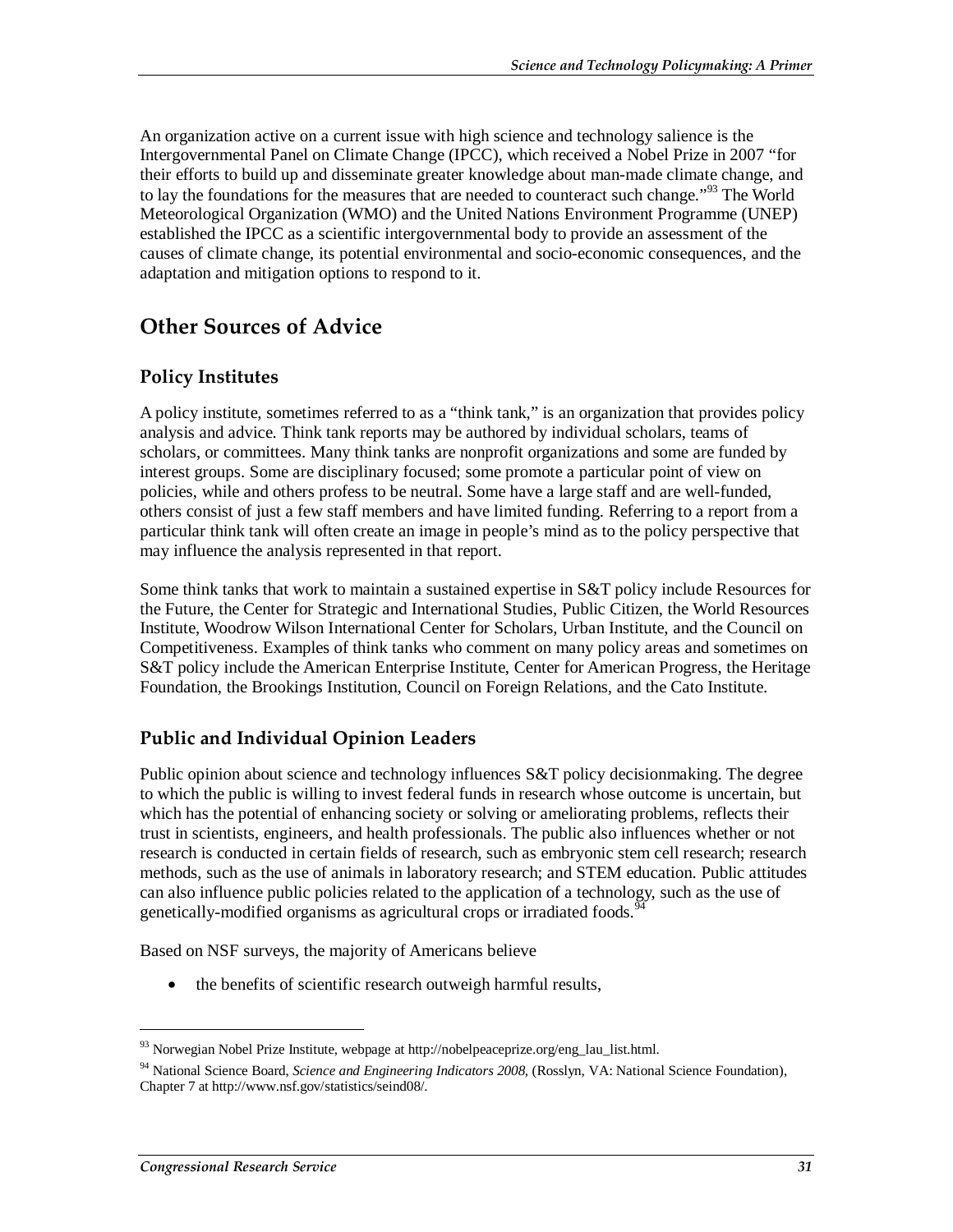- science and technology makes our lives healthier, easier, and more comfortable,
- more opportunities will be available for the next generation due to science and technology,
- Americans depend too much on science and too little on faith, and
- $\bullet$  the federal government should fund basic research.<sup>95</sup>

In 2006, the percentage of Americans who profess a great deal of confidence in the leaders of the scientific community was 41%, second only to military leaders at  $47\%$ .<sup>96</sup> On the other hand, many Americans do not give correct answers to basic factual questions about science and the scientific inquiry process, are skeptical of some established scientific ideas even when they have some basic familiarity with the idea, and are receptive to including nonscientific views in science classrooms.<sup>97</sup>

On occasion, individual opinion leaders become a major spokesperson on an S&T policy topic. Although they do not represent a particular organization, they have often held, in the past, leadership positions in government, business, industry, or nongovernmental organizations that have heightened their visibility and prominence on an issue. An example of such an individual is Colin Powell, former Secretary of State, who often speaks on behalf of himself rather than an organization.

#### **Professional Organizations and Disciplinary Societies**

Many scientific and engineering professional organizations and disciplinary societies are active in the S&T policy decisionmaking process. The goals of the organization or society are generally to advance and highlight research in their professions or fields. The nonprofit organizations and societies, in turn, represent the views of their Members in Congress amongst many other activities. According to one assessment, there are over  $3,000$  such organizations worldwide.<sup>98</sup> Although these groups do have a self-interest, this does not necessarily imply that their science and technology advice should be discounted or doubted. For example, the American Society of Civil Engineers (ASCE) warned well before the Minneapolis bridge collapse about the nation's deteriorating infrastructure.<sup>99</sup>

A professional organization is an organization whose goal is to advance a particular profession. Examples of professional organizations include the National Science Teachers Association (NSTA), the National Society of Teachers of Mathematics (NSTM), and the National Society of Professional Engineers (NSPE). Professional organizations conduct activities similar to disciplinary societies as well as, in some cases, offering professional certification activities.

<sup>95</sup> National Science Board, *Science and Engineering Indicators 2008*, (Rosslyn, VA: National Science Foundation, 2008), Appendix Tables 7-12, 7-13, and 7-16 at http://www.nsf.gov/statistics/seind08/.

<sup>96</sup> National Science Board, *Science and Engineering Indicators 2008* (Rosslyn, VA: National Science Foundation), Appendix Table 7-20 at http://www.nsf.gov/statistics/seind08/.

<sup>97</sup> National Science Board, *Science and Engineering Indicators 2008,* (Rosslyn, VA: National Science Foundation), Chapter 7 at http://www.nsf.gov/statistics/seind08/.

<sup>&</sup>lt;sup>98</sup> For a list of these organizations, see the following site developed by the Department of Energy at http://eprints.osti.gov/cgi-bin/search\_societies.pl#browse.

<sup>99</sup> American Society of Civil Engineers, Report Card on America's Infrastructure at http://www.asce.org/reportcard/ 2005/index.cfm.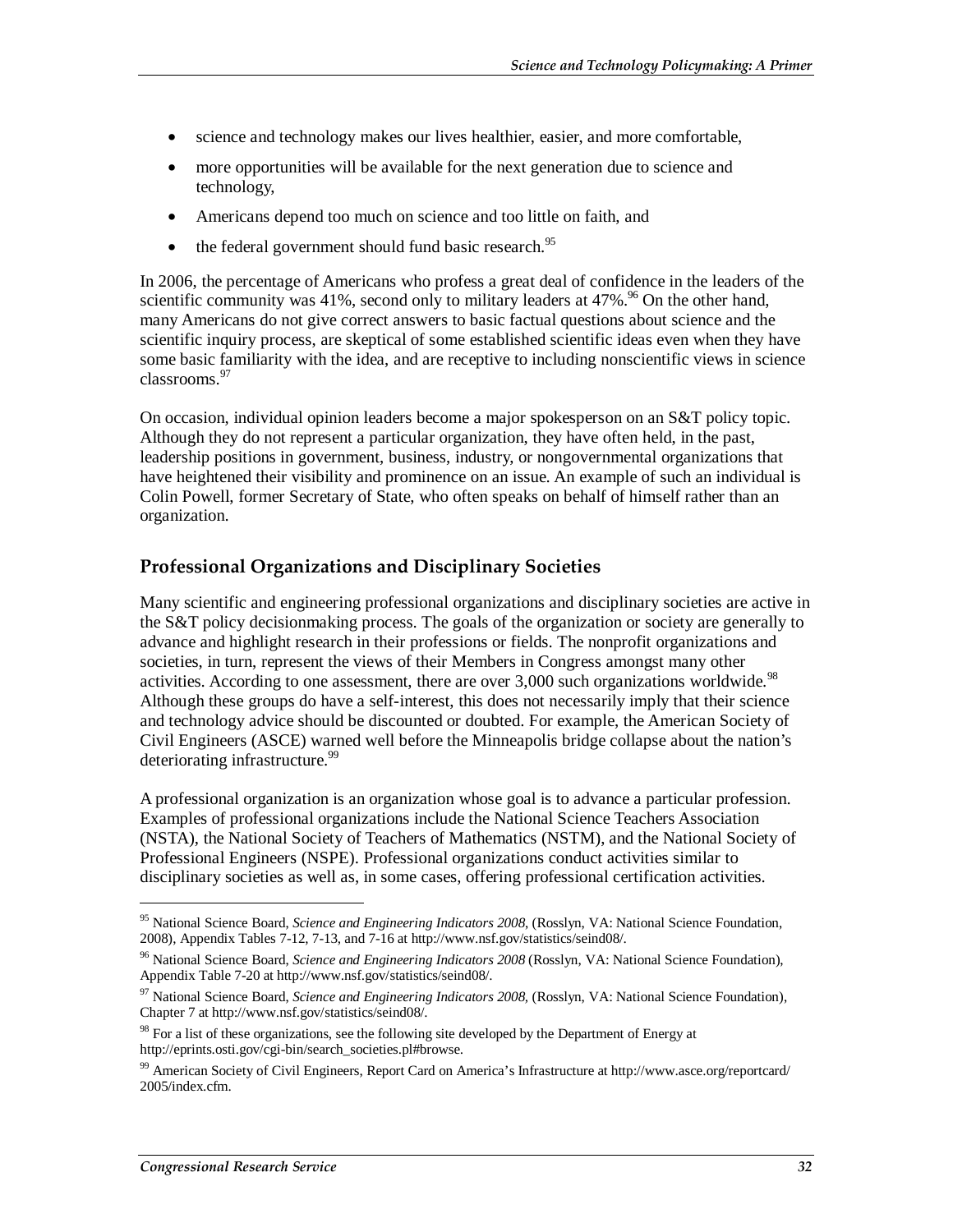The goal of a science and engineering disciplinary society is to advance that field of science, engineering, or a multidisciplinary field. For example, the mission of the American Physical Society (APS) is "to advance and diffuse the knowledge of physics."<sup>100</sup> The American Chemical Society (ACS) objective is to encourage the advancement of chemistry, promote research in chemical science and industry, improve the qualifications and usefulness of chemists, increase and diffuse chemical knowledge, promote scientific interests and inquiry, and foster public welfare and education. The mission of the American Association for the Advancement of Science (AAAS) is to represent the S&E community broadly and "advance science, engineering, and innovation throughout the world for the benefit of all people."101 Examples of other disciplinary societies active in the Washington DC area include the Federation of Societies in Experimental Biology (FASEB), the American Mathematical Society (AMS), the American Geophysical Union (AGU), ASCE, the Institute of Electrical and Electronics Engineers (IEEE), and the American Society of Mechanical Engineers (ASME).

There are also organizations that represent S&T professionals, but which are not limited to particular disciplines. For example, some organizations focus on enhancing the status of women and underrepresented groups in science and engineering such as the Association of Women in Science (AWIS), the Society of Women Engineers (SWE), the National Action Council for Minorities in Engineering (NACME), and the Center for the Advancement of Hispanics in Science and Engineering Education (CAHSEE).

Many of the major science and engineering societies and professional organizations sponsor congressional fellowships where individuals with science and engineering backgrounds have an opportunity to spend time learning about congressional policymaking, while they in turn provide scientific and technical expertise and analysis for Members of Congress. In general, fellowships last for one year with the fellows acting as special assistants in legislative and policy areas that would benefit from scientific and engineering input. Any congressional office may request a fellow. The most prominent of the fellowship programs is that sponsored by AAAS in cooperation with approximately 30 national scientific and engineering societies. $102$ 

#### **Universities and Colleges**

Universities, colleges, and other post-secondary educational institutions are also active in science and technology policy. These organizations issue educational materials and position statements to support their points of view on a variety of issues. Some universities have Washington DC offices and others have Washington representatives who monitor the status of Congressional activities that might impact their institution. Examples include the University of California and the Massachusetts Institute of Technology.

In addition, there are about 50 organizations that represent post-secondary institutions.<sup>103</sup> These include the American Council on Education (ACE), the Association of American Universities (AAU), the National Association of State Universities and Land Grant Colleges (NASULGC), the

<sup>100</sup> American Physical Society, "History and Vision," webpage at http://www.aps.org/about/history/index.cfm.

<sup>101</sup> American Association for the Advancement of Science, "About AAAS," at http://www.aaas.org/aboutaaas/.

<sup>&</sup>lt;sup>102</sup> For more information, see http://fellowships.aaas.org/02\_Areas/02\_Congressional.shtml and Jeffrey K. Stine, *Twenty Years of Science in the Public Interest: A History of the Congressional Science & Engineering Fellowship Program* (Washington, DC: American Association for the Advancement of Science, 1994).

<sup>103</sup> For more information, see http://www.whes.org/members.html.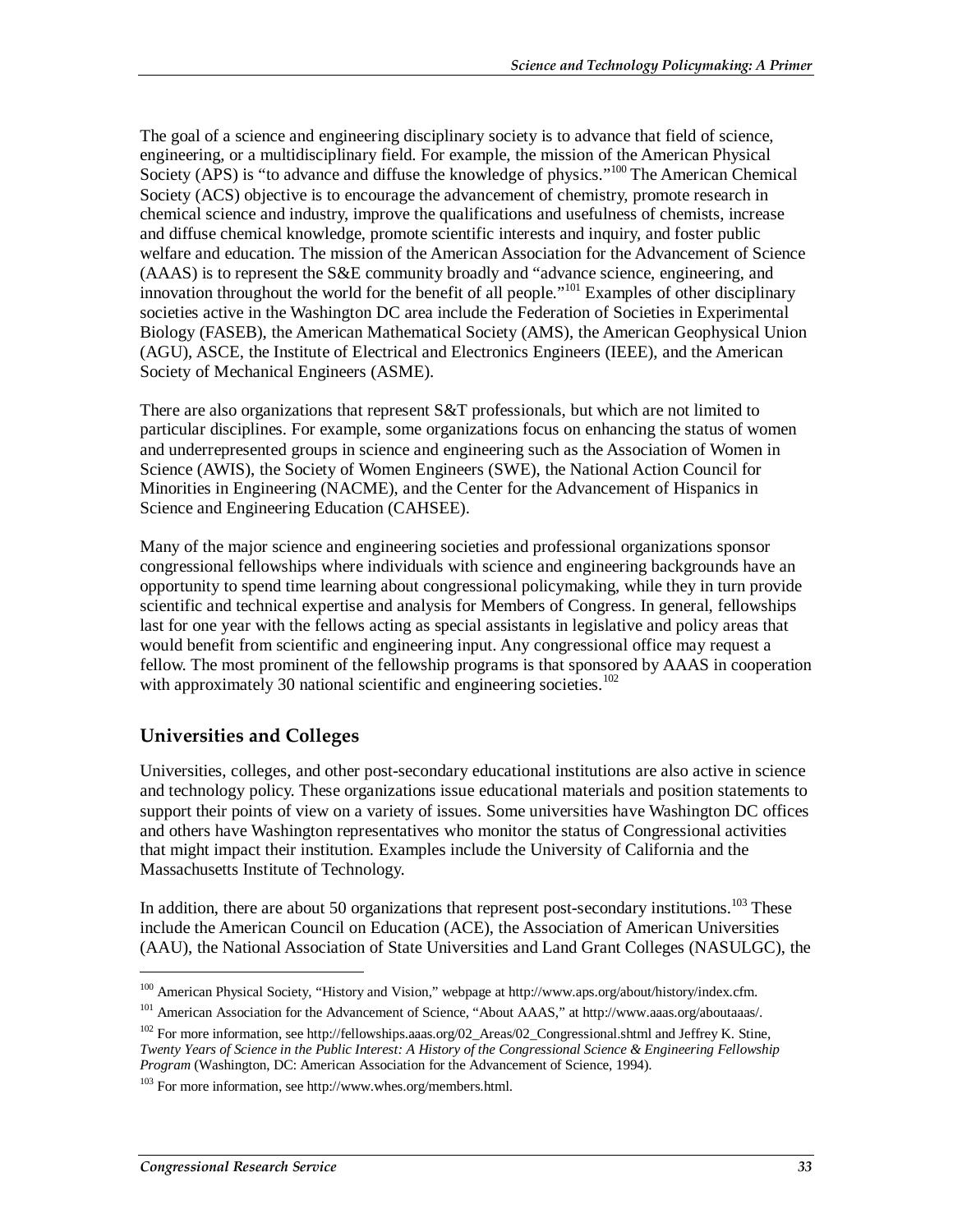Association of American Colleges and Universities (AAC&U), Council of Graduate Schools (CGS), and the Association of American Medical Colleges (AAMC).

ACE serves as the umbrella organization by developing consensus amongst all these organizations on higher education policy issues. AAU represents the major research universities and NASULGC represents state universities and land grant colleges. AAC&U focuses on liberal<sup>104</sup> undergraduate education, CGS on graduate education, and AAMC on medical education. In addition, some organizations may focus on a specific topic. For example, the Council on Government Relations (COGR) focuses on the financial and administrative aspects of federally funded research. Universities and colleges may be simultaneously active in many of these organizations.

#### **Advocacy, Special Interest, or Action Groups**

Advocacy, special interest, or action groups are individuals or organizations whose goal is to influence public policy or decisionmaking on an issue. One advocacy organization, the Pugwash Conferences on Science and World Affairs, received the Nobel Prize in 1995 "for their efforts to diminish the part played by nuclear arms in international politics."<sup>105</sup>

Examples of advocacy groups active in S&T policy are overarching groups such as the Union of Concerned Scientists, Federation of American Scientists, and the Center for Science in the Public Interest as well as issue-specific organizations such as Research! America that advocates for increased funding for health research, and the Natural Resources Defense Council that advocates on environmental policy issues. There are also coalitions where a number of organizations work together on a particular issue, such as the Task Force on the Future of American Innovation, where industry and academia advocate for increased federal support for research in the physical sciences and engineering.

Many of these organizations have scientists and engineers on their staff who help the organization base their positions on their views of scientific evidence as opposed to rhetoric. While some believe it is appropriate and critical for scientists and engineers to take positions on public policy issues, others believe it is inappropriate and that scientists and engineers should be careful to separate their personal viewpoints from their professional obligations so they remain neutral and do not influence their research activities. Some professional organizations and disciplinary societies may take a middle ground—taking positions on particular issues, but clearly separating their lobbying activities from their educational activities.

#### **Industry and Trade Associations**

To represent its point of view in Washington, DC, an industrial company has several options. It may represent its point of view individually, either through a Washington office or in its congressional district, or it may work with other industries in a trade association or other organization focused on business. A trade association is an association of people or companies in

<sup>&</sup>lt;sup>104</sup> AAC&U defines liberal education as a "philosophy of education that empowers individuals with broad knowledge and transferable skills, and a strong sense of value, ethics, and civic engagement." For more information, see http://www.aacu.org/resources/liberaleducation/index.cfm.

<sup>105</sup> Norwegian Nobel Prize Peace Prize, webpage at http://nobelpeaceprize.org/eng\_lau\_list.html.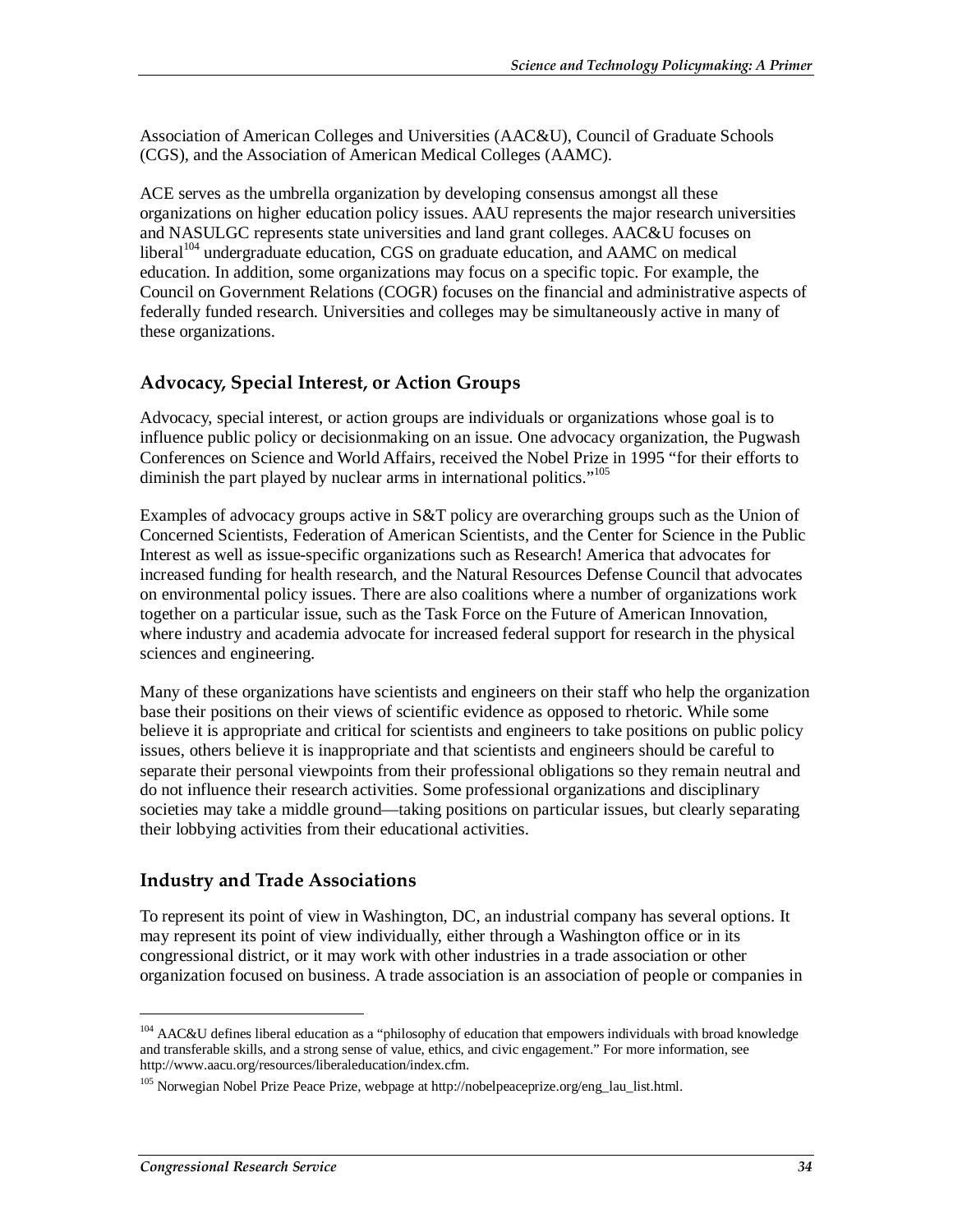a particular business or trade or chamber of commerce organized to promote their common interests.<sup>106</sup> Examples of trade associations that may speak on S&T issues include the U.S. Chamber of Commerce, the National Association of Manufacturers, the Biotechnology Industry Organization, the Electronic Industries Alliance, the American Petroleum Institute, and the American Chemistry Council.

#### **Labor**

Labor groups may also influence S&T decisionmaking. A labor group may be a professional association (discussed above) or a labor union. Many of these groups are interested in safety issues—for example, how knowledge-intensive and manufacturing industries can enhance the safety of workers, what scientific and technical research can tell workers about their safety, and how science and technology can enhance worker safety. An example of a labor union active in this area is the American Federation of Labor and Congress of Industrial Organizations (AFL-CIO), a voluntary federation of 55 national and international labor unions.

Labor groups are also interested in influencing decisions that impact their job market and their ability to compete for employment, such as immigration issues or increasing the number of H-1B visas.<sup>107</sup> In addition to labor groups, some professional organizations (see earlier description) are also active on these issues. Examples include the Programmers Guild, the American Engineering Association, and the IEEE. Labor unions that are active include the Washington Alliance of Technology Workers and the Communication Workers of America.

Faculty, graduate students, and postdoctoral scholars also advocate for their views in Washington, DC, and on university campuses as part of labor groups or professional organizations. For example, the National Postdoctoral Association is a professional organization that represents postdoctoral scholars, and the American Association of University Professors represents faculty viewpoints. The graduate students at Columbia University are represented as a chapter of the UAW, the International Union, United Automobile, Aerospace and Agricultural Implement Workers of America.

<sup>106</sup> For more information on trade associations and their political activities, see CRS Report RL33377, *Tax-Exempt Organizations: Political Activity Restrictions and Disclosure Requirements*, by Erika K. Lunder.

<sup>107</sup> For more information, see CRS Report 95-408, *Immigration: The Effects on Low-Skilled and High-Skilled Native-Born Workers*, by Linda Levine; CRS Report RL31973, *Programs Funded by the H-1B Visa Education and Training Fee, and Labor Market Conditions for Information Technology (IT) Workers*, by Linda Levine and Blake Alan Naughton; CRS Report RL30498, *Immigration: Legislative Issues on Nonimmigrant Professional Specialty (H-1B) Workers*, by Ruth Ellen Wasem. And CRS Report RL34091, *Globalization, Worker Insecurity, and Policy Approaches*, by Raymond J. Ahearn.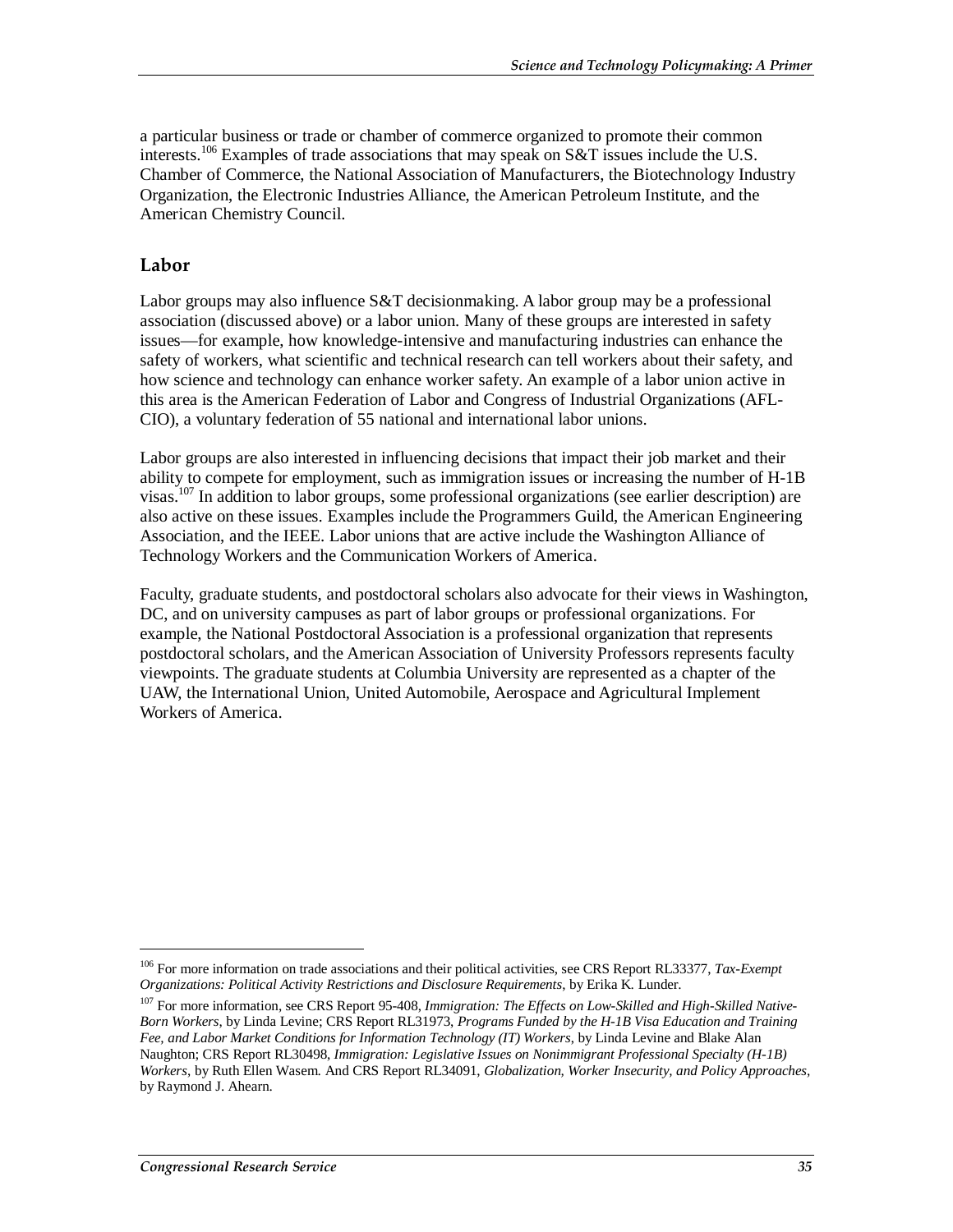#### **Box 4. Congressional and Administration Interest in Science and Technology Policy Advice**

The creation and long-term support of institutions whose mission is to provide science and technology knowledge and policy analysis for policymakers in Congress and the executive branch has not been a smooth progression. As noted earlier, the first executive-created organization, PSAC, was abolished, then statutorily resurrected. Similarly, the perceived need for technical assistance led to the statutory creation of two post-World War II agencies that were effectively closed down due to a lack of an appropriation for their operation in the 1990s: the Office of Technology Assessment (OTA), a congressional-support agency, and the Administrative Conference of the United States (ACUS), an independent agency of the federal government, also charged with providing advice to Congress.

Congress established OTA in 1972 to assess the consequences of applying technology by preparing comprehensive reports that discussed the pros and cons of policy options about an issue. The law created a support agency to provide objective and authoritative analysis of complex scientific and technical issues to aid in policymaking. It was intended to facilitate congressional access to expertise and permit legislators to consider objectively information presented by the executive branch, interest groups, and other stakeholders to controversial policy questions. OTA was effectively eliminated when Congress did not appropriate funds for FY1996 for its continued operation and appropriated funds to close down the office.

Congress established ACUS in 1964 to promote improvements in the efficiency, adequacy and fairness of procedures by which federal agencies conduct regulatory programs, administer grants and benefits, and perform related governmental functions. The Conference conducted research and issued reports on S&T policy issues such as making a statement on effective decisionmaking techniques for the evaluation of scientific studies based on an evaluation of the FDA's public board of inquiry procedures when there are disputes regarding scientific studies. As with OTA, the conference was terminated in FY1996 when funds were appropriated for its closure. Although reauthorized in 2004, no funds were appropriated, and this authorization expired on September 30, 2007.

There are recurring congressional discussions regarding the revival of these organizations.

**Source:** Excerpt from CRS Report RS21586, *Technology Assessment in Congress: History and Legislative Options*, by Genevieve J. Knezo. U.S. Congress, House Committee on Science, Scientific and Technical Advice for the U.S. Congress, hearing, 109th Cong., 2nd Sess., July 25, 2006 (Washington, D.C.: GPO, 2006) at http://frwebgate.access.gpo.gov/cgi-bin/useftp.cgi?IPaddress=162.140.64.181&filename=28757.wais&directory=/diska/ wais/data/109 house hearings; U.S. Congress, House Committee on the Judiciary Subcommittee on Commercial and Administrative Law, Reauthorization of the Administrative Conference of the United States, hearings, 108th Cong., 2nd Sess., May 20 and June 24, 2004 (Washington, D.C.: GPO, 2004) at http://frwebgate.access.gpo.gov/cgi-bin/ useftp.cgi?IPaddress=162.140.64.183&filename=93774.pdf&directory=/diska/wais/data/108\_house\_hearings.

# **What are the Opportunities and Challenges of the Current Science and Technology Policy Decisionmaking Process?**

This primer on S&T policy decisionmaking provides an overview how science and technology influences policy, and how policy influences S&T policy. The report also describes the major sources of knowledge and advice for policymakers. In surveying this landscape, it is perhaps worthwhile to also reflect on the opportunities and challenges facing the current S&T policy decisionmaking process.

Science and technology policy decisionmaking is both democratic and decentralized. In other words, many organizations and individuals representing a wide array of ideas and opinions participate in S&T policy decisionmaking. No one organization or individual is viewed as speaking on behalf of the entire scientific and technical community—either inside or outside the federal government. Each freely offers sources of knowledge and advice. This provides policymakers with an overwhelming amount of information, and it can be challenging to sort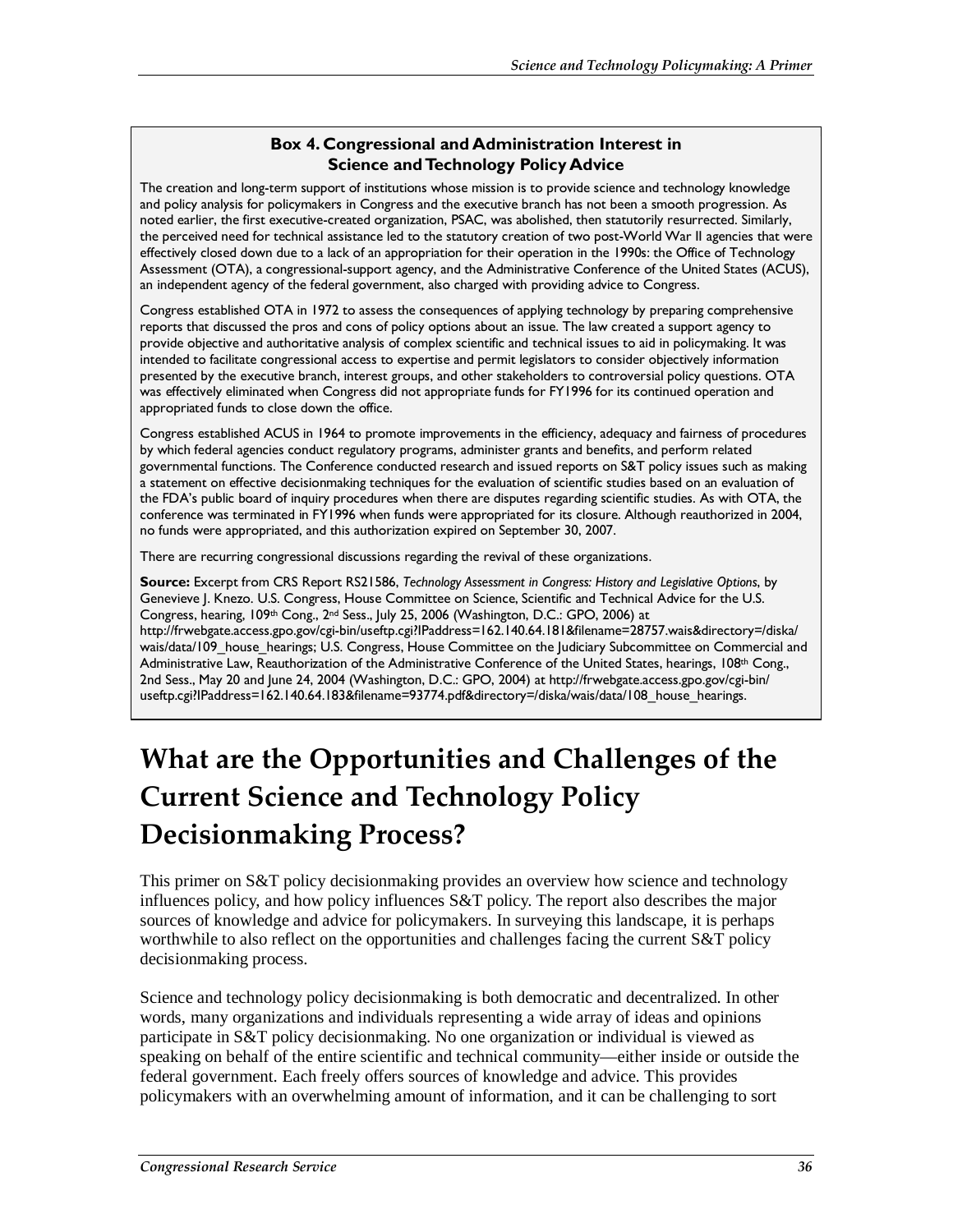through it all to determine which information is the most germane to a particular issue or decision.

Communication between policymakers and the science and engineering community can also be a challenge due to fundamentally different perspectives, regardless of the issue. In addition, the science and engineering community may find it challenging to recognize that the information they provide is only one factor in a policymaker's decision process, which can include cultural, economic, and other values.

Another challenge is that many federal government agencies can simultaneously influence a S&T policy issue. Agencies often have overlapping roles that can influence assessments of risk, allocation of responsibility, problem-solving, and patterns of participation.<sup>108</sup> For example, federal decisionmaking regarding nuclear power includes

- Nuclear Regulatory Commission Safety and design;
- Federal Power Commission Rate bases and authority;
- Occupational Safety & Health Administration Worker safety;
- Environmental Protection Agency Environmental impact studies;
- Department of Energy Nuclear power research and development;
- Federal Emergency Management Agency Nuclear power plant emergency;
- Department of Homeland Security, Federal Bureau of Investigation, Federal Aviation Administration, U.S. Coast Guard, and others - Nuclear power plant security; and
- Department of Transportation Shipment of radioactive materials.<sup>109</sup>

Critics of the current S&T policy decisionmaking process say it can be challenging to make logical and consistent policies as each of these federal agencies may assess the risk of a given policy from a different perspective without a unified assessment.<sup>110</sup> There are many organizations and individuals in Congress, the judicial branch, state and local governments, and outside of government such as industry, advocacy groups, think tanks, and others who also offer their thoughts on any given S&T policy. As a result, this diversity leads some experts to believe that S&T policy decisions can not be made coherently and consistently.

Further, some critics say that public policies do not always reflect what is known about science and technology, and neither policymakers nor the public have sufficient understanding to make appropriate decisions.<sup>111</sup> A reliance on experts may help policymakers make decisions, but some express concerns that the experts themselves are unable to separate their personal biases sufficiently to provide an independent analysis of the situation. For example, on climate change, some have expressed concerns that some scientists are unable to separate their personal beliefs regarding public policy when providing the results of their research to policymakers.<sup>112</sup> In

<sup>108</sup> Richard Barke, *Science, Technology, and Public Policy* (Washington, DC: Congressional Quarterly, 1986).

<sup>109</sup> Ibid. Modified based on information at the Nuclear Regulatory Commission website at http://www.nrc.gov/.

 $110$  Ibid.

 $111$  Ibid.

<sup>&</sup>lt;sup>112</sup> See, for example, Edward J. Wegman, David W. Scott, and Yasmin H. Said, "Ad Hoc Committee Report on the (continued...)